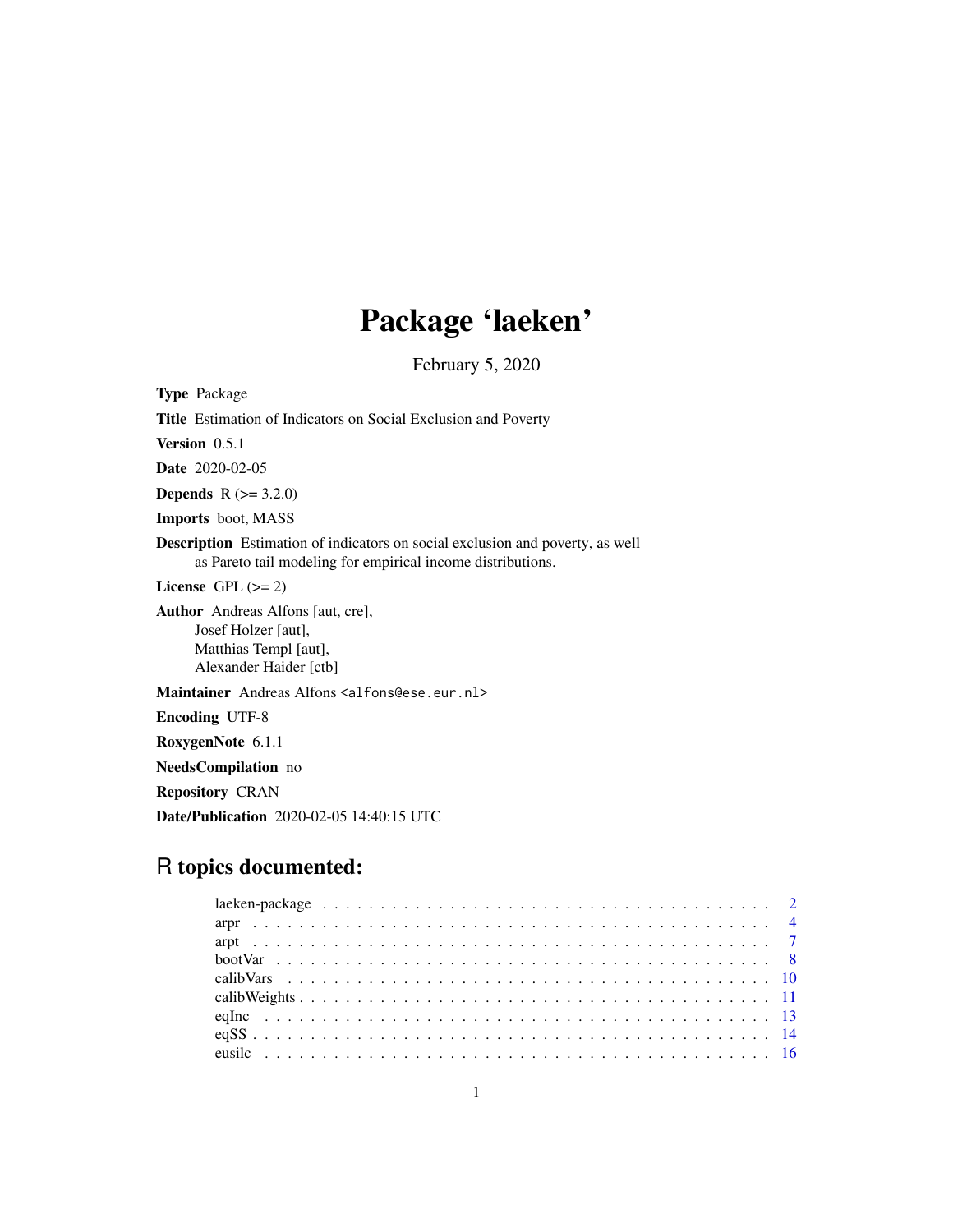<span id="page-1-0"></span>

|          |                                                                                           |                      |                      |         |                                      |   |  |                                                                               |        |                      |                               |                                                                 |                                                     |  |  |  |  |                                        | 18 |
|----------|-------------------------------------------------------------------------------------------|----------------------|----------------------|---------|--------------------------------------|---|--|-------------------------------------------------------------------------------|--------|----------------------|-------------------------------|-----------------------------------------------------------------|-----------------------------------------------------|--|--|--|--|----------------------------------------|----|
| gini     |                                                                                           |                      |                      |         |                                      |   |  |                                                                               |        |                      |                               |                                                                 |                                                     |  |  |  |  |                                        | 19 |
| gpg      |                                                                                           |                      |                      |         |                                      |   |  |                                                                               |        |                      |                               |                                                                 |                                                     |  |  |  |  |                                        | 22 |
|          | $incMean \ldots \ldots$                                                                   |                      | $\mathbf{L}$         |         |                                      |   |  |                                                                               |        |                      |                               |                                                                 |                                                     |  |  |  |  |                                        | 24 |
|          |                                                                                           |                      |                      |         |                                      |   |  |                                                                               |        |                      |                               |                                                                 |                                                     |  |  |  |  |                                        | 25 |
|          | incQuintile                                                                               |                      |                      |         |                                      |   |  |                                                                               |        |                      |                               |                                                                 |                                                     |  |  |  |  |                                        | 26 |
|          |                                                                                           |                      |                      |         |                                      |   |  |                                                                               |        |                      |                               |                                                                 |                                                     |  |  |  |  |                                        | 28 |
|          | $minAMSE$ ,                                                                               |                      |                      |         |                                      |   |  |                                                                               |        |                      |                               |                                                                 |                                                     |  |  |  |  |                                        | 29 |
|          | $paretoOPlot$                                                                             |                      | $\ddot{\phantom{a}}$ |         |                                      |   |  |                                                                               |        |                      |                               |                                                                 |                                                     |  |  |  |  |                                        | 31 |
|          | paretoScale                                                                               | $\sim$ $\sim$        | $\ddotsc$            | $\cdot$ | $\ddot{\phantom{a}}$                 | . |  |                                                                               |        |                      | $\ddots$                      |                                                                 | $\mathbf{1}$ $\mathbf{1}$ $\mathbf{1}$ $\mathbf{1}$ |  |  |  |  |                                        | 33 |
|          | paretoTail                                                                                |                      |                      |         |                                      |   |  |                                                                               |        |                      |                               |                                                                 |                                                     |  |  |  |  |                                        | 35 |
|          |                                                                                           |                      |                      |         |                                      |   |  |                                                                               |        |                      |                               |                                                                 |                                                     |  |  |  |  |                                        | 37 |
|          |                                                                                           |                      |                      |         |                                      |   |  |                                                                               |        |                      |                               |                                                                 |                                                     |  |  |  |  |                                        | 38 |
|          |                                                                                           |                      |                      |         |                                      |   |  |                                                                               |        |                      |                               |                                                                 |                                                     |  |  |  |  |                                        | 41 |
|          |                                                                                           |                      |                      |         |                                      |   |  |                                                                               |        |                      |                               |                                                                 |                                                     |  |  |  |  |                                        | 43 |
|          | reweightOut                                                                               | $\ddot{\phantom{a}}$ |                      |         |                                      |   |  |                                                                               |        |                      |                               |                                                                 |                                                     |  |  |  |  |                                        | 45 |
|          |                                                                                           |                      |                      |         |                                      |   |  |                                                                               |        |                      |                               |                                                                 |                                                     |  |  |  |  |                                        | 46 |
| ses.     |                                                                                           |                      |                      |         |                                      |   |  |                                                                               |        |                      |                               |                                                                 |                                                     |  |  |  |  |                                        | 49 |
|          |                                                                                           |                      |                      |         |                                      |   |  |                                                                               |        |                      |                               |                                                                 |                                                     |  |  |  |  |                                        | 51 |
|          | theta $Hill$ , $\ldots$ ,                                                                 |                      | $\sim$               |         |                                      |   |  |                                                                               |        |                      |                               |                                                                 |                                                     |  |  |  |  |                                        | 52 |
|          | thetal $SE$                                                                               |                      |                      |         |                                      |   |  |                                                                               | $\sim$ | $\sim$               |                               | $\mathbf{1}$ and $\mathbf{1}$ and $\mathbf{1}$ and $\mathbf{1}$ |                                                     |  |  |  |  |                                        | 54 |
| thetaLS  |                                                                                           |                      |                      |         |                                      |   |  | $\begin{array}{cccccccccccccc} . & . & . & . & . & . & . & . & . \end{array}$ |        | $\ddot{\phantom{0}}$ | $\mathbf{L}$ and $\mathbf{L}$ |                                                                 | $\mathbf{1}$ $\mathbf{1}$ $\mathbf{1}$ $\mathbf{1}$ |  |  |  |  |                                        | 55 |
|          | thetaMoment                                                                               |                      |                      |         |                                      |   |  |                                                                               |        |                      |                               |                                                                 |                                                     |  |  |  |  |                                        | 57 |
| thetaPDC |                                                                                           |                      |                      |         |                                      |   |  |                                                                               |        |                      |                               |                                                                 |                                                     |  |  |  |  |                                        | 58 |
| thetaQQ  |                                                                                           |                      |                      |         |                                      |   |  |                                                                               |        |                      |                               |                                                                 |                                                     |  |  |  |  |                                        | 60 |
|          | theta $TM$ ,                                                                              |                      |                      |         |                                      |   |  |                                                                               |        |                      |                               |                                                                 |                                                     |  |  |  |  |                                        | 61 |
|          |                                                                                           |                      |                      |         |                                      |   |  |                                                                               |        |                      |                               |                                                                 |                                                     |  |  |  |  |                                        | 62 |
|          | theta WML $\ldots$ .                                                                      |                      |                      |         |                                      |   |  |                                                                               |        |                      |                               |                                                                 |                                                     |  |  |  |  |                                        |    |
| utils    | $\overline{1}$ $\overline{1}$ $\overline{1}$ $\overline{1}$ $\overline{1}$ $\overline{1}$ |                      |                      |         | $\ddot{\phantom{a}}$<br>$\mathbf{r}$ |   |  |                                                                               |        |                      |                               |                                                                 |                                                     |  |  |  |  |                                        | 64 |
|          |                                                                                           |                      |                      |         |                                      |   |  |                                                                               |        |                      |                               |                                                                 |                                                     |  |  |  |  |                                        | 66 |
|          |                                                                                           |                      |                      |         |                                      |   |  |                                                                               |        |                      |                               |                                                                 |                                                     |  |  |  |  |                                        | 68 |
|          | weightedMedian                                                                            |                      |                      |         |                                      |   |  |                                                                               |        |                      |                               |                                                                 |                                                     |  |  |  |  |                                        | 69 |
|          |                                                                                           |                      |                      |         |                                      |   |  |                                                                               |        |                      |                               |                                                                 |                                                     |  |  |  |  | $\mathbf{1}$ $\mathbf{1}$ $\mathbf{1}$ | 70 |
|          |                                                                                           |                      |                      |         |                                      |   |  |                                                                               |        |                      |                               |                                                                 |                                                     |  |  |  |  |                                        |    |
|          |                                                                                           |                      |                      |         |                                      |   |  |                                                                               |        |                      |                               |                                                                 |                                                     |  |  |  |  |                                        | 72 |
|          |                                                                                           |                      |                      |         |                                      |   |  |                                                                               |        |                      |                               |                                                                 |                                                     |  |  |  |  |                                        |    |

## **Index**

laeken-package Estimation of Indicators on Social Exclusion and Poverty

## Description

Estimation of indicators on social exclusion and poverty, as well as Pareto tail modeling for empirical income distributions.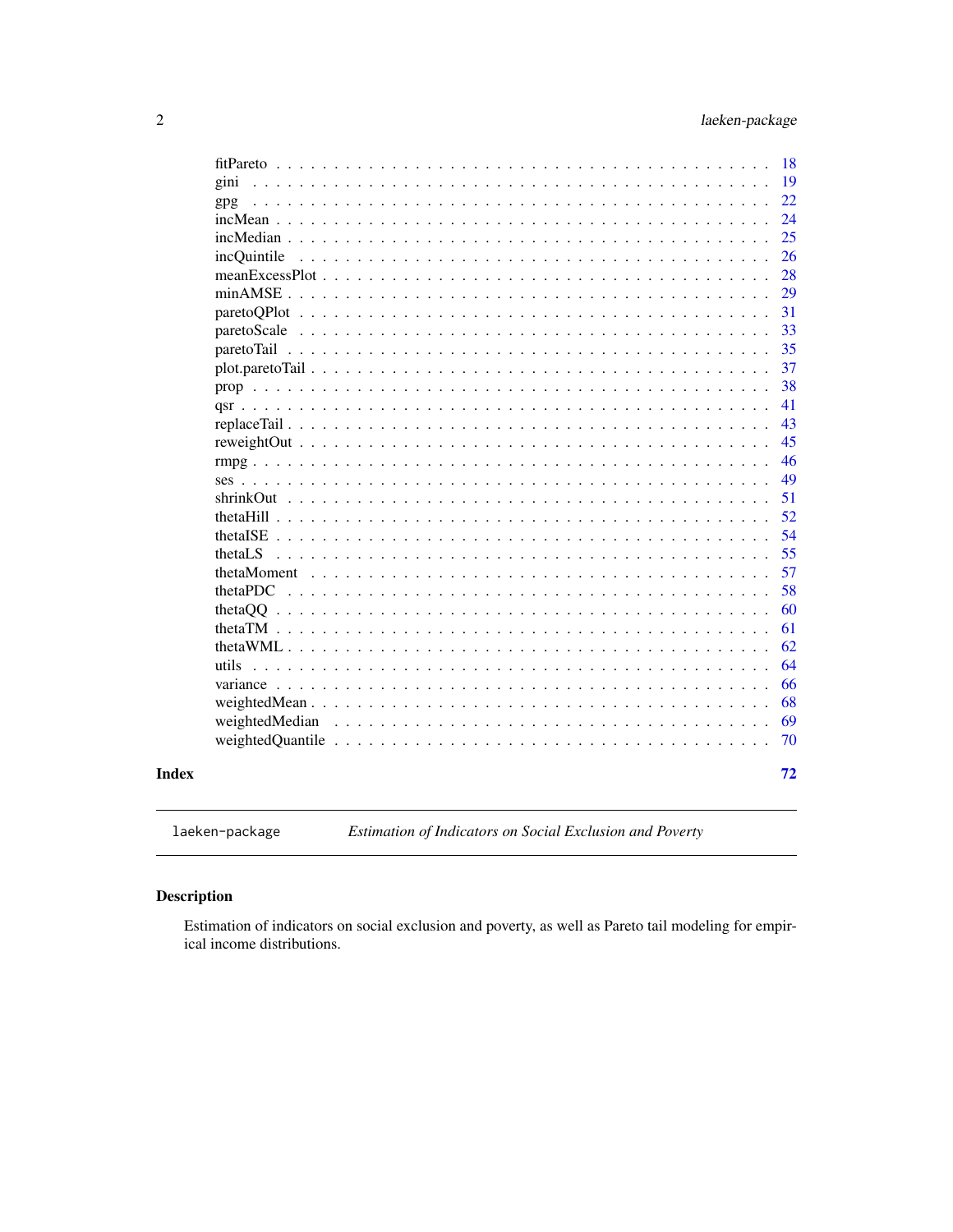## laeken-package 3

## Details

The DESCRIPTION file:

| Package:     | laeken                                                                                                                   |
|--------------|--------------------------------------------------------------------------------------------------------------------------|
| Type:        | Package                                                                                                                  |
| Title:       | Estimation of Indicators on Social Exclusion and Poverty                                                                 |
| Version:     | 0.5.1                                                                                                                    |
| Date:        | 2020-02-05                                                                                                               |
| Depends:     | $R$ ( $>=$ 3.2.0)                                                                                                        |
| Imports:     | boot, MASS                                                                                                               |
| Description: | Estimation of indicators on social exclusion and poverty, as well as Pareto tail modeling for empirical income           |
| License:     | $GPL (=2)$                                                                                                               |
| Authors@R:   | $c(\text{person("Andreas", "Alfons", email = "alfons@ese.eu.nll", role = c("aut", "cre"))})$ , person("Josef", "Holzer", |
| Author:      | Andreas Alfons [aut, cre], Josef Holzer [aut], Matthias Templ [aut], Alexander Haider [ctb]                              |
| Maintainer:  | Andreas Alfons $\langle \text{alfons} \rangle \langle \text{e} \rangle$ and $\langle \text{e} \rangle$                   |
| Encoding:    | UTF-8                                                                                                                    |
| RoxygenNote: | 6.1.1                                                                                                                    |

Index of help topics:

| arpr            | At-risk-of-poverty rate                        |
|-----------------|------------------------------------------------|
| arpt            | At-risk-of-poverty threshold                   |
| bootVar         | Bootstrap variance and confidence intervals of |
|                 | indicators on social exclusion and poverty     |
| calibVars       | Construct a matrix of binary variables for     |
|                 | calibration                                    |
| calibWeights    | Calibrate sample weights                       |
| eqInc           | Equivalized disposable income                  |
| eqSS            | Equivalized household size                     |
| eusilc          | Synthetic EU-SILC survey data                  |
| fitPareto       | Fit income distribution models with the Pareto |
|                 | distribution                                   |
| gini            | Gini coefficient                               |
| gpg             | Gender pay (wage) gap.                         |
| incMean         | Weighted mean income                           |
| incMedian       | Weighted median income                         |
| incQuintile     | Weighted income quintile                       |
| laeken-package  | Estimation of Indicators on Social Exclusion   |
|                 | and Poverty                                    |
| meanExcessPlot  | Mean excess plot                               |
| minAMSE         | Weighted asymptotic mean squared error (AMSE)  |
|                 | estimator                                      |
| paretoQPlot     | Pareto quantile plot                           |
| paretoScale     | Estimate the scale parameter of a Pareto       |
|                 | distribution                                   |
| paretoTail      | Pareto tail modeling for income distributions  |
| plot.paretoTail | Diagnostic plot for the Pareto tail model      |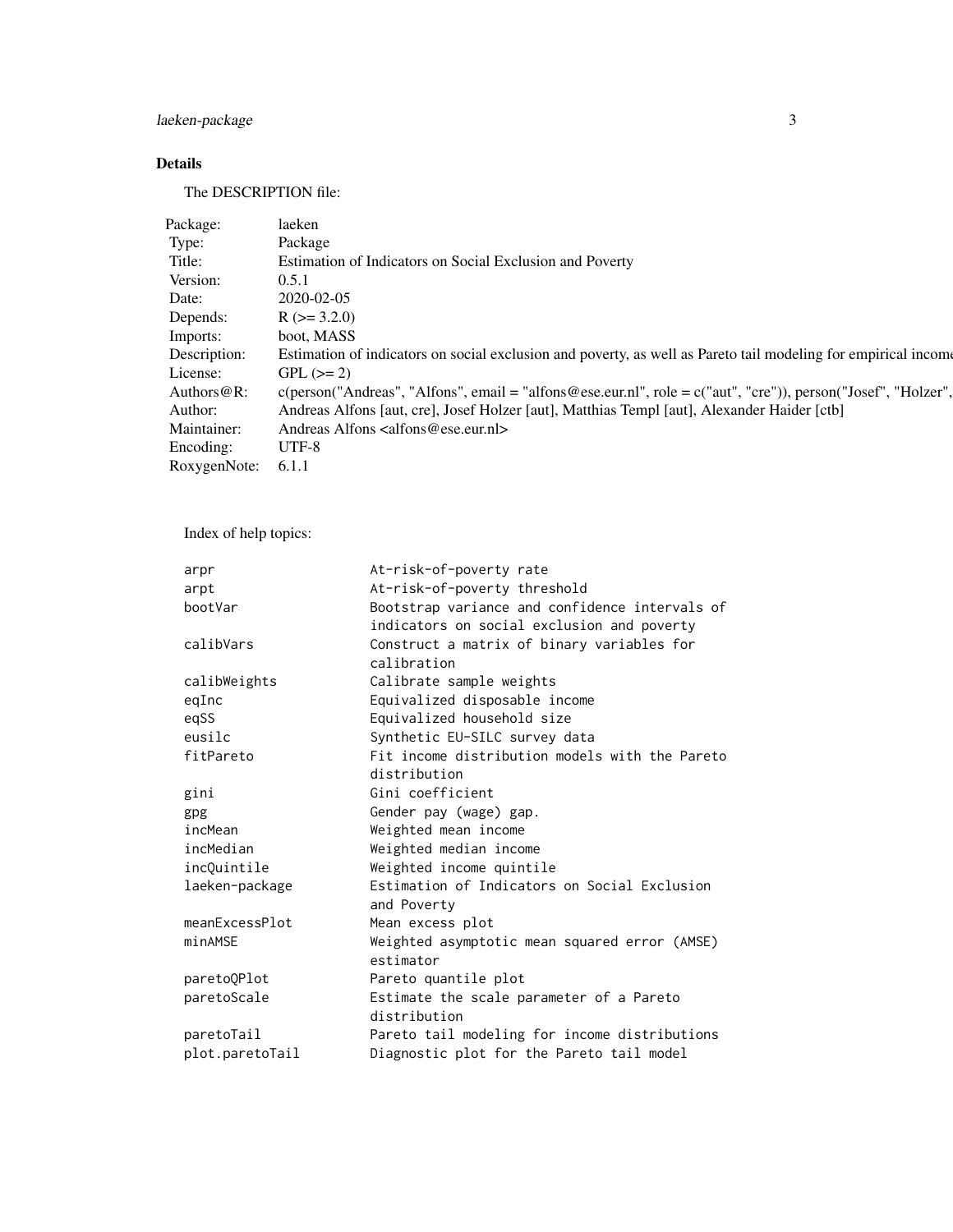<span id="page-3-0"></span>

| prop             | Proportion of an alternative distribution       |
|------------------|-------------------------------------------------|
| qsr              | Quintile share ratio                            |
| replaceTail      | Replace observations under a Pareto model       |
| reweightOut      | Reweight outliers in the Pareto model           |
| rmpg             | Relative median at-risk-of-poverty gap          |
| ses              | Synthetic SES survey data                       |
| shrinkOut        | Shrink outliers in the Pareto model             |
| thetaHill        | Hill estimator                                  |
| thetaISE         | Integrated squared error (ISE) estimator        |
| thetaLS          | Least squares (LS) estimator                    |
| thetaMoment      | Moment estimator                                |
| thetaPDC         | Partial density component (PDC) estimator       |
| theta00          | 00-estimator                                    |
| thetaTM          | Trimmed mean estimator                          |
| thetaWML         | Weighted maximum likelihood estimator           |
| utils            | Utility functions for indicators on social      |
|                  | exclusion and poverty                           |
| variance         | Variance and confidence intervals of indicators |
|                  | on social exclusion and poverty                 |
| weightedMean     | Weighted mean                                   |
| weightedMedian   | Weighted median                                 |
| weightedQuantile | Weighted quantiles                              |
|                  |                                                 |

## Author(s)

Andreas Alfons [aut, cre], Josef Holzer [aut], Matthias Templ [aut], Alexander Haider [ctb]

Maintainer: Andreas Alfons <alfons@ese.eur.nl>

#### References

A. Alfons and M. Templ (2013) Estimation of Social Exclusion Indicators from Complex Surveys: The R Package laeken. *Journal of Statistical Software*, 54(15), 1–25. URL [http://www.](http://www.jstatsoft.org/v54/i15/) [jstatsoft.org/v54/i15/](http://www.jstatsoft.org/v54/i15/)

A. Alfons, M. Templ, P. Filzmoser (2013) Robust estimation of economic indicators from survey samples based on Pareto tail modeling. *Journal of the Royal Statistical Society, Series C*, 62(2), 271–286.

<span id="page-3-1"></span>arpr *At-risk-of-poverty rate*

## Description

Estimate the at-risk-of-poverty rate, which is defined as the proportion of persons with equivalized disposable income below the at-risk-of-poverty threshold.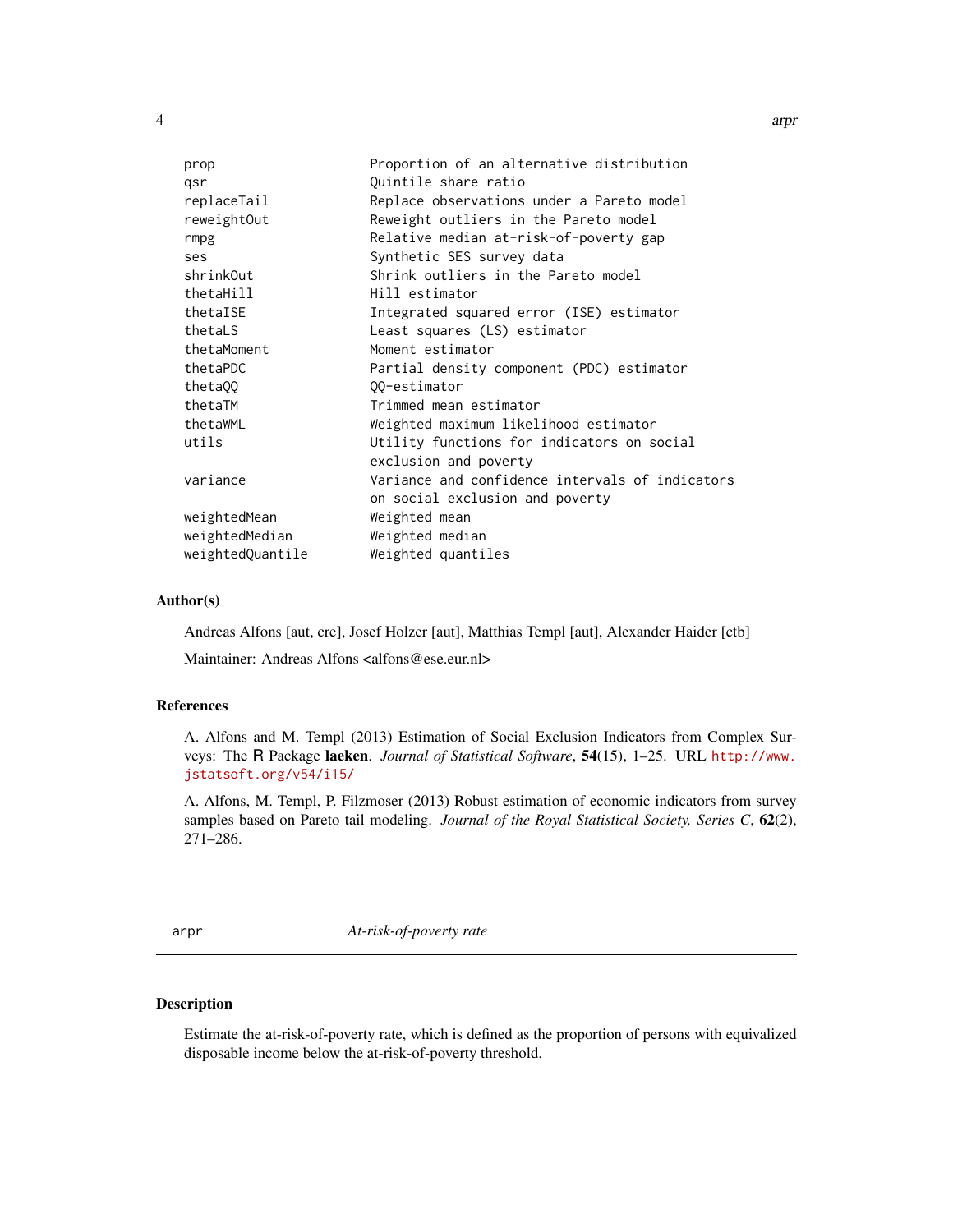## Usage

```
arpr(inc, weights = NULL, sort = NULL, years = NULL,
 breakdown = NULL, design = NULL, cluster = NULL, data = NULL,
 p = 0.6, var = NULL, alpha = 0.05, na.rm = FALSE, ...)
```
## Arguments

| inc       | either a numeric vector giving the equivalized disposable income, or (if data is<br>not NULL) a character string, an integer or a logical vector specifying the corre-<br>sponding column of data.                                                                                                                                                        |
|-----------|-----------------------------------------------------------------------------------------------------------------------------------------------------------------------------------------------------------------------------------------------------------------------------------------------------------------------------------------------------------|
| weights   | optional; either a numeric vector giving the personal sample weights, or (if data<br>is not NULL) a character string, an integer or a logical vector specifying the cor-<br>responding column of data.                                                                                                                                                    |
| sort      | optional; either a numeric vector giving the personal IDs to be used as tie-<br>breakers for sorting, or (if data is not NULL) a character string, an integer or<br>a logical vector specifying the corresponding column of data.                                                                                                                         |
| years     | optional; either a numeric vector giving the different years of the survey, or (if<br>data is not NULL) a character string, an integer or a logical vector specifying the<br>corresponding column of data. If supplied, values are computed for each year.                                                                                                |
| breakdown | optional; either a numeric vector giving different domains, or (if data is not<br>NULL) a character string, an integer or a logical vector specifying the correspond-<br>ing column of data. If supplied, the values for each domain are computed in<br>addition to the overall value. Note that the same (overall) threshold is used for<br>all domains. |
| design    | optional and only used if var is not NULL; either an integer vector or factor<br>giving different strata for stratified sampling designs, or (if data is not NULL)<br>a character string, an integer or a logical vector specifying the corresponding<br>column of data.                                                                                  |
| cluster   | optional and only used if var is not NULL; either an integer vector or factor<br>giving different clusters for cluster sampling designs, or (if data is not NULL)<br>a character string, an integer or a logical vector specifying the corresponding<br>column of data.                                                                                   |
| data      | an optional data. frame.                                                                                                                                                                                                                                                                                                                                  |
| р         | a numeric vector of values in $[0, 1]$ giving the percentages of the weighted me-<br>dian to be used for the at-risk-of-poverty threshold (see arpt).                                                                                                                                                                                                     |
| var       | a character string specifying the type of variance estimation to be used, or NULL<br>to omit variance estimation. See variance for possible values.                                                                                                                                                                                                       |
| alpha     | numeric; if var is not NULL, this gives the significance level to be used for com-<br>puting the confidence interval (i.e., the confidence level is $1$ -alpha).                                                                                                                                                                                          |
| na.rm     | a logical indicating whether missing values should be removed.                                                                                                                                                                                                                                                                                            |
| $\cdots$  | if var is not NULL, additional arguments to be passed to variance.                                                                                                                                                                                                                                                                                        |

## Details

The implementation strictly follows the Eurostat definition.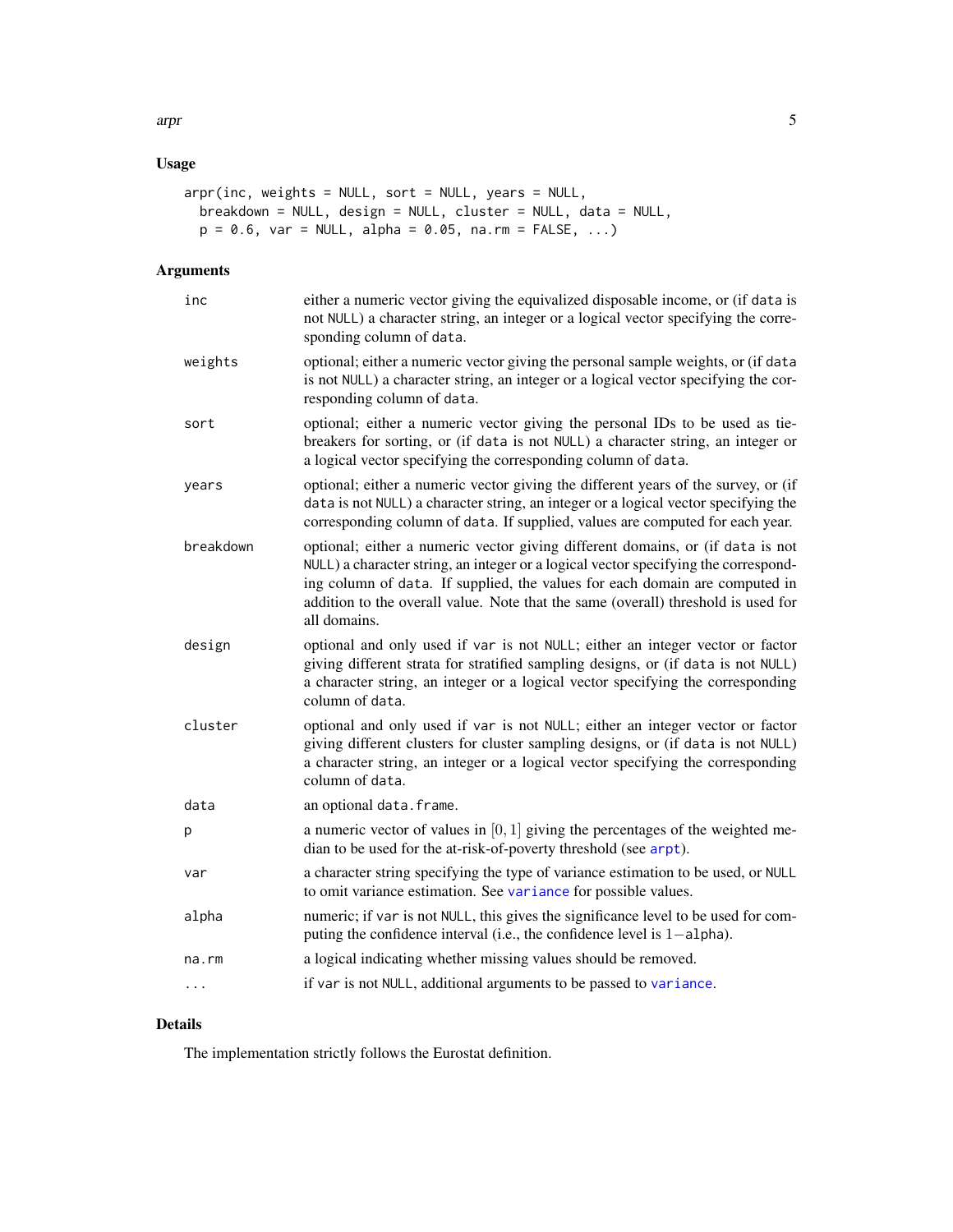#### Value

A list of class "arpr" (which inherits from the class "indicator") with the following components:

| value          | a numeric vector containing the overall value(s).                                                                                                   |
|----------------|-----------------------------------------------------------------------------------------------------------------------------------------------------|
| valueByStratum | a data. frame containing the values by domain, or NULL.                                                                                             |
| varMethod      | a character string specifying the type of variance estimation used, or NULL if<br>variance estimation was omitted.                                  |
| var            | a numeric vector containing the variance estimate(s), or NULL.                                                                                      |
| varByStratum   | a data. frame containing the variance estimates by domain, or NULL.                                                                                 |
| сi             | a numeric vector or matrix containing the lower and upper endpoints of the<br>confidence interval(s), or NULL.                                      |
| ciByStratum    | a data. frame containing the lower and upper endpoints of the confidence inter-<br>vals by domain, or NULL.                                         |
| alpha          | a numeric value giving the significance level used for computing the confidence<br>interval(s) (i.e., the confidence level is $1$ -alpha), or NULL. |
| years          | a numeric vector containing the different years of the survey.                                                                                      |
| strata         | a character vector containing the different domains of the breakdown.                                                                               |
| p              | a numeric giving the percentage of the weighted median used for the at-risk-of-<br>poverty threshold.                                               |
| threshold      | a numeric vector containing the at-risk-of-poverty threshold(s).                                                                                    |

#### Author(s)

Andreas Alfons

#### References

A. Alfons and M. Templ (2013) Estimation of Social Exclusion Indicators from Complex Surveys: The R Package laeken. *Journal of Statistical Software*, 54(15), 1–25. URL [http://www.](http://www.jstatsoft.org/v54/i15/) [jstatsoft.org/v54/i15/](http://www.jstatsoft.org/v54/i15/)

Working group on Statistics on Income and Living Conditions (2004) Common cross-sectional EU indicators based on EU-SILC; the gender pay gap. *EU-SILC 131-rev/04*, Eurostat, Luxembourg.

#### See Also

[arpt](#page-6-1), [variance](#page-65-1)

## Examples

```
data(eusilc)
# overall value
arpr("eqIncome", weights = "rb050", data = eusilc)
# values by region
arpr("eqIncome", weights = "rb050",
    breakdown = "db040", data = eusilc)
```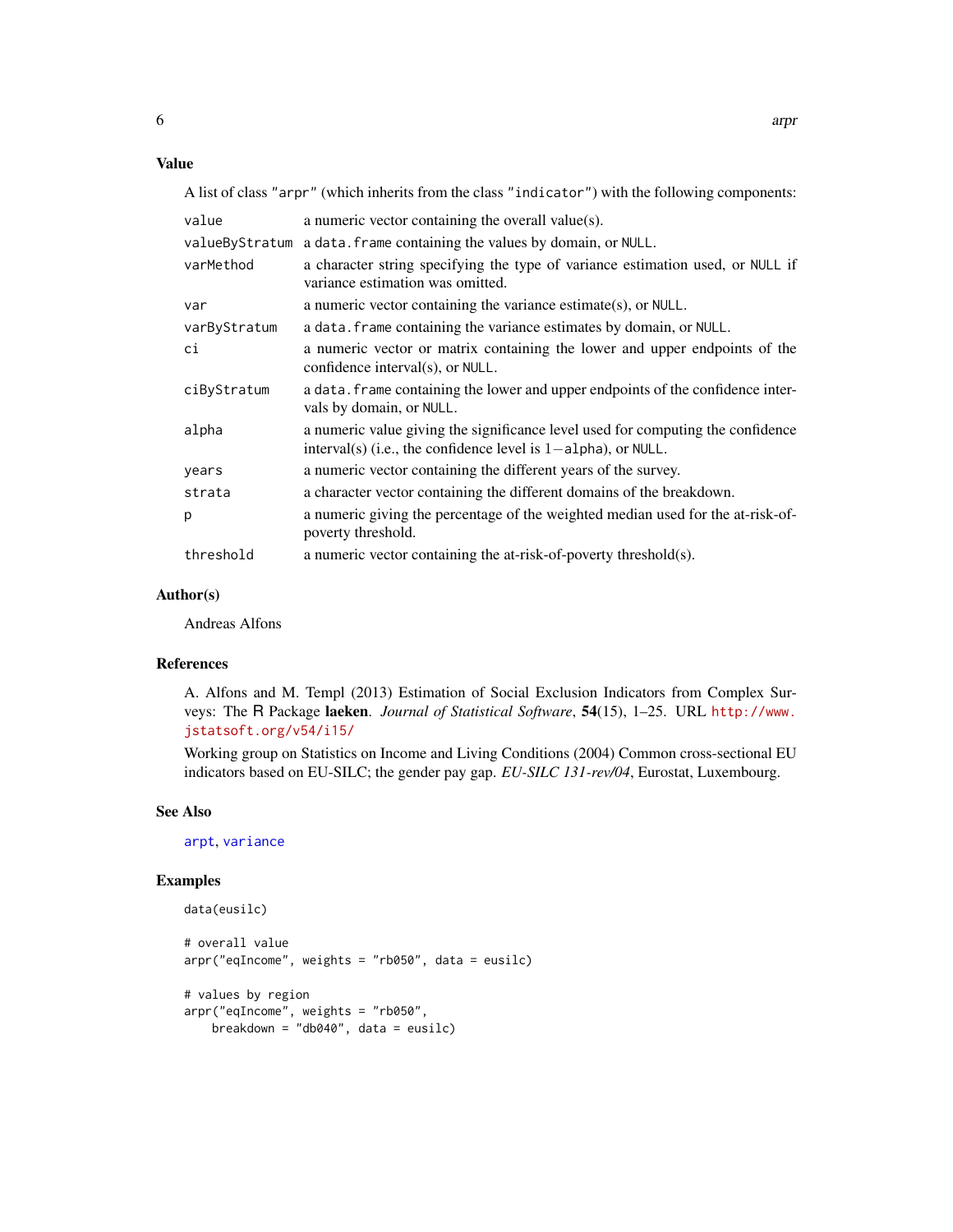## <span id="page-6-1"></span><span id="page-6-0"></span>Description

Estimate the at-risk-of-poverty threshold. The standard definition is to use 60% of the weighted median equivalized disposable income.

#### Usage

```
arpt(inc, weights = NULL, sort = NULL, years = NULL, data = NULL,
 p = 0.6, na.rm = FALSE)
```
#### Arguments

| inc     | either a numeric vector giving the equivalized disposable income, or (if data is<br>not NULL) a character string, an integer or a logical vector specifying the corre-<br>sponding column of data.                                                         |
|---------|------------------------------------------------------------------------------------------------------------------------------------------------------------------------------------------------------------------------------------------------------------|
| weights | optional; either a numeric vector giving the personal sample weights, or (if data<br>is not NULL) a character string, an integer or a logical vector specifying the cor-<br>responding column of data.                                                     |
| sort    | optional; either a numeric vector giving the personal IDs to be used as tie-<br>breakers for sorting, or (if data is not NULL) a character string, an integer or<br>a logical vector specifying the corresponding column of data.                          |
| years   | optional; either a numeric vector giving the different years of the survey, or (if<br>data is not NULL) a character string, an integer or a logical vector specifying the<br>corresponding column of data. If supplied, values are computed for each year. |
| data    | an optional data.frame.                                                                                                                                                                                                                                    |
| p       | a numeric vector of values in $[0, 1]$ giving the percentages of the weighted me-<br>dian to be used for the at-risk-of-poverty threshold.                                                                                                                 |
| na.rm   | a logical indicating whether missing values should be removed.                                                                                                                                                                                             |

## Details

The implementation strictly follows the Eurostat definition.

## Value

A numeric vector containing the value(s) of the at-risk-of-poverty threshold is returned.

## Author(s)

Andreas Alfons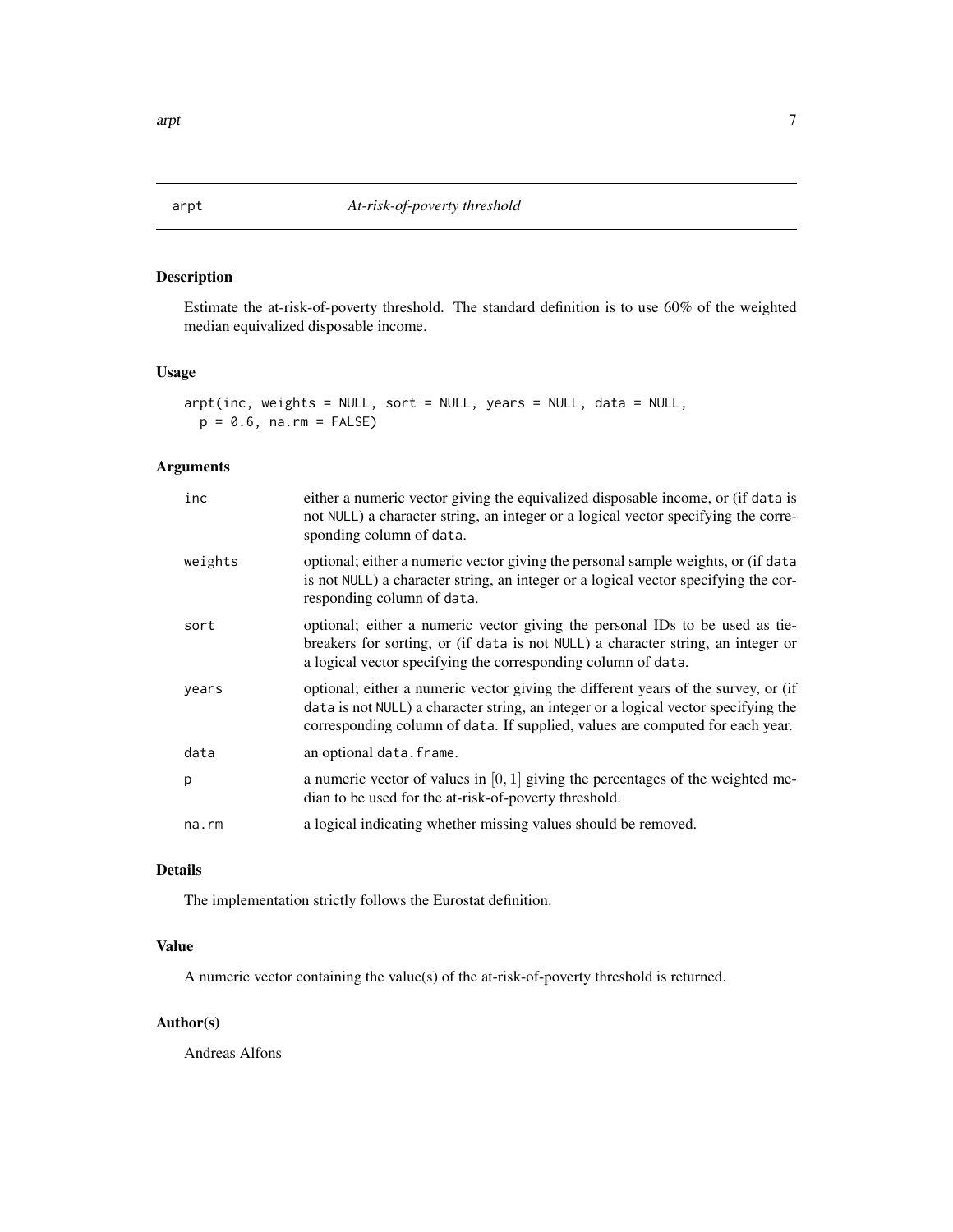#### <span id="page-7-0"></span>References

Working group on Statistics on Income and Living Conditions (2004) Common cross-sectional EU indicators based on EU-SILC; the gender pay gap. *EU-SILC 131-rev/04*, Eurostat.

## See Also

[arpr](#page-3-1), [incMedian](#page-24-1), [weightedMedian](#page-68-1)

#### Examples

```
data(eusilc)
arpt("eqIncome", weights = "rb050", data = eusilc)
```
<span id="page-7-1"></span>bootVar *Bootstrap variance and confidence intervals of indicators on social exclusion and poverty*

#### Description

Compute variance and confidence interval estimates of indicators on social exclusion and poverty based on bootstrap resampling.

#### Usage

```
bootVar(inc, weights = NULL, years = NULL, breakdown = NULL,
  design = NULL, cluster = NULL, data = NULL, indicator, R = 100,
 bootType = c("calibrate", "naive"), X, totals = NULL,ciType = c("perc", "norm", "basic"), alpha = 0.05, seed = NULL,
  na.rm = FALSE, gender = NULL, method = NULL, ...)
```

| inc       | either a numeric vector giving the equivalized disposable income, or (if data is<br>not NULL) a character string, an integer or a logical vector specifying the corre-<br>sponding column of data.                                                                                     |
|-----------|----------------------------------------------------------------------------------------------------------------------------------------------------------------------------------------------------------------------------------------------------------------------------------------|
| weights   | optional; either a numeric vector giving the personal sample weights, or (if data<br>is not NULL) a character string, an integer or a logical vector specifying the cor-<br>responding column of data.                                                                                 |
| years     | optional; either a numeric vector giving the different years of the survey, or (if<br>data is not NULL) a character string, an integer or a logical vector specifying the<br>corresponding column of data. If supplied, values are computed for each year.                             |
| breakdown | optional; either a numeric vector giving different domains, or (if data is not<br>NULL) a character string, an integer or a logical vector specifying the correspond-<br>ing column of data. If supplied, the values for each domain are computed in<br>addition to the overall value. |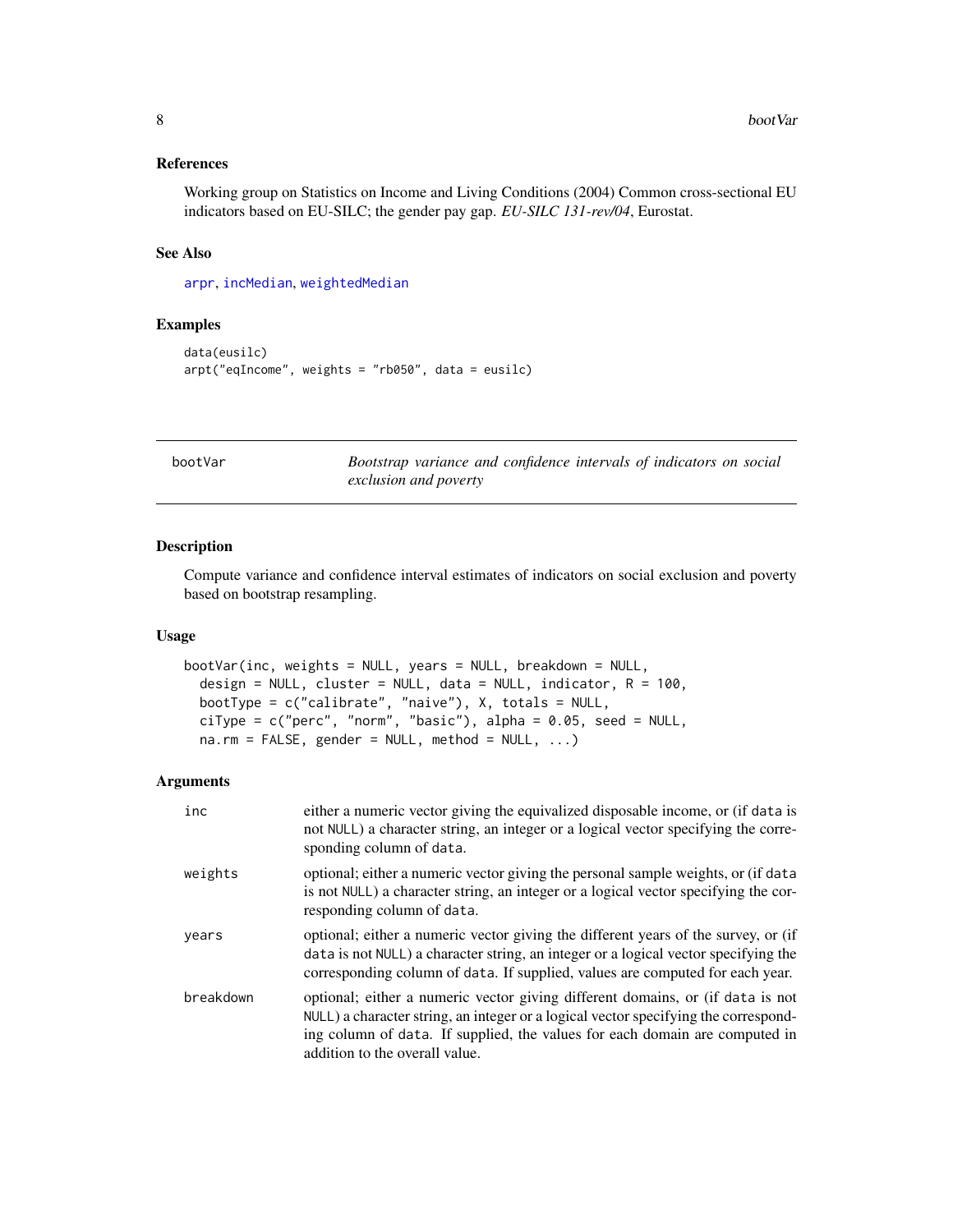#### boot Var 1999 - 1999 - 1999 - 1999 - 1999 - 1999 - 1999 - 1999 - 1999 - 1999 - 1999 - 1999 - 1999 - 1999 - 19

| design    | optional; either an integer vector or factor giving different strata for stratified<br>sampling designs, or (if data is not NULL) a character string, an integer or a<br>logical vector specifying the corresponding column of data. If supplied, this is<br>used as strata argument in the call to boot.                                                      |
|-----------|----------------------------------------------------------------------------------------------------------------------------------------------------------------------------------------------------------------------------------------------------------------------------------------------------------------------------------------------------------------|
| cluster   | optional; either an integer vector or factor giving different clusters for cluster<br>sampling designs, or (if data is not NULL) a character string, an integer or a<br>logical vector specifying the corresponding column of data.                                                                                                                            |
| data      | an optional data.frame.                                                                                                                                                                                                                                                                                                                                        |
| indicator | an object inheriting from the class "indicator" that contains the point esti-<br>mates of the indicator (see arpr, qsr, rmpg or gini).                                                                                                                                                                                                                         |
| R         | a numeric value giving the number of bootstrap replicates.                                                                                                                                                                                                                                                                                                     |
| bootType  | a character string specifying the type of bootstap to be performed. Possible val-<br>ues are "calibrate" (for calibration of the sample weights of the resampled<br>observations in every iteration) and "naive" (for a naive bootstrap without cal-<br>ibration of the sample weights).                                                                       |
| χ         | if bootType is "calibrate", a matrix of calibration variables.                                                                                                                                                                                                                                                                                                 |
| totals    | numeric; if bootType is "calibrate", this gives the population totals. If years<br>is NULL, a vector should be supplied, otherwise a matrix in which each row<br>contains the population totals of the respective year. If this is NULL (the default),<br>the population totals are computed from the sample weights using the Horvitz-<br>Thompson estimator. |
| ciType    | a character string specifying the type of confidence interval(s) to be computed.<br>Possible values are "perc", "norm" and "basic" (see boot.ci).                                                                                                                                                                                                              |
| alpha     | a numeric value giving the significance level to be used for computing the con-<br>fidence interval(s) (i.e., the confidence level is $1$ -alpha), or NULL.                                                                                                                                                                                                    |
| seed      | optional; an integer value to be used as the seed of the random number generator,<br>or an integer vector containing the state of the random number generator to be<br>restored.                                                                                                                                                                               |
| na.rm     | a logical indicating whether missing values should be removed.                                                                                                                                                                                                                                                                                                 |
| gender    | either a numeric vector giving the gender, or (if data is not NULL) a character<br>string, an integer or a logical vector specifying the corresponding column of<br>data.                                                                                                                                                                                      |
| method    | a character string specifying the method to be used (only for gpg). Possible<br>values are "mean" for the mean, and "median" for the median. If weights are<br>provided, the weighted mean or weighted median is estimated.                                                                                                                                    |
| $\cdots$  | if bootType is "calibrate", additional arguments to be passed to calibWeights.                                                                                                                                                                                                                                                                                 |

## Value

An object of the same class as indicator is returned. See [arpr](#page-3-1), [qsr](#page-40-1), [rmpg](#page-45-1) or [gini](#page-18-1) for details on the components.

#### Note

This function gives reasonable variance estimates for basic sample designs such as simple random sampling or stratified simple random sampling.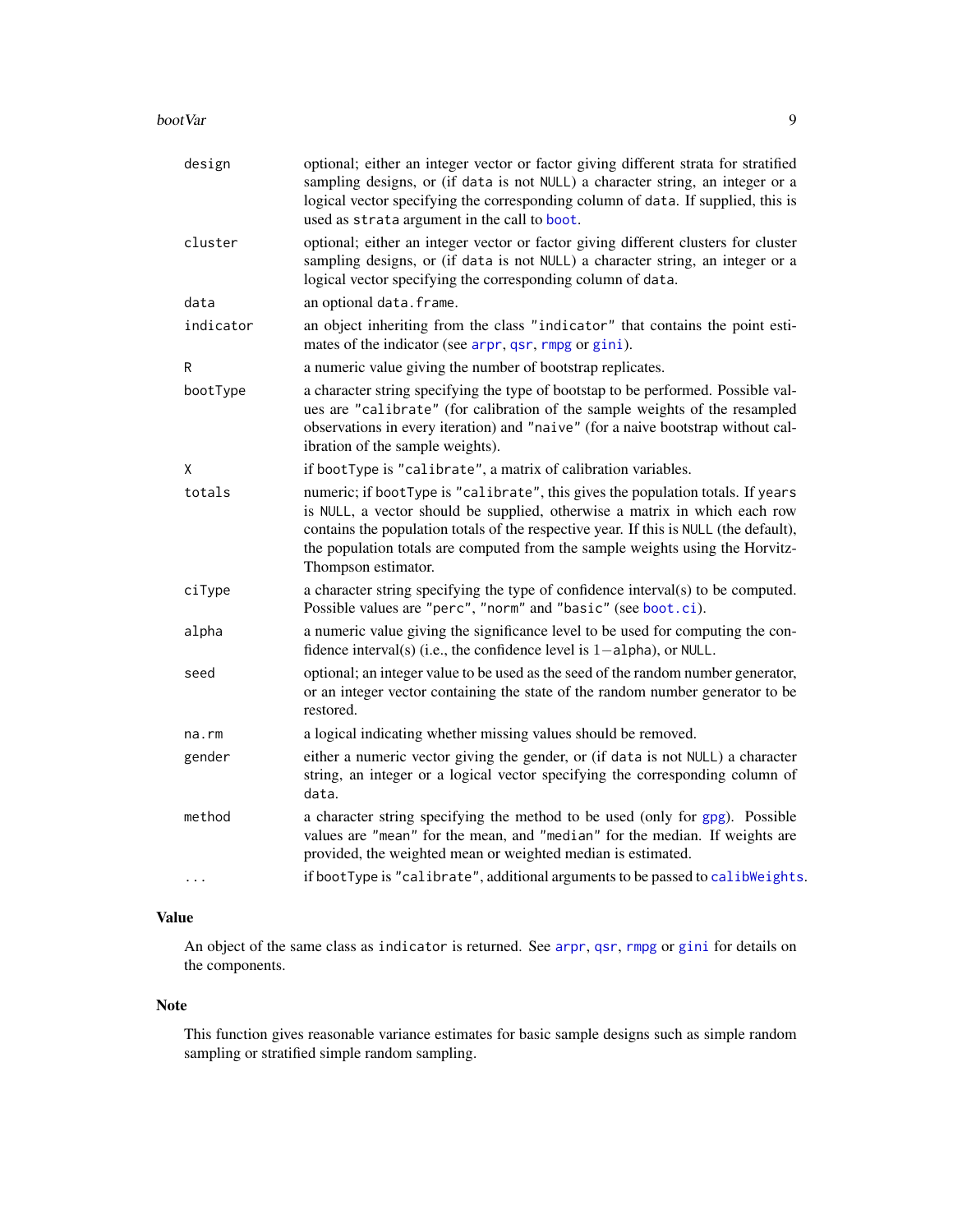#### <span id="page-9-0"></span>Author(s)

Andreas Alfons

#### References

A. Alfons and M. Templ (2013) Estimation of Social Exclusion Indicators from Complex Surveys: The R Package laeken. *Journal of Statistical Software*, 54(15), 1–25. URL [http://www.](http://www.jstatsoft.org/v54/i15/) [jstatsoft.org/v54/i15/](http://www.jstatsoft.org/v54/i15/)

## See Also

[variance](#page-65-1), [calibWeights](#page-10-1), [arpr](#page-3-1), [qsr](#page-40-1), [rmpg](#page-45-1), [gini](#page-18-1)

### Examples

```
data(eusilc)
a \leq arpr("eqIncome", weights = "rb050", data = eusilc)
## naive bootstrap
bootVar("eqIncome", weights = "rb050", design = "db040",
   data = eusilc, indicator = a, R = 50,
   bootType = "naive", seed = 123)
## bootstrap with calibration
bootVar("eqIncome", weights = "rb050", design = "db040",
   data = eusilc, indicator = a, R = 50,
```
- $X = calibVars(eusilc$db040)$ , seed = 123)
- 

<span id="page-9-1"></span>calibVars *Construct a matrix of binary variables for calibration*

#### Description

Construct a matrix of binary variables for calibration of sample weights according to known marginal population totals.

#### Usage

```
calibVars(x)
```
#### Arguments

x a vector that can be interpreted as factor, or a matrix or data.frame consisting of such variables.

#### Value

A matrix of binary variables that indicate membership to the corresponding factor levels.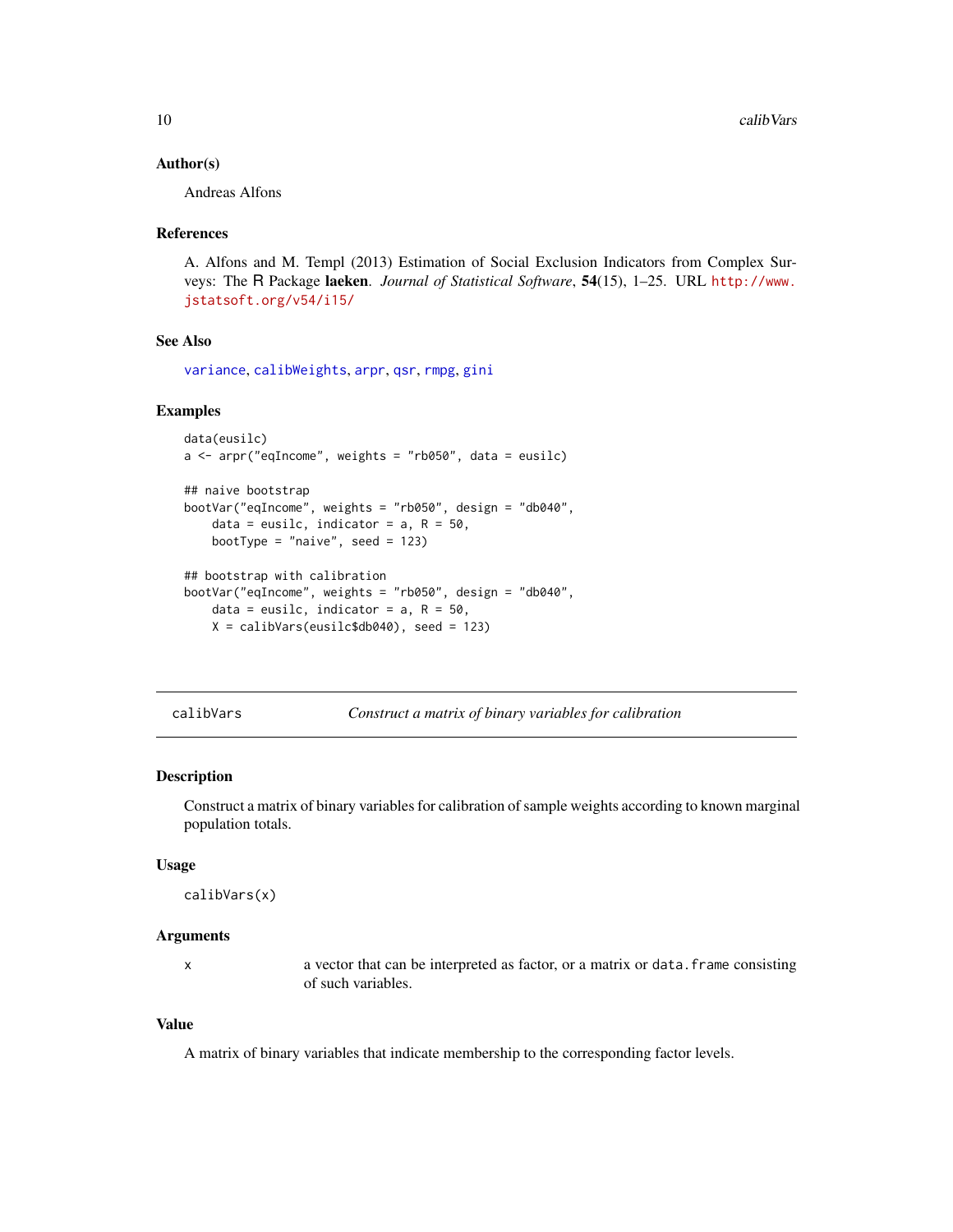## <span id="page-10-0"></span>calibWeights 11

#### Author(s)

Andreas Alfons

## See Also

[calibWeights](#page-10-1)

## Examples

```
data(eusilc)
# default method
aux <- calibVars(eusilc$rb090)
head(aux)
# data.frame method
aux <- calibVars(eusilc[, c("db040", "rb090")])
head(aux)
```
<span id="page-10-1"></span>calibWeights *Calibrate sample weights*

#### Description

Calibrate sample weights according to known marginal population totals. Based on initial sample weights, the so-called *g*-weights are computed by generalized raking procedures.

#### Usage

```
calibWeights(X, d, totals, q = NULL, method = c("raking", "linear",
  "logit"), bounds = c(0, 10), maxit = 500, tol = 1e-06,
  eps = .Machine$double.eps)
```

| X      | a matrix of binary calibration variables (see calib Vars).                                                                                                                                                                                                                        |
|--------|-----------------------------------------------------------------------------------------------------------------------------------------------------------------------------------------------------------------------------------------------------------------------------------|
| d      | a numeric vector giving the initial sample weights.                                                                                                                                                                                                                               |
| totals | a numeric vector of population totals corresponding to the calibration variables<br>in X.                                                                                                                                                                                         |
| q      | a numeric vector of positive values accounting for heteroscedasticity. Small<br>values reduce the variation of the <i>g</i> -weights.                                                                                                                                             |
| method | a character string specifying the calibration method to be used. Possible values<br>are "linear" for the linear method, "raking" for the multiplicative method<br>known as raking and "logit" for the logit method.                                                               |
| bounds | a numeric vector of length two giving bounds for the g-weights to be used in the<br>logit method. The first value gives the lower bound (which must be smaller than<br>or equal to 1) and the second value gives the upper bound (which must be larger<br>than or equal to $1$ ). |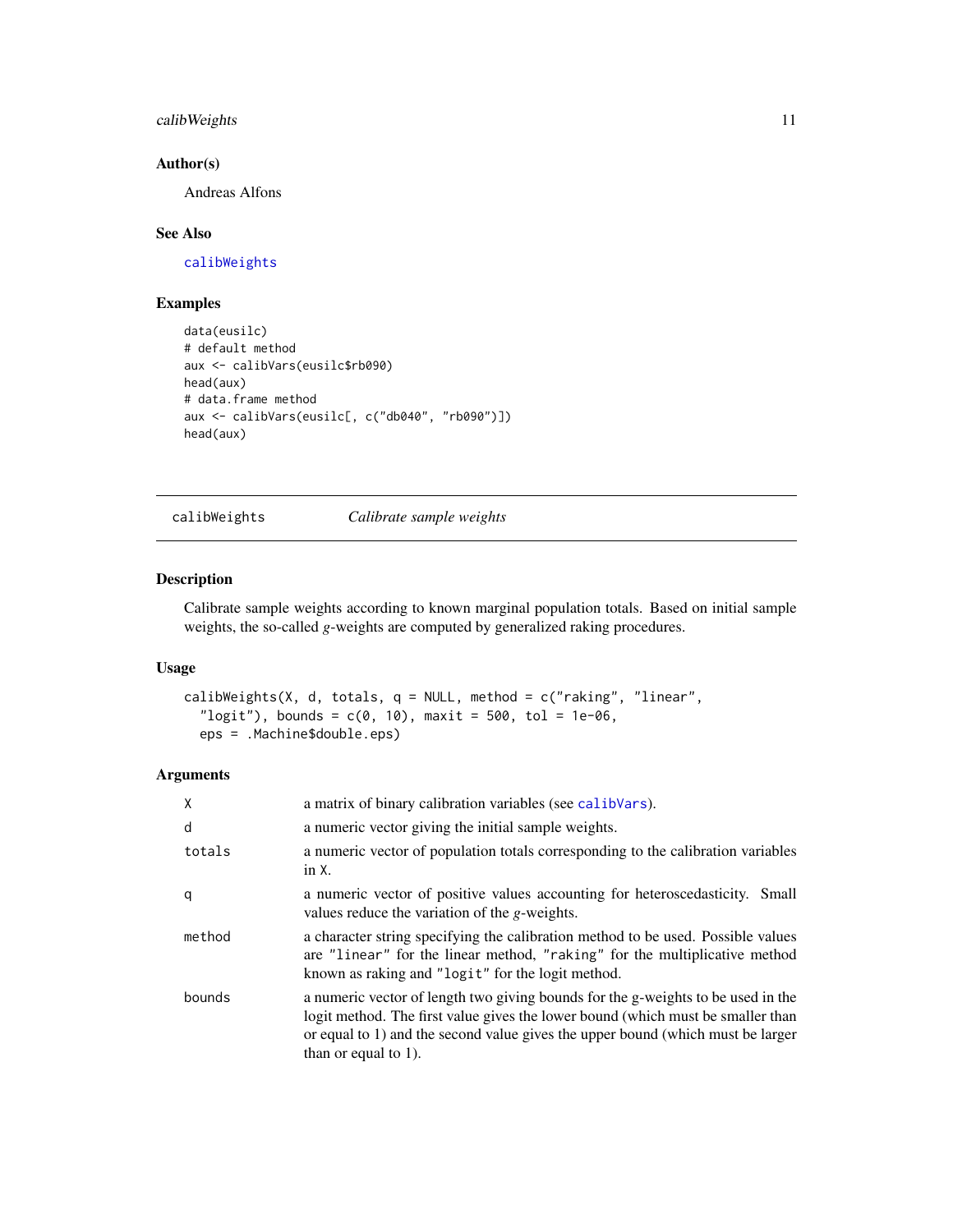## Details

The final sample weights need to be computed by multiplying the resulting *g*-weights with the initial sample weights.

#### Value

A numeric vector containing the *g*-weights.

## Note

This is a faster implementation of parts of [calib](#page-0-0) from package sampling. Note that the default calibration method is raking and that the truncated linear method is not yet implemented.

#### Author(s)

Andreas Alfons

#### References

Deville, J.-C. and Särndal, C.-E. (1992) Calibration estimators in survey sampling. *Journal of the American Statistical Association*, 87(418), 376–382.

Deville, J.-C., Särndal, C.-E. and Sautory, O. (1993) Generalized raking procedures in survey sampling. *Journal of the American Statistical Association*, 88(423), 1013–1020.

#### See Also

[calibVars](#page-9-1), [bootVar](#page-7-1)

#### Examples

```
data(eusilc)
# construct auxiliary 0/1 variables for genders
aux <- calibVars(eusilc$rb090)
# population totals
totals <- c(3990798, 4191431)
# compute g-weights
g <- calibWeights(aux, eusilc$rb050, totals)
# compute final weights
weights <- g * eusilc$rb050
summary(weights)
```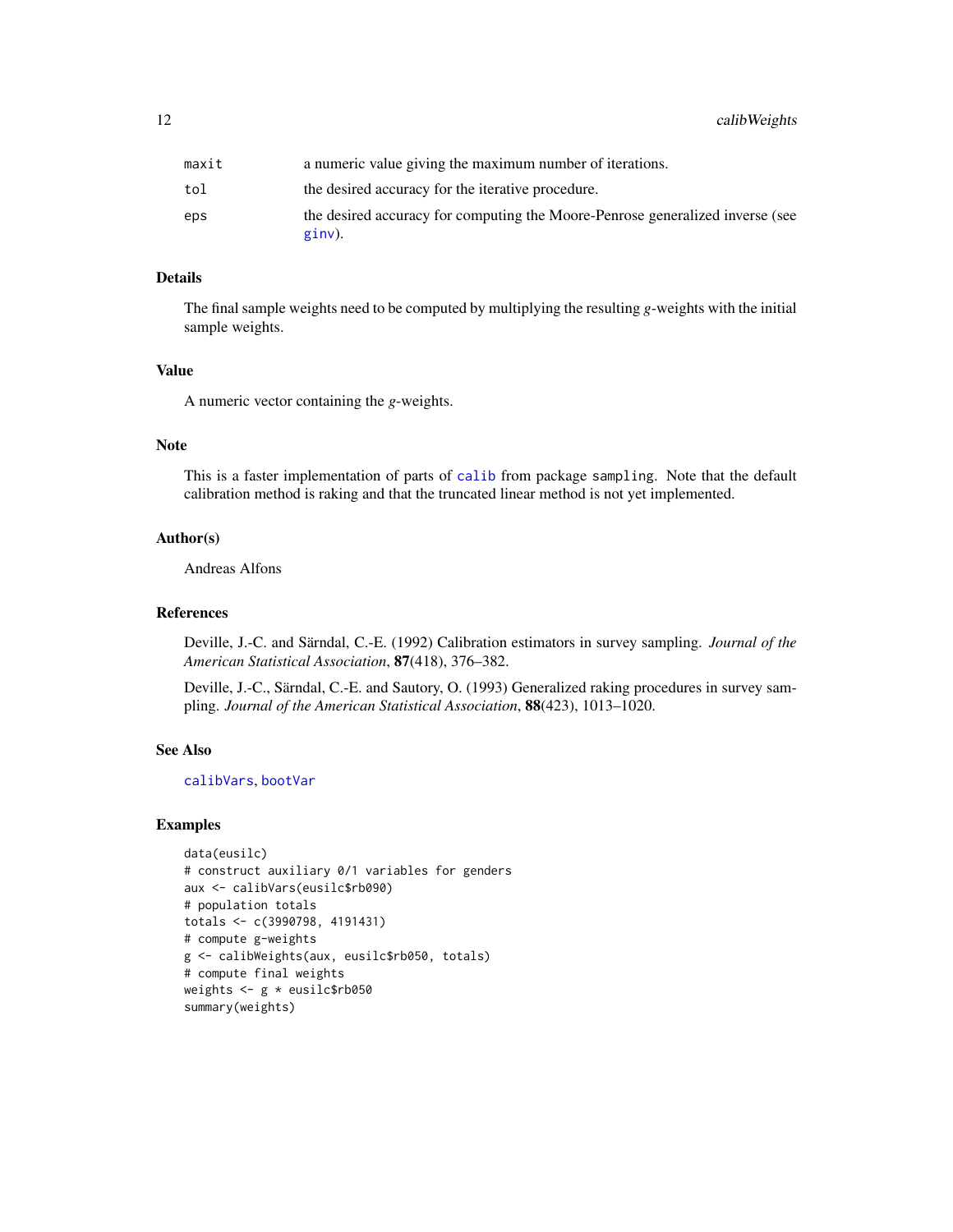## <span id="page-12-1"></span><span id="page-12-0"></span>Description

Compute the equivalized disposable income from household and personal income variables.

## Usage

```
eqInc(hid, hplus, hminus, pplus, pminus, eqSS, year = NULL,
 data = NULL)
```
## Arguments

| hid    | if data=NULL, a vector containing the household ID. Otherwise a character string<br>specifying the column of data that contains the household ID.                                                           |
|--------|-------------------------------------------------------------------------------------------------------------------------------------------------------------------------------------------------------------|
| hplus  | if data=NULL, a data. frame containing the household income components that<br>have to be added. Otherwise a character vector specifying the columns of data<br>that contain these income components.       |
| hminus | if data=NULL, a data. frame containing the household income components that<br>have to be subtracted. Otherwise a character vector specifying the columns of<br>data that contain these income components.  |
| pplus  | if data=NULL, a data. frame containing the personal income components that<br>have to be added. Otherwise a character vector specifying the columns of data<br>that contain these income components.        |
| pminus | if data=NULL, a data. frame containing the personal income components that<br>have to be subtracted. Otherwise a character vector specifying the columns of<br>data that contain these income components.   |
| egSS   | if data=NULL, a vector containing the equivalized household size. Otherwise<br>a character string specifying the column of data that contains the equivalized<br>household size. See eqSS for more details. |
| year   | if data=NULL, a vector containing the year of the survey. Otherwise a character<br>string specifying the column of data that contains the year.                                                             |
| data   | a data. frame containing EU-SILC survey data, or NULL.                                                                                                                                                      |

## Details

All income components should already be imputed, otherwise NAs are simply removed before the calculations.

## Value

A numeric vector containing the equivalized disposable income for every individual in data.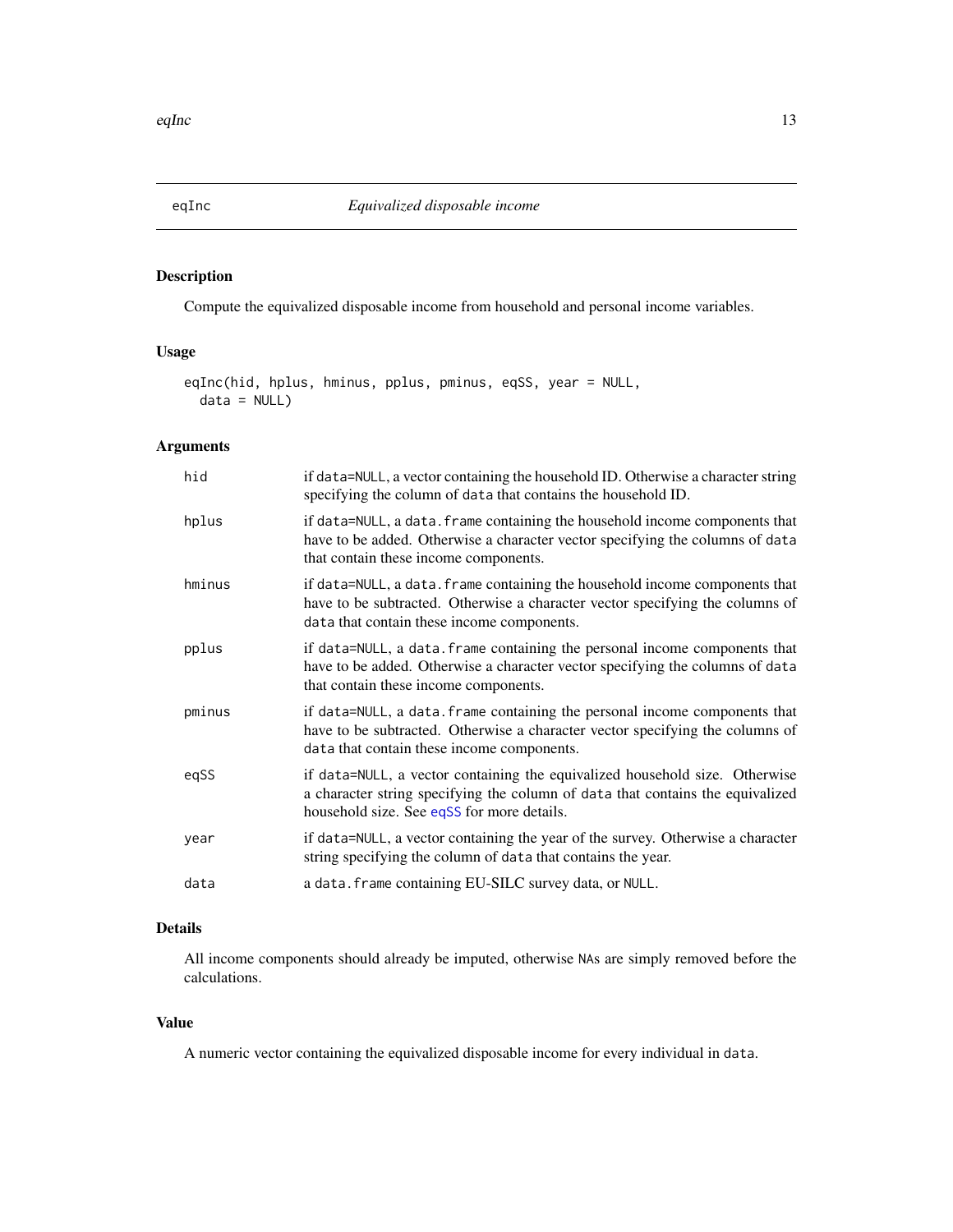#### <span id="page-13-0"></span>Author(s)

Andreas Alfons

#### References

Working group on Statistics on Income and Living Conditions (2004) Common cross-sectional EU indicators based on EU-SILC; the gender pay gap. *EU-SILC 131-rev/04*, Eurostat.

#### See Also

[eqSS](#page-13-1)

#### Examples

data(eusilc)

```
# compute a simplified version of the equivalized disposable income
# (not all income components are available in the synthetic data)
hplus <- c("hy040n", "hy050n", "hy070n", "hy080n", "hy090n", "hy110n")
hminus <- c("hy130n", "hy145n")
pplus <- c("py010n", "py050n", "py090n", "py100n",
    "py110n", "py120n", "py130n", "py140n")
eqIncome <- eqInc("db030", hplus, hminus,
   pplus, character(), "eqSS", data=eusilc)
# combine with household ID and equivalized household size
tmp <- cbind(eusilc[, c("db030", "eqSS")], eqIncome)
# show the first 8 rows
head(tmp, 8)
```
<span id="page-13-1"></span>eqSS *Equivalized household size*

#### Description

Compute the equivalized household size according to the modified OECD scale adopted in 1994.

#### Usage

eqSS(hid, age, year = NULL, data = NULL)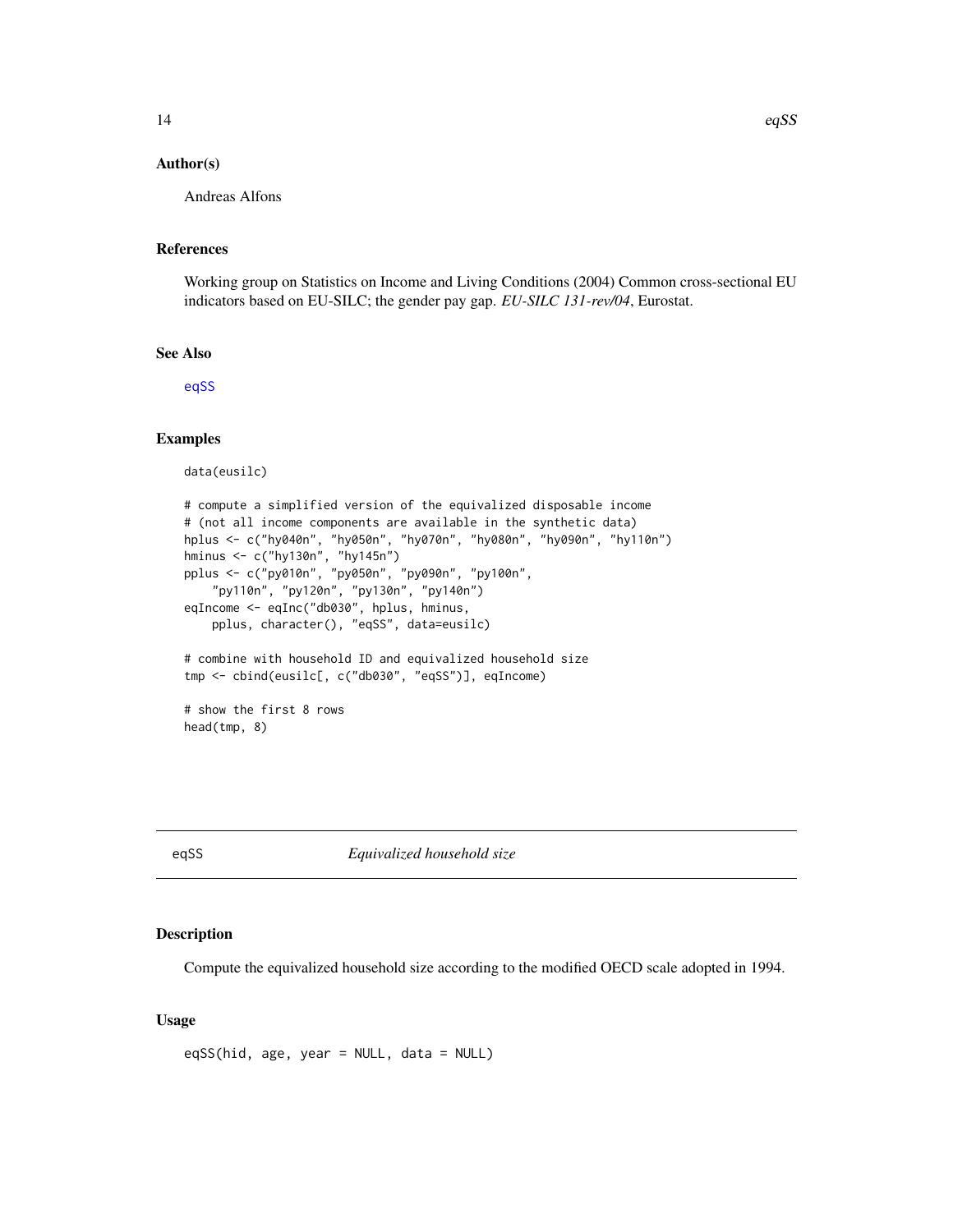#### eqSS  $\hspace{1.5cm}$  15

## Arguments

| hid  | if data=NULL, a vector containing the household ID. Otherwise a character string<br>specifying the column of data that contains the household ID.    |
|------|------------------------------------------------------------------------------------------------------------------------------------------------------|
| age  | if data=NULL, a vector containing the age of the individuals. Otherwise a char-<br>acter string specifying the column of data that contains the age. |
| year | if data=NULL, a vector containing the year of the survey. Otherwise a character<br>string specifying the column of data that contains the year.      |
| data | a data. frame containing EU-SILC survey data, or NULL.                                                                                               |

## Value

A numeric vector containing the equivalized household size for every observation in data.

## Author(s)

Andreas Alfons

#### References

Working group on Statistics on Income and Living Conditions (2004) Common cross-sectional EU indicators based on EU-SILC; the gender pay gap. *EU-SILC 131-rev/04*, Eurostat.

## See Also

#### [eqInc](#page-12-1)

## Examples

data(eusilc)

# calculate equivalized household size eqSS <- eqSS("db030", "age", data=eusilc)

# combine with household ID and household size tmp <- cbind(eusilc[, c("db030", "hsize")], eqSS)

# show the first 8 rows head(tmp, 8)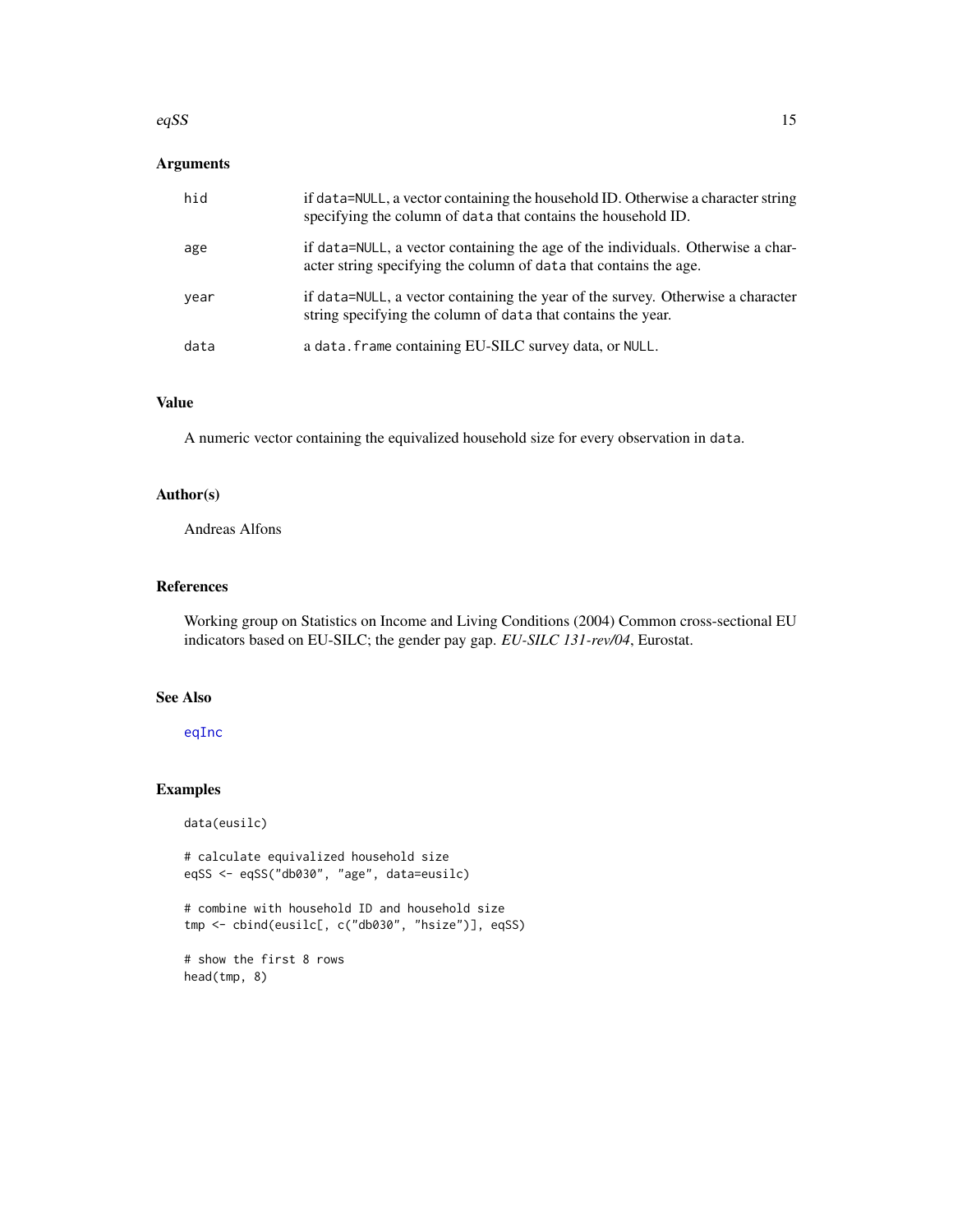#### <span id="page-15-0"></span>Description

This data set is synthetically generated from real Austrian EU-SILC (European Union Statistics on Income and Living Conditions) data.

#### Usage

data(eusilc)

## Format

A data frame with 14827 observations on the following 28 variables.

- db030 integer; the household ID.
- hsize integer; the number of persons in the household.
- db040 factor; the federal state in which the household is located (levels Burgenland, Carinthia, Lower Austria, Salzburg, Styria, Tyrol, Upper Austria, Vienna and Vorarlberg).
- rb030 integer; the personal ID.
- age integer; the person's age.
- rb090 factor; the person's gender (levels male and female).
- pl030 factor; the person's economic status (levels  $1 =$  working full time,  $2 =$  working part time,  $3 =$ unemployed, 4 = pupil, student, further training or unpaid work experience or in compulsory military or community service,  $5 =$  in retirement or early retirement or has given up business,  $6$  = permanently disabled or/and unfit to work or other inactive person,  $7$  = fulfilling domestic tasks and care responsibilities).
- pb220a factor; the person's citizenship (levels AT, EU and Other).
- py010n numeric; employee cash or near cash income (net).
- py050n numeric; cash benefits or losses from self-employment (net).
- py090n numeric; unemployment benefits (net).
- py100n numeric; old-age benefits (net).
- py110n numeric; survivor's benefits (net).
- py120n numeric; sickness benefits (net).
- py130n numeric; disability benefits (net).
- py140n numeric; education-related allowances (net).
- hy040n numeric; income from rental of a property or land (net).
- hy050n numeric; family/children related allowances (net).
- hy070n numeric; housing allowances (net).

hy080n numeric; regular inter-household cash transfer received (net).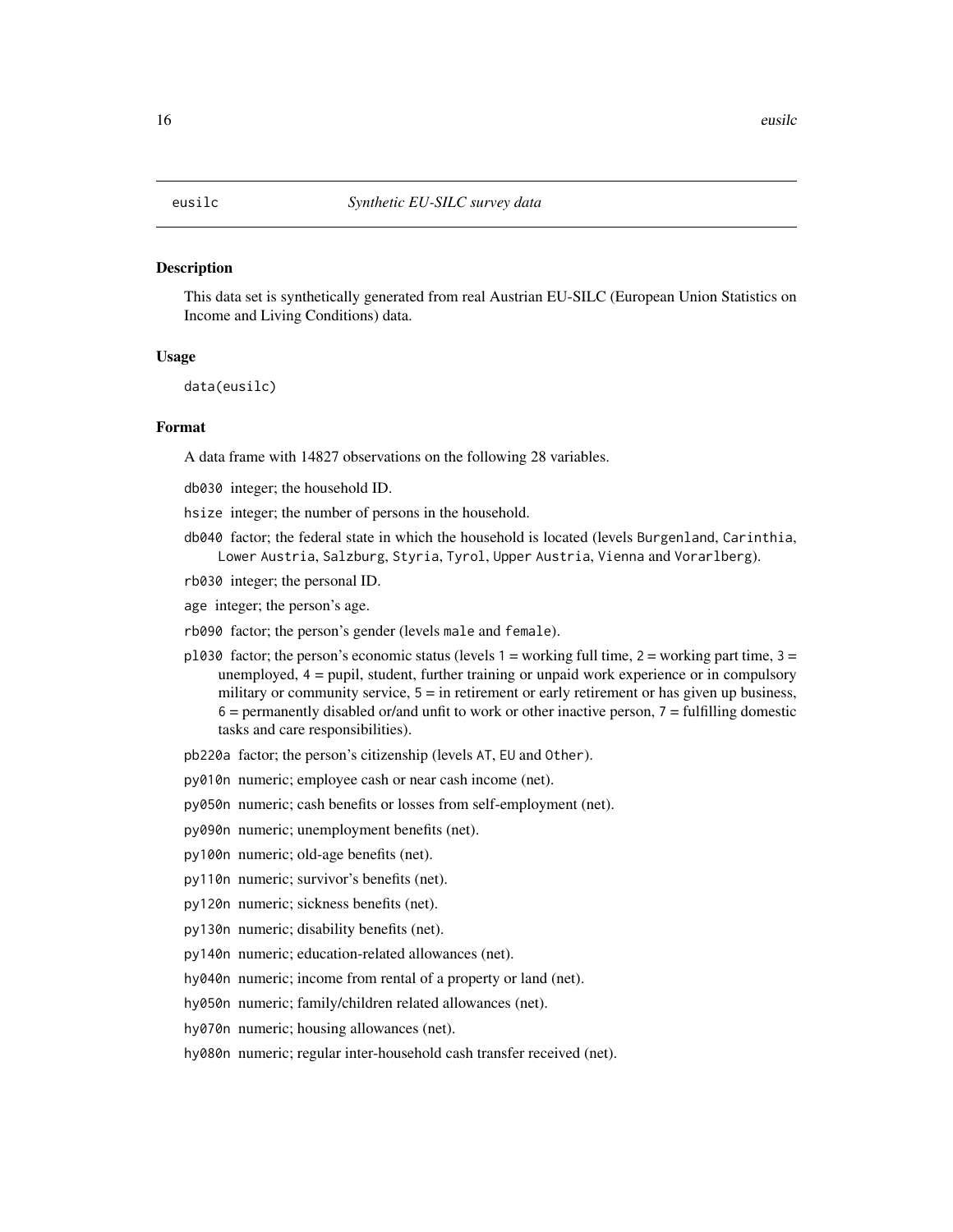eusilc and the contract of the contract of the contract of the contract of the contract of the contract of the contract of the contract of the contract of the contract of the contract of the contract of the contract of the

- hy090n numeric; interest, dividends, profit from capital investments in unincorporated business (net).
- hy110n numeric; income received by people aged under 16 (net).
- hy130n numeric; regular inter-household cash transfer paid (net).
- hy145n numeric; repayments/receipts for tax adjustment (net).
- eqSS numeric; the equivalized household size according to the modified OECD scale.

eqIncome numeric; a slightly simplified version of the equivalized household income.

db090 numeric; the household sample weights.

rb050 numeric; the personal sample weights.

#### Details

The data set consists of 6000 households and is used in the examples of package laeken. Note that this is a synthetic data set based on original EU-SILC survey data.

Only a few of the large number of variables in the original survey are included in this example data set. The variable names are rather cryptic codes, but these are the standardized names used by the statistical agencies. Furthermore, the variables hsize, age, eqSS and eqIncome are not included in the standardized format of EU-SILC data, but have been derived from other variables for convenience. Moreover, some very sparse income components were not included in the the generation of this synthetic data set. Thus the equivalized household income is computed from the available income components.

#### Source

This is a synthetic data set based on Austrian EU-SILC data from 2006. The original sample was provided by Statistics Austria.

#### References

A. Alfons and M. Templ (2013) Estimation of Social Exclusion Indicators from Complex Surveys: The R Package laeken. *Journal of Statistical Software*, 54(15), 1–25. URL [http://www.](http://www.jstatsoft.org/v54/i15/) [jstatsoft.org/v54/i15/](http://www.jstatsoft.org/v54/i15/)

A. Alfons, M. Templ, P. Filzmoser (2011) Simulation of close-to-reality population data for household surveys with application to EU-SILC. *Statistical Methods and Applications*, vol 20 (3), 383- 407.

Eurostat (2004) Description of target variables: Cross-sectional and longitudinal. *EU-SILC 065/04*, Eurostat.

#### Examples

data(eusilc) summary(eusilc)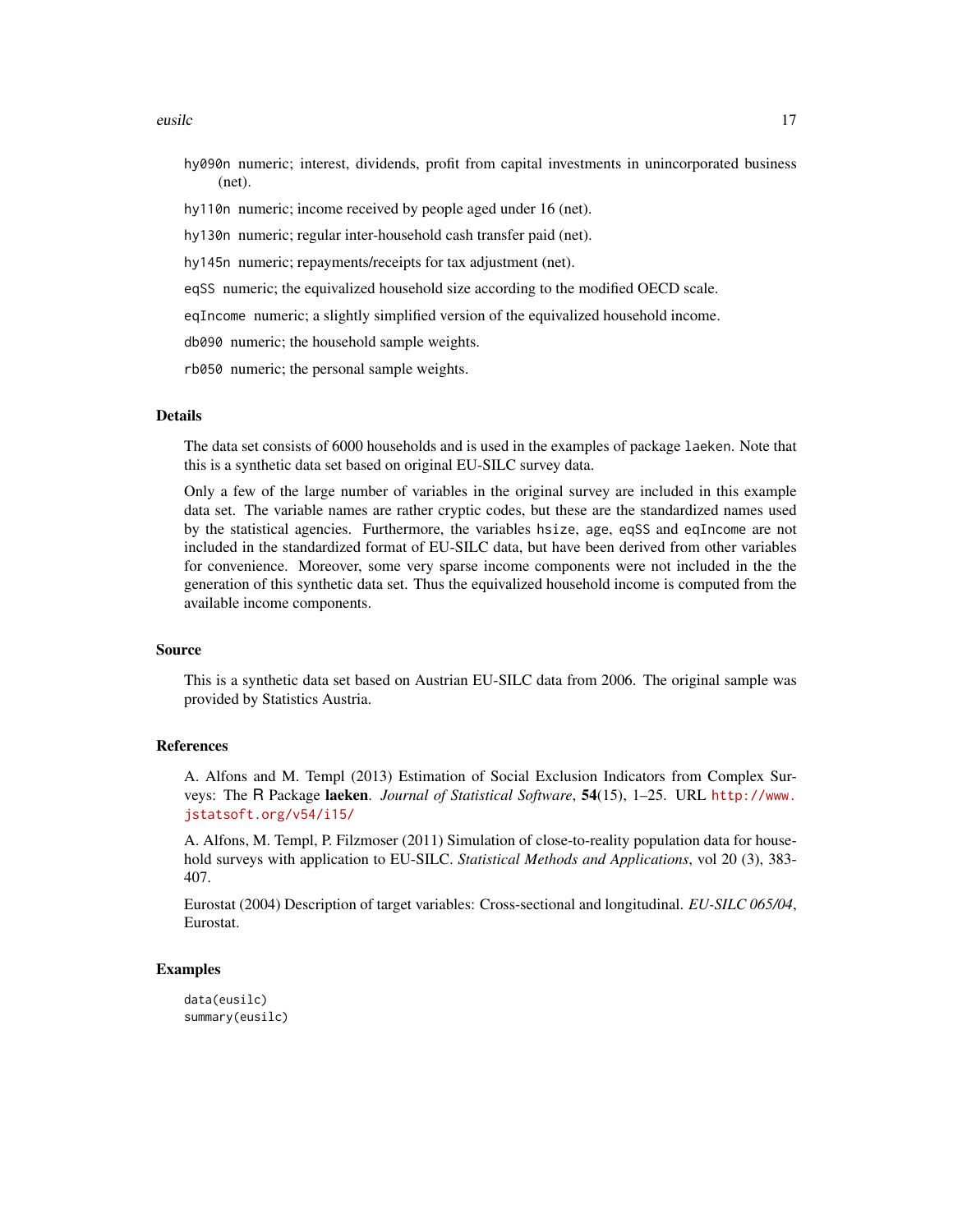#### Description

Fit a Pareto distribution to the upper tail of income data. Since a theoretical distribution is used for the upper tail, this is a semiparametric approach.

#### Usage

```
fitPareto(x, k = NULL, x0 = NULL, method = "thetaPDC",groups = NULL, w = NULL, ...)
```
## Arguments

| X       | a numeric vector.                                                                                                                                                                                                                                                                                                                                                                                        |
|---------|----------------------------------------------------------------------------------------------------------------------------------------------------------------------------------------------------------------------------------------------------------------------------------------------------------------------------------------------------------------------------------------------------------|
| k       | the number of observations in the upper tail to which the Pareto distribution is<br>fitted.                                                                                                                                                                                                                                                                                                              |
| x0      | the threshold (scale parameter) above which the Pareto distribution is fitted.                                                                                                                                                                                                                                                                                                                           |
| method  | either a function or a character string specifying the function to be used to es-<br>timate the shape parameter of the Pareto distibution, such as the taPDC (the de-<br>fault). See "Details" for requirements for such a function and "See also" for<br>available functions.                                                                                                                           |
| groups  | an optional vector or factor specifying groups of elements of $x$ (e.g., house-<br>holds). If supplied, each group of observations is expected to have the same<br>value in $x$ (e.g., household income). Only the values of every first group mem-<br>ber to appear are used for fitting the Pareto distribution. For each group above<br>the threshold, every group member is assigned the same value. |
| W       | an optional numeric vector giving sample weights.                                                                                                                                                                                                                                                                                                                                                        |
| $\cdot$ | additional arguments to be passed to the specified method.                                                                                                                                                                                                                                                                                                                                               |
|         |                                                                                                                                                                                                                                                                                                                                                                                                          |

## Details

The arguments k and  $x\theta$  of course correspond with each other. If k is supplied, the threshold  $x\theta$  is estimated with the  $n - k$  largest value in x, where n is the number of observations. On the other hand, if the threshold  $x0$  is supplied, k is given by the number of observations in x larger than  $x0$ . Therefore, either k or x0 needs to be supplied. If both are supplied, only k is used (mainly for back compatibility).

The function supplied to method should take a numeric vector (the observations) as its first argument. If k is supplied, it will be passed on (in this case, the function is required to have an argument called k). Similarly, if the threshold  $x\theta$  is supplied, it will be passed on (in this case, the function is required to have an argument called  $x0$ ). As above, only k is passed on if both are supplied. If the function specified by method can handle sample weights, the corresponding argument should be called w. Additional arguments are passed via the . . . argument.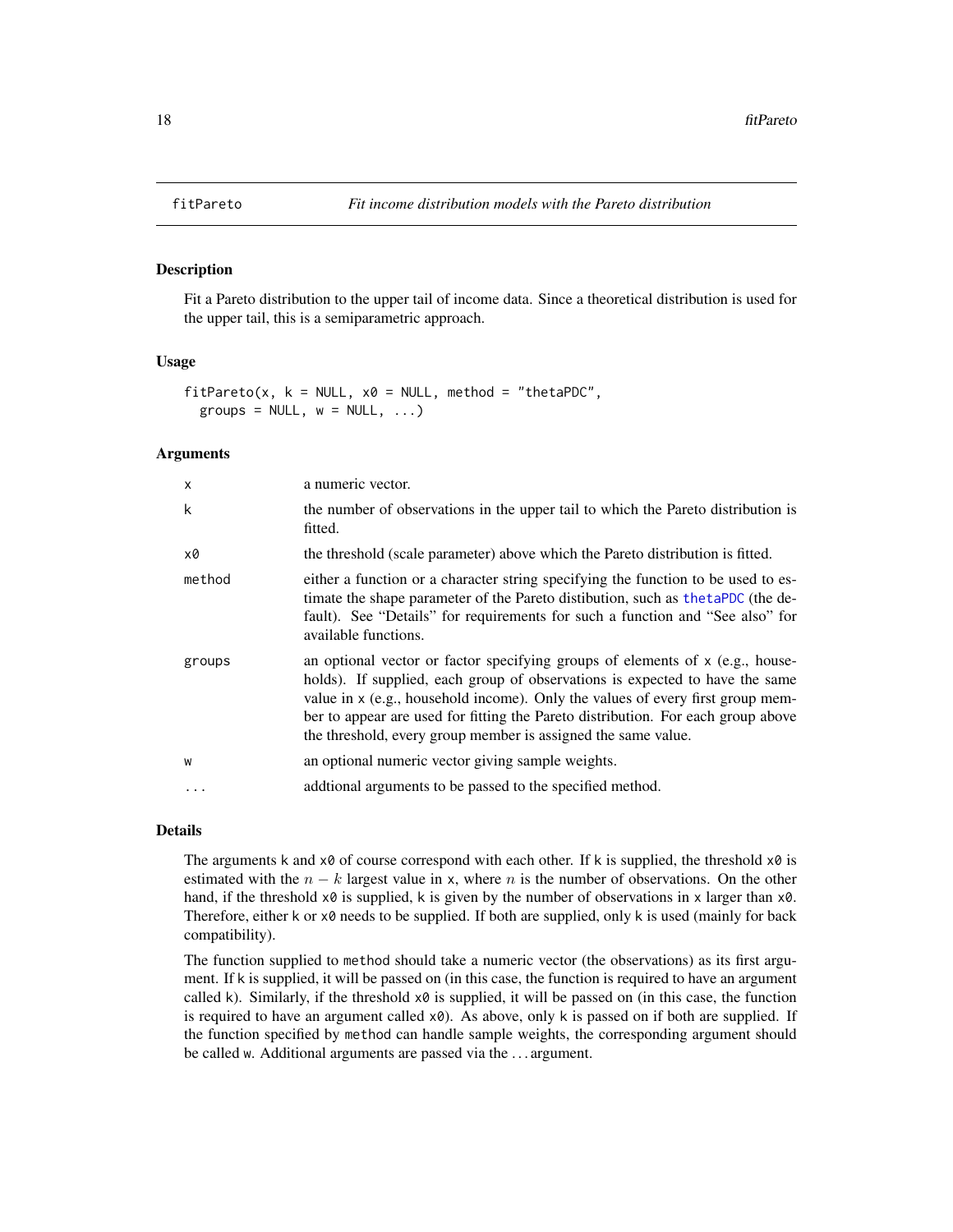## <span id="page-18-0"></span>Value

A numeric vector with a Pareto distribution fit to the upper tail.

## Note

The arguments  $\times\emptyset$  for the threshold (scale parameter) of the Pareto distribution and w for sample weights were introduced in version 0.2. This results in slightly different behavior regarding the function calls to method compared to prior versions.

#### Author(s)

Andreas Alfons and Josef Holzer

## See Also

[paretoTail](#page-34-1), [replaceTail](#page-42-1)

[thetaPDC](#page-57-1), [thetaWML](#page-61-1), [thetaHill](#page-51-1), [thetaISE](#page-53-1), [thetaLS](#page-54-1), [thetaMoment](#page-56-1), [thetaQQ](#page-59-1), [thetaTM](#page-60-1)

## Examples

data(eusilc)

## gini coefficient without Pareto tail modeling gini("eqIncome", weights = "rb050", data = eusilc)

## gini coefficient with Pareto tail modeling

```
# using number of observations in tail
eqIncome <- fitPareto(eusilc$eqIncome, k = 175,
    w = eusilc$db090, groups = eusilc$db030)
gini(eqIncome, weights = eusilc$rb050)
```

```
# using threshold
eqIncome <- fitPareto(eusilc$eqIncome, x0 = 44150,
   w = eusilc$db090, groups = eusilc$db030)
gini(eqIncome, weights = eusilc$rb050)
```
<span id="page-18-1"></span>gini *Gini coefficient*

#### Description

Estimate the Gini coefficient, which is a measure for inequality.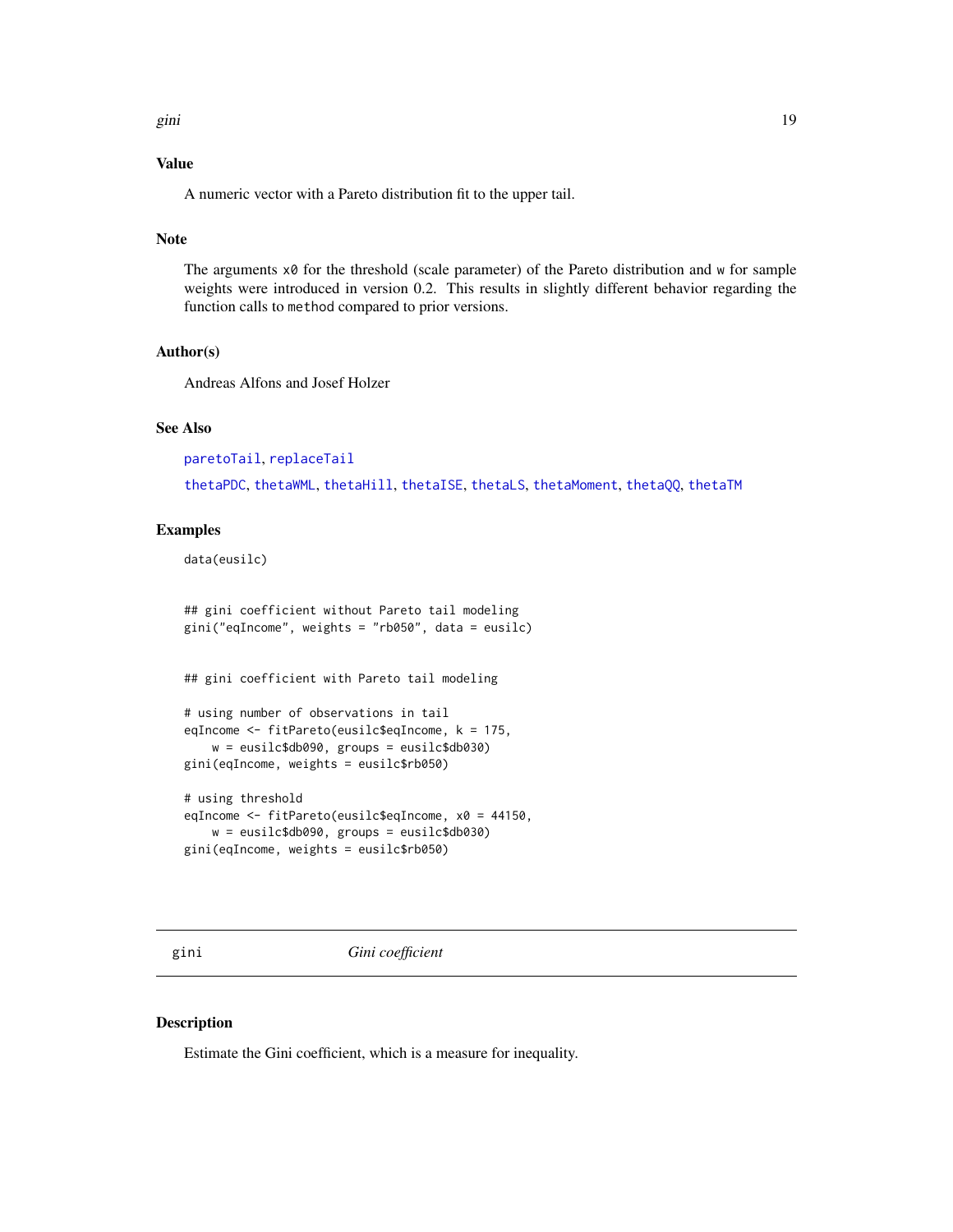## Usage

```
gini(inc, weights = NULL, sort = NULL, years = NULL,
 breakdown = NULL, design = NULL, cluster = NULL, data = NULL,
 var = NULL, alpha = 0.05, na.rm = FALSE, ...)
```
## Arguments

| inc       | either a numeric vector giving the equivalized disposable income, or (if data is<br>not NULL) a character string, an integer or a logical vector specifying the corre-<br>sponding column of data.                                                                                     |
|-----------|----------------------------------------------------------------------------------------------------------------------------------------------------------------------------------------------------------------------------------------------------------------------------------------|
| weights   | optional; either a numeric vector giving the personal sample weights, or (if data<br>is not NULL) a character string, an integer or a logical vector specifying the cor-<br>responding column of data.                                                                                 |
| sort      | optional; either a numeric vector giving the personal IDs to be used as tie-<br>breakers for sorting, or (if data is not NULL) a character string, an integer or<br>a logical vector specifying the corresponding column of data.                                                      |
| years     | optional; either a numeric vector giving the different years of the survey, or (if<br>data is not NULL) a character string, an integer or a logical vector specifying the<br>corresponding column of data. If supplied, values are computed for each year.                             |
| breakdown | optional; either a numeric vector giving different domains, or (if data is not<br>NULL) a character string, an integer or a logical vector specifying the correspond-<br>ing column of data. If supplied, the values for each domain are computed in<br>addition to the overall value. |
| design    | optional and only used if var is not NULL; either an integer vector or factor<br>giving different domains for stratified sampling designs, or (if data is not NULL)<br>a character string, an integer or a logical vector specifying the corresponding<br>column of data.              |
| cluster   | optional and only used if var is not NULL; either an integer vector or factor<br>giving different clusters for cluster sampling designs, or (if data is not NULL)<br>a character string, an integer or a logical vector specifying the corresponding<br>column of data.                |
| data      | an optional data. frame.                                                                                                                                                                                                                                                               |
| var       | a character string specifying the type of variance estimation to be used, or NULL<br>to omit variance estimation. See variance for possible values.                                                                                                                                    |
| alpha     | numeric; if var is not NULL, this gives the significance level to be used for com-<br>puting the confidence interval (i.e., the confidence level is 1-alpha).                                                                                                                          |
| na.rm     | a logical indicating whether missing values should be removed.                                                                                                                                                                                                                         |
| .         | if var is not NULL, additional arguments to be passed to variance.                                                                                                                                                                                                                     |

## Details

The implementation strictly follows the Eurostat definition.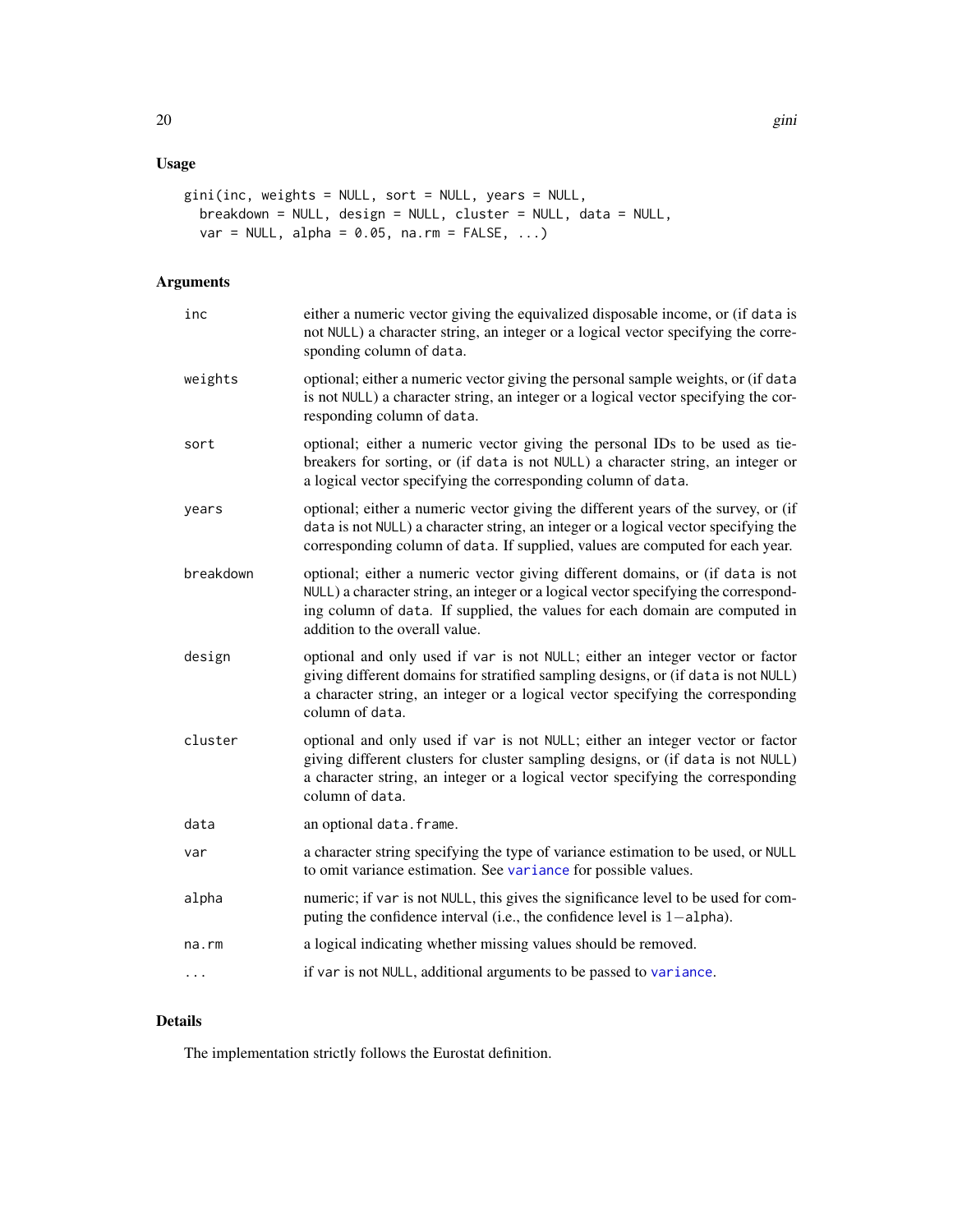gini 21

## Value

A list of class "gini" (which inherits from the class "indicator") with the following components:

| value        | a numeric vector containing the overall value(s).                                                                                                   |
|--------------|-----------------------------------------------------------------------------------------------------------------------------------------------------|
|              | value By Stratum a data. frame containing the values by domain, or NULL.                                                                            |
| varMethod    | a character string specifying the type of variance estimation used, or NULL if<br>variance estimation was omitted.                                  |
| var          | a numeric vector containing the variance estimate(s), or $NULL$ .                                                                                   |
| varByStratum | a data. Frame containing the variance estimates by domain, or NULL.                                                                                 |
| ci           | a numeric vector or matrix containing the lower and upper endpoints of the<br>confidence interval(s), or NULL.                                      |
| ciByStratum  | a data. Frame containing the lower and upper endpoints of the confidence inter-<br>vals by domain, or NULL.                                         |
| alpha        | a numeric value giving the significance level used for computing the confidence<br>interval(s) (i.e., the confidence level is $1$ -alpha), or NULL. |
| years        | a numeric vector containing the different years of the survey.                                                                                      |
| strata       | a character vector containing the different domains of the breakdown.                                                                               |

## Author(s)

Andreas Alfons

## References

A. Alfons and M. Templ (2013) Estimation of Social Exclusion Indicators from Complex Surveys: The R Package laeken. *Journal of Statistical Software*, 54(15), 1–25. URL [http://www.](http://www.jstatsoft.org/v54/i15/) [jstatsoft.org/v54/i15/](http://www.jstatsoft.org/v54/i15/)

Working group on Statistics on Income and Living Conditions (2004) Common cross-sectional EU indicators based on EU-SILC; the gender pay gap. *EU-SILC 131-rev/04*, Eurostat, Luxembourg.

## See Also

[variance](#page-65-1), [qsr](#page-40-1)

## Examples

```
data(eusilc)
# overall value
gini("eqIncome", weights = "rb050", data = eusilc)
# values by region
gini("eqIncome", weights = "rb050",
    breakdown = "db040", data = eusilc)
```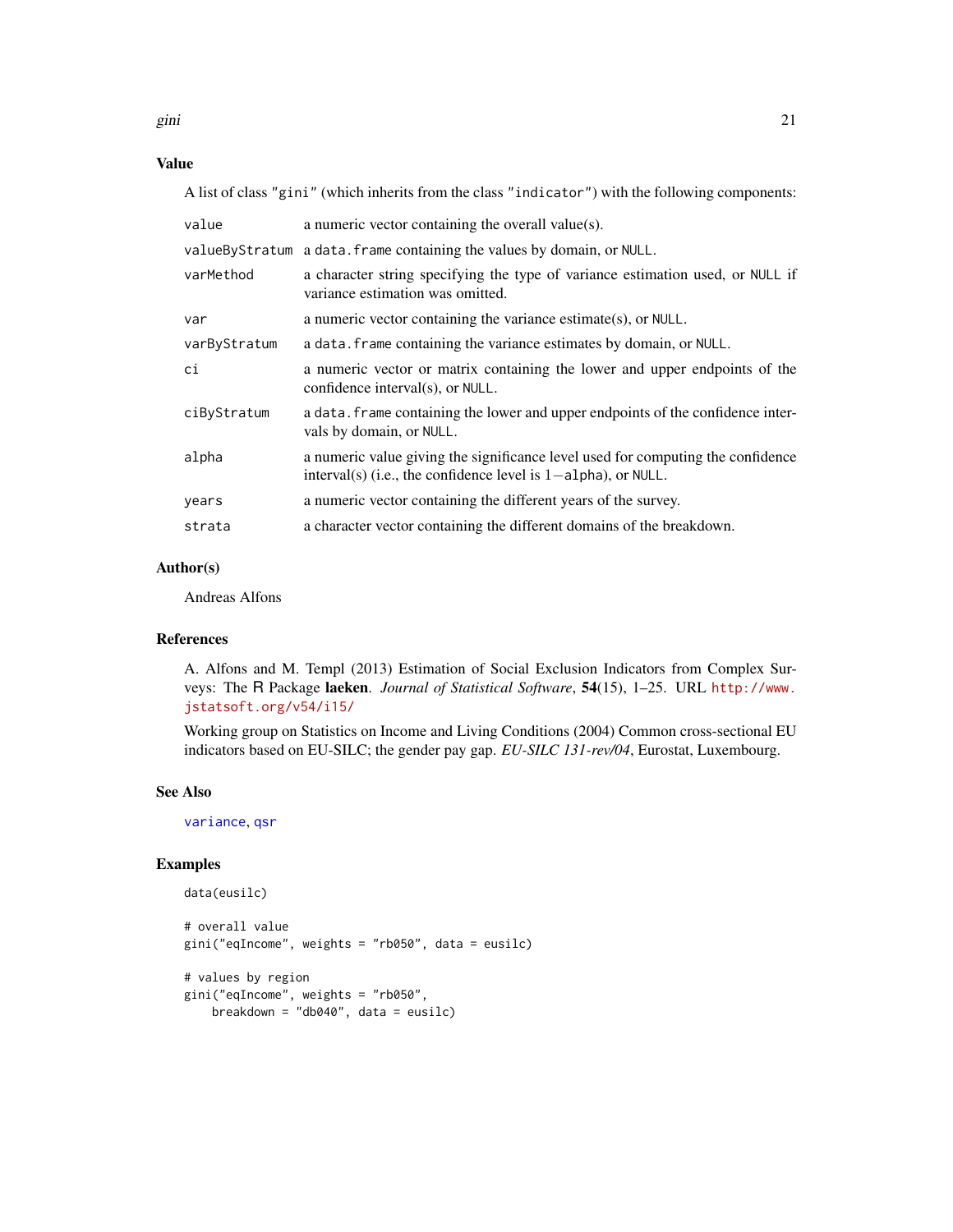## <span id="page-21-1"></span><span id="page-21-0"></span>Description

Estimate the gender pay (wage) gap.

## Usage

```
gpg(inc, gender = NULL, method = c("mean", "median"), weights = NULL,
 sort = NULL, years = NULL, breakdown = NULL, design = NULL,
 cluster = NULL, data = NULL, var = NULL, alpha = 0.05,
 na.rm = FALSE, ...)
```

| inc       | either a numeric vector giving the equivalized disposable income, or (if data is<br>not NULL) a character string, an integer or a logical vector specifying the corre-<br>sponding column of data.                                                                                     |
|-----------|----------------------------------------------------------------------------------------------------------------------------------------------------------------------------------------------------------------------------------------------------------------------------------------|
| gender    | either a factor giving the gender, or (if data is not NULL) a character string, an<br>integer or a logical vector specifying the corresponding column of data.                                                                                                                         |
| method    | a character string specifying the method to be used. Possible values are "mean"<br>for the mean, and "median" for the median. If weights are provided, the weighted<br>mean or weighted median is estimated.                                                                           |
| weights   | optional; either a numeric vector giving the personal sample weights, or (if data<br>is not NULL) a character string, an integer or a logical vector specifying the cor-<br>responding column of data.                                                                                 |
| sort      | optional; either a numeric vector giving the personal IDs to be used as tie-<br>breakers for sorting, or (if data is not NULL) a character string, an integer or<br>a logical vector specifying the corresponding column of data.                                                      |
| years     | optional; either a numeric vector giving the different years of the survey, or (if<br>data is not NULL) a character string, an integer or a logical vector specifying the<br>corresponding column of data. If supplied, values are computed for each year.                             |
| breakdown | optional; either a numeric vector giving different domains, or (if data is not<br>NULL) a character string, an integer or a logical vector specifying the correspond-<br>ing column of data. If supplied, the values for each domain are computed in<br>addition to the overall value. |
| design    | optional and only used if var is not NULL; either an integer vector or factor<br>giving different strata for stratified sampling designs, or (if data is not NULL)<br>a character string, an integer or a logical vector specifying the corresponding<br>column of data.               |
| cluster   | optional and only used if var is not NULL; either an integer vector or factor<br>giving different clusters for cluster sampling designs, or (if data is not NULL)<br>a character string, an integer or a logical vector specifying the corresponding<br>column of data.                |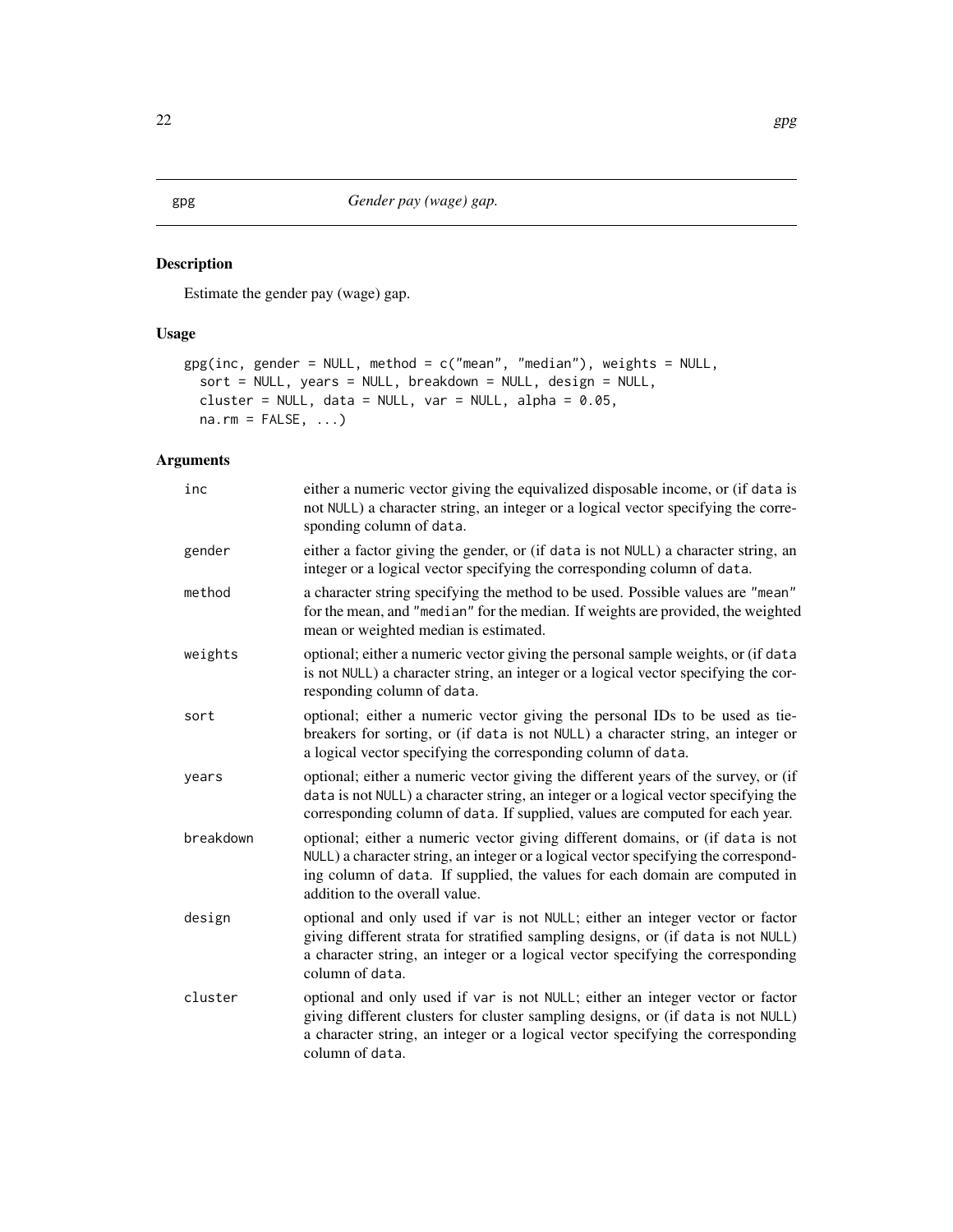| data<br>an optional data. frame. |                                                                                                                                                                  |
|----------------------------------|------------------------------------------------------------------------------------------------------------------------------------------------------------------|
| var                              | a character string specifying the type of variance estimation to be used, or NULL<br>to omit variance estimation. See variance for possible values.              |
| alpha                            | numeric; if var is not NULL, this gives the significance level to be used for com-<br>puting the confidence interval (i.e., the confidence level is $1$ -alpha). |
| na.rm                            | a logical indicating whether missing values should be removed.                                                                                                   |
| $\cdot$                          | if var is not NULL, additional arguments to be passed to variance.                                                                                               |

## Details

The implementation strictly follows the Eurostat definition (with default method "mean" and alternative method "median"). If weights are provided, the weighted mean or weighted median is estimated.

#### Value

A list of class "gpg" (which inherits from the class "indicator") with the following components:

| value        | a numeric vector containing the overall value(s).                                                                                                    |
|--------------|------------------------------------------------------------------------------------------------------------------------------------------------------|
|              | value By Stratum a data. frame containing the values by domain, or NULL.                                                                             |
| varMethod    | a character string specifying the type of variance estimation used, or NULL if<br>variance estimation was omitted.                                   |
| var          | a numeric vector containing the variance estimate(s), or NULL.                                                                                       |
| varByStratum | a data. Frame containing the variance estimates by domain, or NULL.                                                                                  |
| сi           | a numeric vector or matrix containing the lower and upper endpoints of the<br>confidence interval(s), or NULL.                                       |
| ciByStratum  | a data. frame containing the lower and upper endpoints of the confidence inter-<br>vals by domain, or NULL.                                          |
| alpha        | a numeric value giving the significance level used for computing the confidence<br>interv al(s) (i.e., the confidence level is $1$ -alpha), or NULL. |
| years        | a numeric vector containing the different years of the survey.                                                                                       |
| strata       | a character vector containing the different domains of the breakdown.                                                                                |

#### Author(s)

Matthias Templ and Alexander Haider, using code for breaking down estimation by Andreas Alfons

## References

A. Alfons and M. Templ (2013) Estimation of Social Exclusion Indicators from Complex Surveys: The R Package laeken. *Journal of Statistical Software*, 54(15), 1–25. URL [http://www.](http://www.jstatsoft.org/v54/i15/) [jstatsoft.org/v54/i15/](http://www.jstatsoft.org/v54/i15/)

Working group on Statistics on Income and Living Conditions (2004) Common cross-sectional EU indicators based on EU-SILC; the gender pay gap. *EU-SILC 131-rev/04*, Eurostat, Luxembourg.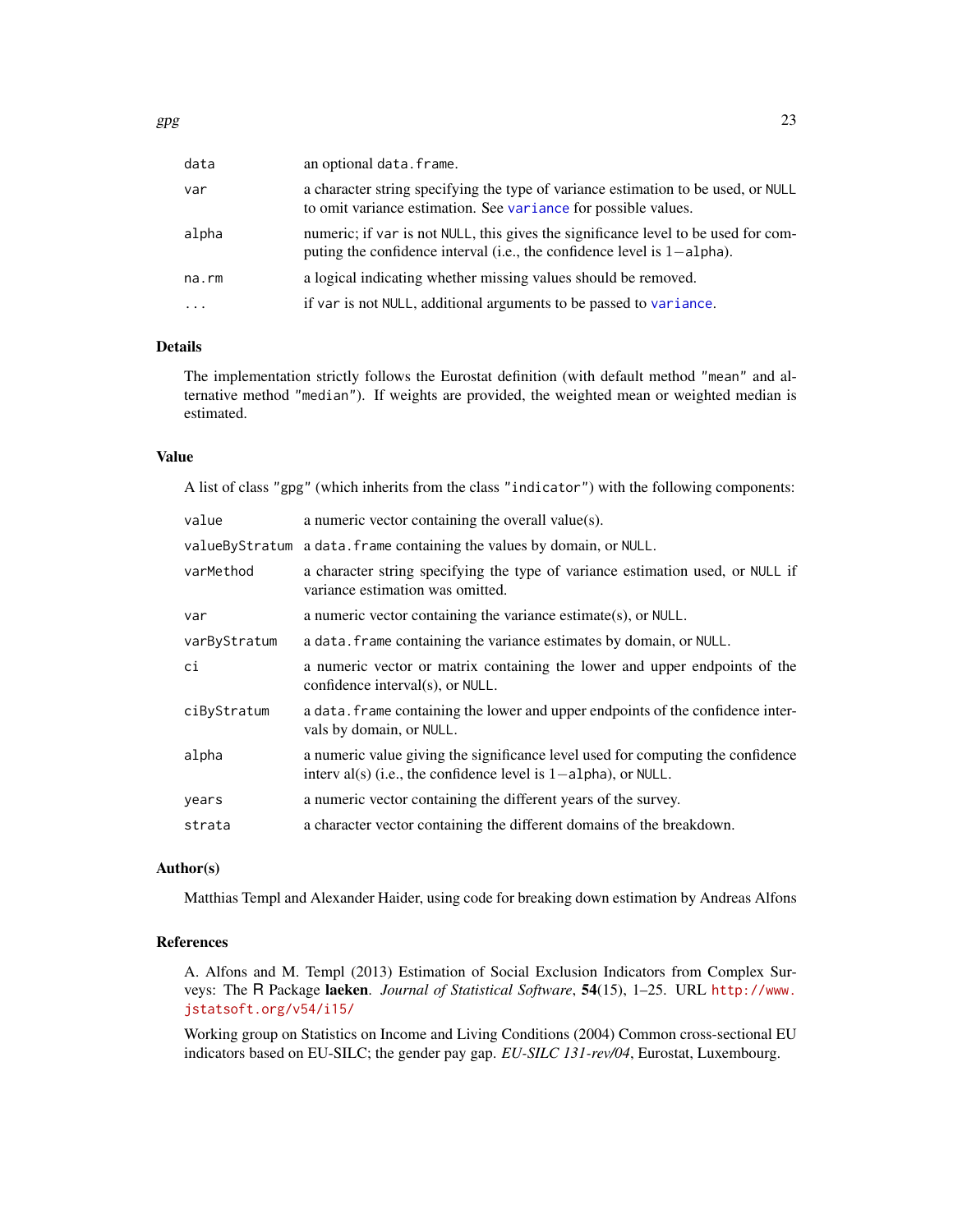## See Also

[variance](#page-65-1), [qsr](#page-40-1), [gini](#page-18-1)

#### Examples

```
data(ses)
# overall value with mean
gpg("earningsHour", gender = "sex", weigths = "weights",
   data = ses)# overall value with median
gpg("earningsHour", gender = "sex", weigths = "weights",
   data = ses, method = "median")# values by education with mean
gpg("earningsHour", gender = "sex", weigths = "weights",
   breakdown = "education", data = ses)
# values by education with median
gpg("earningsHour", gender = "sex", weigths = "weights",
    breakdown = "education", data = ses, method = "median")
```
incMean *Weighted mean income*

## Description

Compute the weighted mean income.

## Usage

```
incMean(inc, weights = NULL, years = NULL, data = NULL,
 na.rm = FALSE)
```

| inc         | either a numeric vector giving the (equivalized disposable) income, or (if data<br>is not NULL) a character string, an integer or a logical vector specifying the cor-<br>responding column of data.                                                       |
|-------------|------------------------------------------------------------------------------------------------------------------------------------------------------------------------------------------------------------------------------------------------------------|
| weights     | optional; either a numeric vector giving the personal sample weights, or (if data<br>is not NULL) a character string, an integer or a logical vector specifying the cor-<br>responding column of data.                                                     |
| years       | optional; either a numeric vector giving the different years of the survey, or (if<br>data is not NULL) a character string, an integer or a logical vector specifying the<br>corresponding column of data. If supplied, values are computed for each year. |
| data        | an optional data. frame.                                                                                                                                                                                                                                   |
| $na$ . $rm$ | a logical indicating whether missing values should be removed.                                                                                                                                                                                             |
|             |                                                                                                                                                                                                                                                            |

<span id="page-23-0"></span>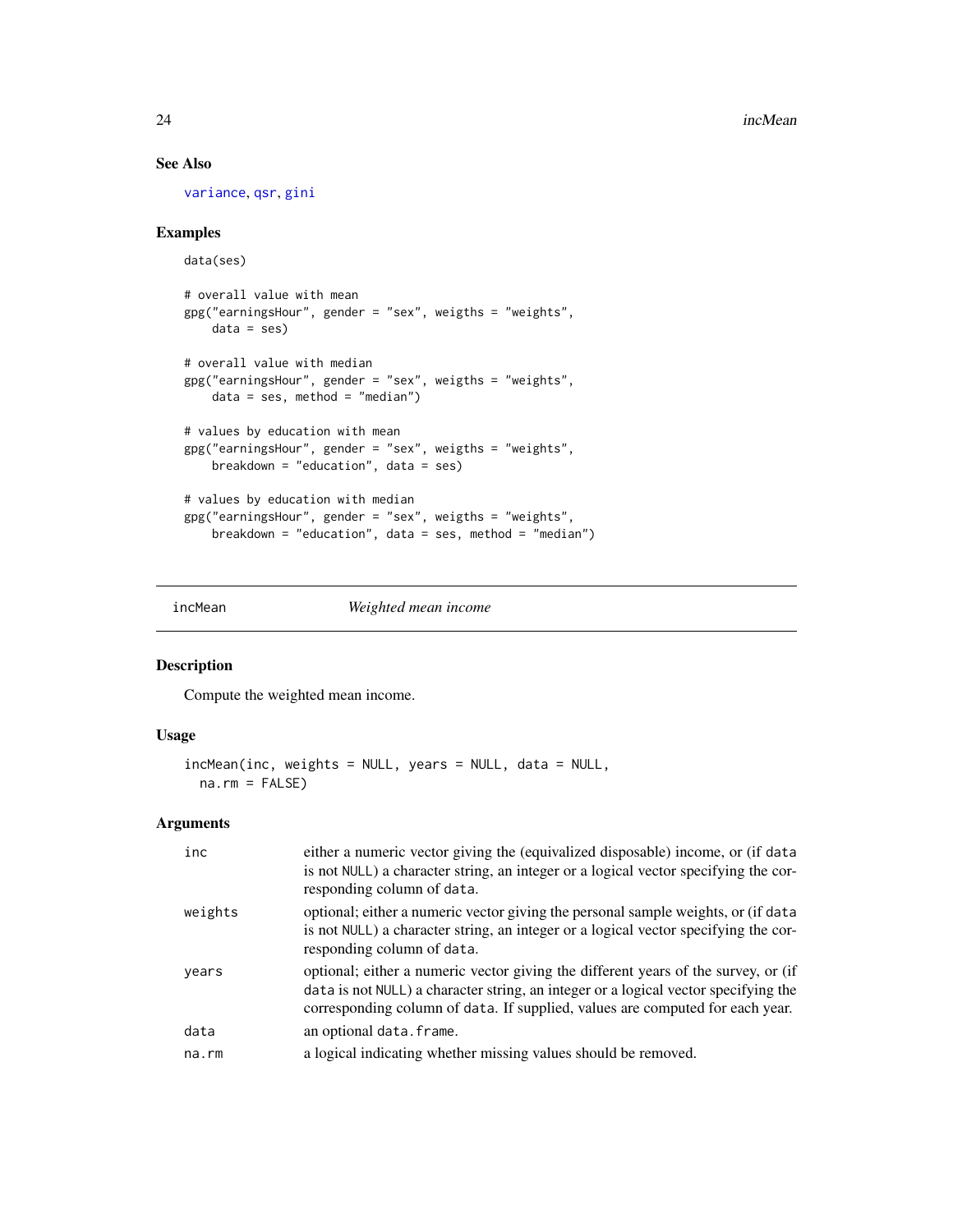#### <span id="page-24-0"></span>incMedian 25

## Value

A numeric vector containing the value(s) of the weighted mean income is returned.

## Author(s)

Andreas Alfons

## See Also

[weightedMean](#page-67-1)

## Examples

```
data(eusilc)
incMean("eqIncome", weights = "rb050", data = eusilc)
```
incMedian *Weighted median income*

## Description

Compute the weighted median income.

## Usage

```
incMedian(inc, weights = NULL, sort = NULL, years = NULL,
 data = NULL, na.rm = FALSE)
```

| inc     | either a numeric vector giving the (equivalized disposable) income, or (if data<br>is not NULL) a character string, an integer or a logical vector specifying the cor-<br>responding column of data.                                                       |
|---------|------------------------------------------------------------------------------------------------------------------------------------------------------------------------------------------------------------------------------------------------------------|
| weights | optional; either a numeric vector giving the personal sample weights, or (if data<br>is not NULL) a character string, an integer or a logical vector specifying the cor-<br>responding column of data.                                                     |
| sort    | optional; either a numeric vector giving the personal IDs to be used as tie-<br>breakers for sorting, or (if data is not NULL) a character string, an integer or<br>a logical vector specifying the corresponding column of data.                          |
| years   | optional; either a numeric vector giving the different years of the survey, or (if<br>data is not NULL) a character string, an integer or a logical vector specifying the<br>corresponding column of data. If supplied, values are computed for each year. |
| data    | an optional data. frame.                                                                                                                                                                                                                                   |
| na.rm   | a logical indicating whether missing values should be removed.                                                                                                                                                                                             |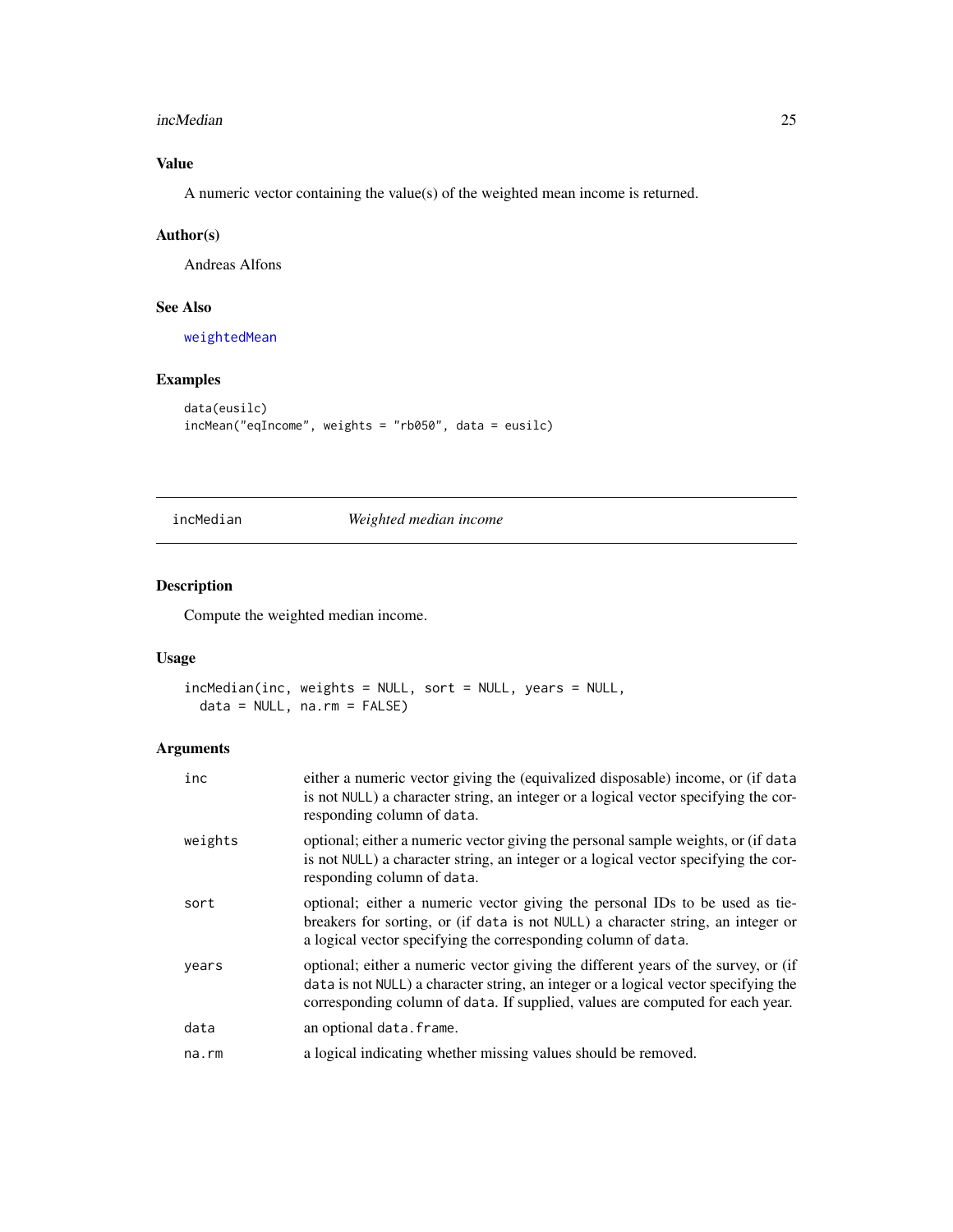## Details

The implementation strictly follows the Eurostat definition.

## Value

A numeric vector containing the value(s) of the weighted median income is returned.

## Author(s)

Andreas Alfons

## References

Working group on Statistics on Income and Living Conditions (2004) Common cross-sectional EU indicators based on EU-SILC; the gender pay gap. *EU-SILC 131-rev/04*, Eurostat.

#### See Also

[arpt](#page-6-1), [weightedMedian](#page-68-1)

## Examples

```
data(eusilc)
incMedian("eqIncome", weights = "rb050", data = eusilc)
```
incQuintile *Weighted income quintile*

#### Description

Compute weighted income quintiles.

#### Usage

```
incQuintile(inc, weights = NULL, sort = NULL, years = NULL,
 k = c(1, 4), data = NULL, na.rm = FALSE)
```

| inc     | either a numeric vector giving the (equivalized disposable) income, or (if data<br>is not NULL) a character string, an integer or a logical vector specifying the cor-<br>responding column of data.   |
|---------|--------------------------------------------------------------------------------------------------------------------------------------------------------------------------------------------------------|
| weights | optional; either a numeric vector giving the personal sample weights, or (if data<br>is not NULL) a character string, an integer or a logical vector specifying the cor-<br>responding column of data. |

<span id="page-25-0"></span>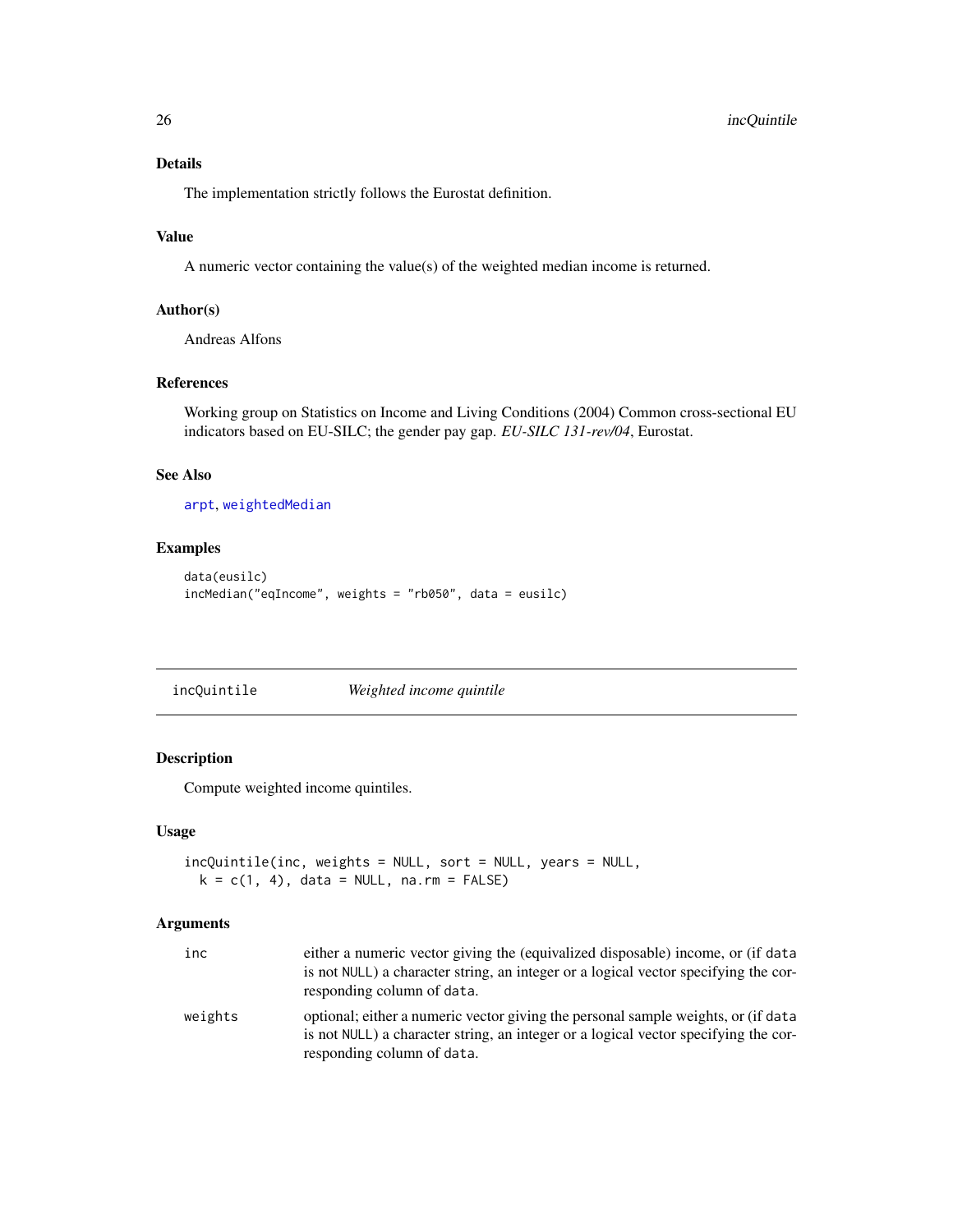## incQuintile 27

| sort  | optional; either a numeric vector giving the personal IDs to be used as tie-<br>breakers for sorting, or (if data is not NULL) a character string, an integer or<br>a logical vector specifying the corresponding column of data.                          |
|-------|------------------------------------------------------------------------------------------------------------------------------------------------------------------------------------------------------------------------------------------------------------|
| years | optional; either a numeric vector giving the different years of the survey, or (if<br>data is not NULL) a character string, an integer or a logical vector specifying the<br>corresponding column of data. If supplied, values are computed for each year. |
| k     | a vector of integers between 0 and 5 specifying the quintiles to be computed (0)<br>gives the minimum, 5 the maximum).                                                                                                                                     |
| data  | an optional data. frame.                                                                                                                                                                                                                                   |
| na.rm | a logical indicating whether missing values should be removed.                                                                                                                                                                                             |

#### Details

The implementation strictly follows the Eurostat definition.

## Value

A numeric vector (if years is NULL) or matrix (if years is not NULL) containing the values of the weighted income quintiles specified by k are returned.

## Author(s)

Andreas Alfons

## References

Working group on Statistics on Income and Living Conditions (2004) Common cross-sectional EU indicators based on EU-SILC; the gender pay gap. *EU-SILC 131-rev/04*, Eurostat.

## See Also

[qsr](#page-40-1), [weightedQuantile](#page-69-1)

#### Examples

```
data(eusilc)
incQuintile("eqIncome", weights = "rb050", data = eusilc)
```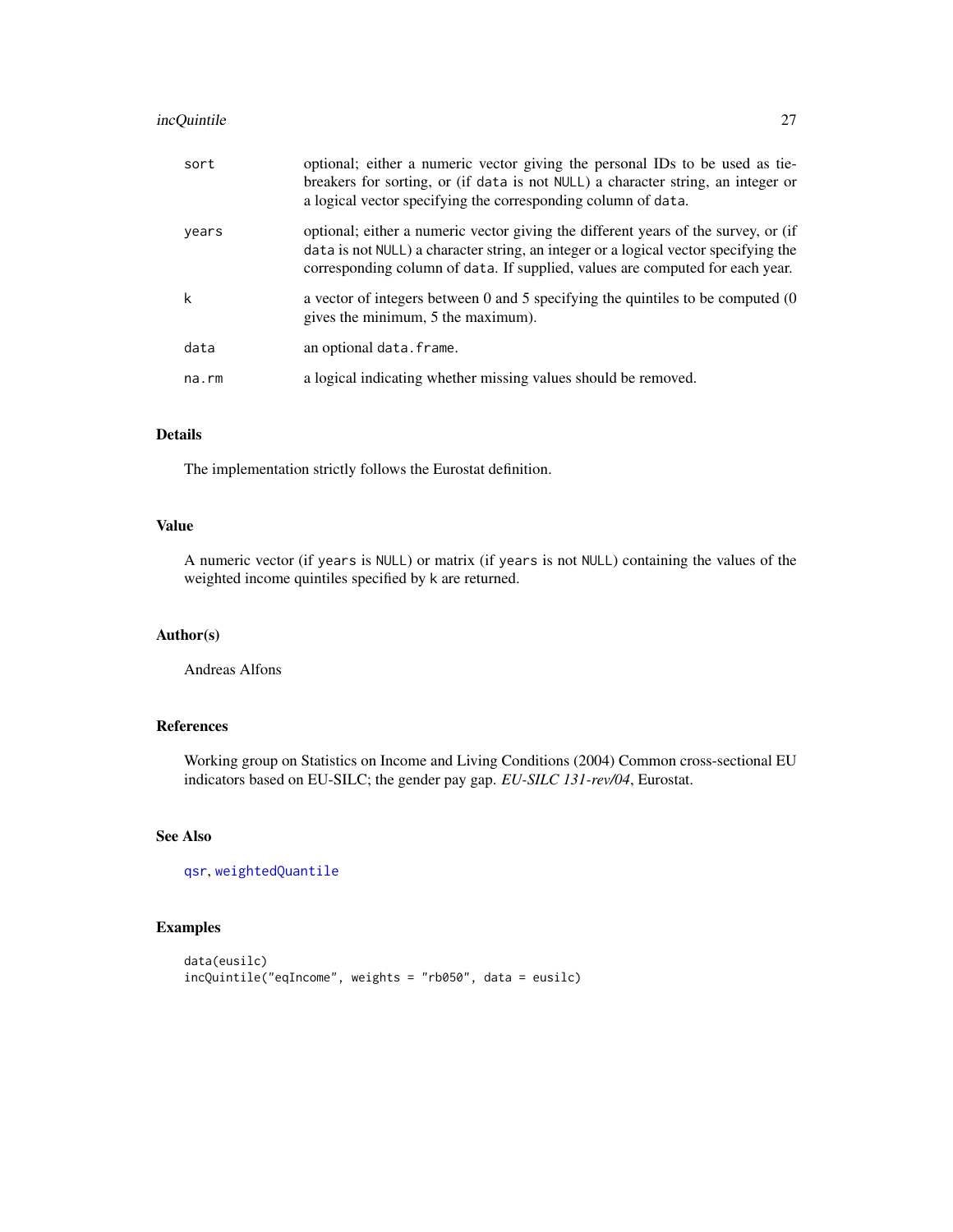<span id="page-27-1"></span><span id="page-27-0"></span>meanExcessPlot *Mean excess plot*

#### Description

The Mean Excess plot is a graphical method for detecting the threshold (scale parameter) of a Pareto distribution.

#### Usage

```
meanExcessPlot(x, w = NULL, probes = NULL, interactive = TRUE,pch = par("pch"), cex = par("cex"), col = par("col"),
 bg = "transparent", \ldots)
```
#### Arguments

| X                 | a numeric vector.                                                                                                                                                                                              |  |
|-------------------|----------------------------------------------------------------------------------------------------------------------------------------------------------------------------------------------------------------|--|
| W                 | an optional numeric vector giving sample weights.                                                                                                                                                              |  |
| probs             | an optional numeric vector of probabilities with values in $[0, 1]$ , defining the<br>quantiles to be plotted. This is useful for large data sets, when it may not be<br>desirable to plot every single point. |  |
| interactive       | a logical indicating whether the threshold (scale parameter) can be selected in-<br>teractively by clicking on points. Information on the selected threshold is then<br>printed on the console.                |  |
| pch, cex, col, bg |                                                                                                                                                                                                                |  |
|                   | graphical parameters for the plot symbol of each data point or quantile (see<br>points).                                                                                                                       |  |
|                   | additional arguments to be passed to plot.default.                                                                                                                                                             |  |

#### Details

The corresponding mean excesses are plotted against the values of x (if supplied, only those specified by probs). If the tail of the data follows a Pareto distribution, these observations show a positive linear trend. The leftmost point of a fitted line can thus be used as an estimate of the threshold (scale parameter).

The interactive selection of the threshold (scale parameter) is implemented using [identify](#page-0-0). For the usual X11 device, the selection process is thus terminated by pressing any mouse button other than the first. For the quartz device (on Mac OS X systems), the process is terminated either by a secondary click (usually second mouse button or Ctrl-click) or by pressing the ESC key.

## Value

If interactive is TRUE, the last selection for the threshold is returned invisibly as an object of class "paretoScale", which consists of the following components:

| x0 | the selected threshold (scale parameter).                                 |
|----|---------------------------------------------------------------------------|
|    | the number of observations in the tail (i.e., larger than the threshold). |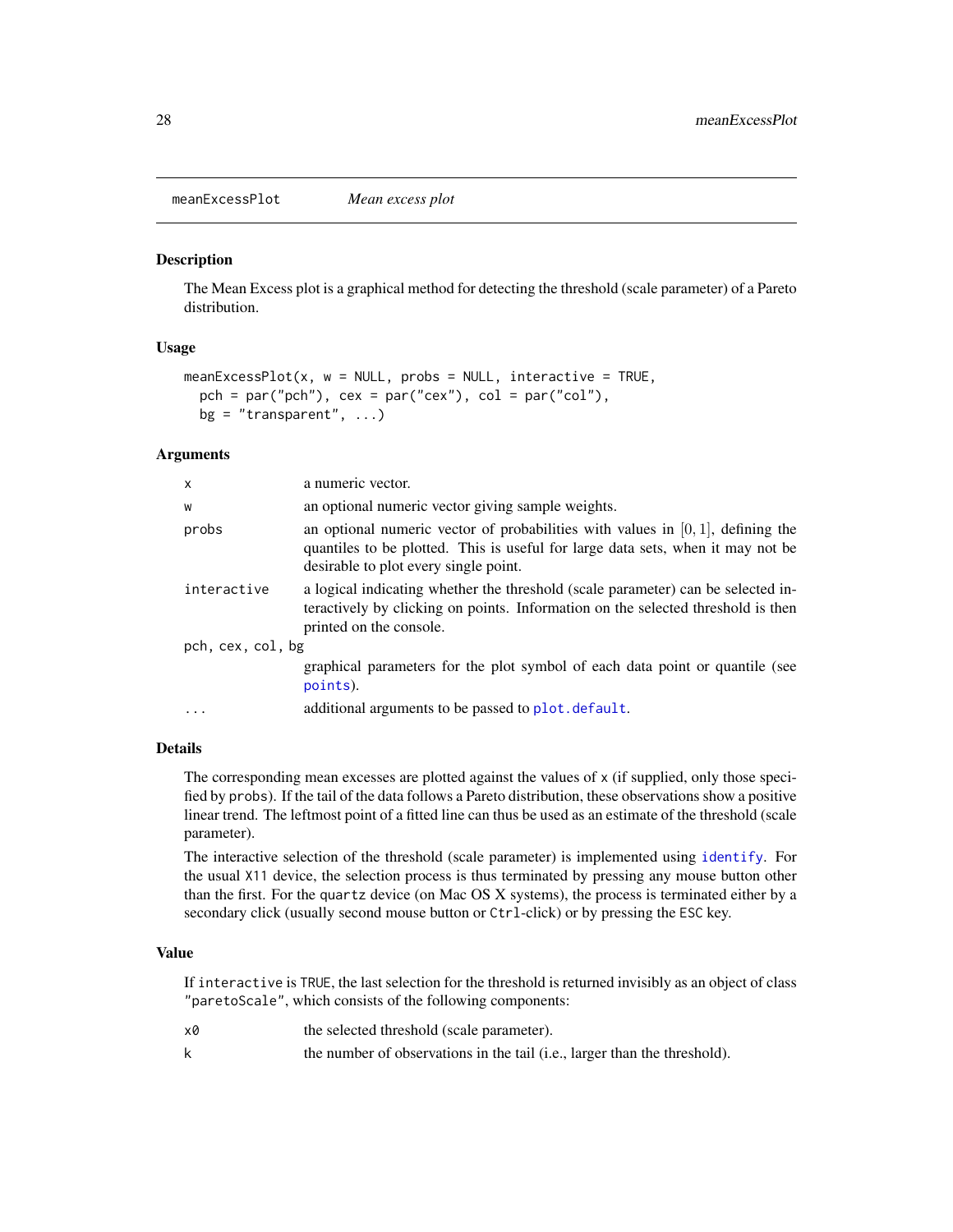#### <span id="page-28-0"></span>minAMSE 29

#### Note

The functionality to account for sample weights and to select the threshold (scale parameter) interactively was introduced in version 0.2.

#### Author(s)

Andreas Alfons and Josef Holzer

#### See Also

[paretoScale](#page-32-1), [paretoTail](#page-34-1), [minAMSE](#page-28-1), [paretoQPlot](#page-30-1), [identify](#page-0-0)

#### Examples

```
data(eusilc)
# equivalized disposable income is equal for each household
# member, therefore only one household member is taken
eusilc <- eusilc[!duplicated(eusilc$db030),]
# with sample weights
meanExcessPlot(eusilc$eqIncome, w = eusilc$db090)
```

```
# without sample weights
meanExcessPlot(eusilc$eqIncome)
```
<span id="page-28-1"></span>minAMSE *Weighted asymptotic mean squared error (AMSE) estimator*

## Description

Estimate the scale and shape parameters of a Pareto distribution with an iterative procedure based on minimizing the weighted asymptotic mean squared error (AMSE) of the Hill estimator.

#### Usage

```
minAMSE(x, weight = c("Bernoulli", "JASA"), kmin, kmax, mmax, tol = 0,maxit = 100
```
## S3 method for class 'minAMSE'  $print(x, \ldots)$ 

#### Arguments

x for minAMSE, a numeric vector. The print method is called by the generic function if an object of class "minAMSE" is supplied.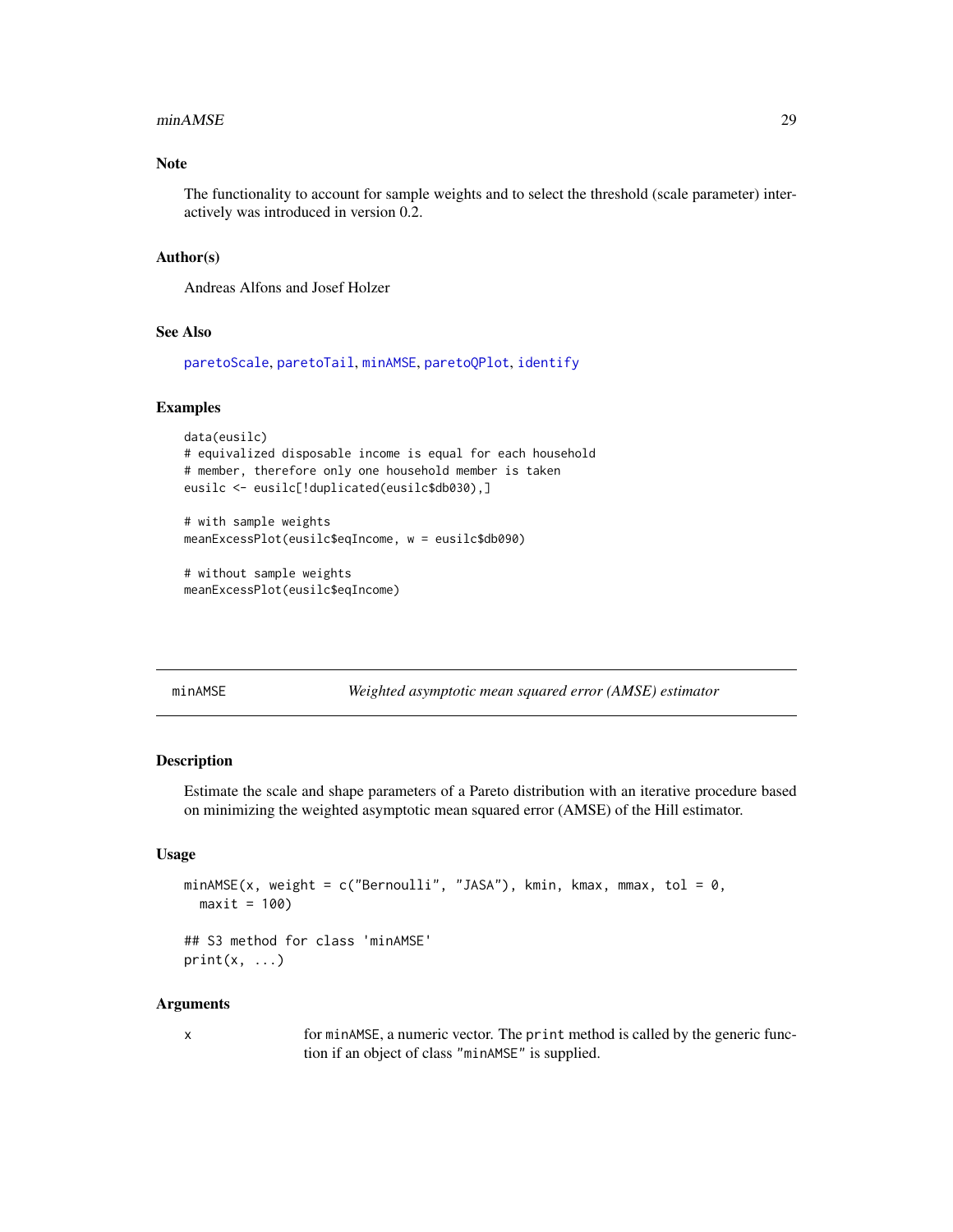| weight | a character vector specifying the weighting scheme to be used in the proce-<br>dure. If "Bernoulli", the weight functions as described in the Bernoulli paper<br>are applied. If "JASA", the weight functions as described in the <i>Journal of the</i><br>Americal Statistical Association are used. |
|--------|-------------------------------------------------------------------------------------------------------------------------------------------------------------------------------------------------------------------------------------------------------------------------------------------------------|
| kmin   | An optional integer giving the lower bound for finding the optimal number of<br>observations in the tail. It defaults to $\left[\frac{n}{100}\right]$ , where <i>n</i> denotes the number of<br>observations in x (see the references).                                                               |
| kmax   | An optional integer giving the upper bound for finding the optimal number of<br>observations in the tail (see "Details").                                                                                                                                                                             |
| mmax   | An optional integer giving the upper bound for finding the optimal number of<br>observations for computing the nuisance parameter $\rho$ (see "Details" and the ref-<br>erences).                                                                                                                     |
| tol    | an integer giving the desired tolerance level for finding the optimal number of<br>observations in the tail.                                                                                                                                                                                          |
| maxit  | a positive integer giving the maximum number of iterations.                                                                                                                                                                                                                                           |
|        | additional arguments to be passed to print. default.                                                                                                                                                                                                                                                  |
|        |                                                                                                                                                                                                                                                                                                       |

### Details

The weights used in the weighted AMSE depend on a nuisance parameter  $\rho$ . Both the optimal number of observations in the tail and the nuisance parameter  $\rho$  are estimated iteratively using nonlinear integer minimization. This is currently done by a brute force algorithm, hence it is stronly recommended to supply upper bounds kmax and mmax.

See the references for more details on the iterative algorithm.

## Value

An object of class "minAMSE" with the following components:

| kopt   | the optimal number of observations in the tail.                |
|--------|----------------------------------------------------------------|
| x0     | the corresponding threshold.                                   |
| theta  | the estimated shape parameter of the Pareto distribution.      |
| MSEmin | the minimal MSE.                                               |
| rho    | the estimated nuisance parameter.                              |
| k      | the examined range for the number of observations in the tail. |
| MSE    | the corresponding MSEs.                                        |

## Author(s)

Josef Holzer and Andreas Alfons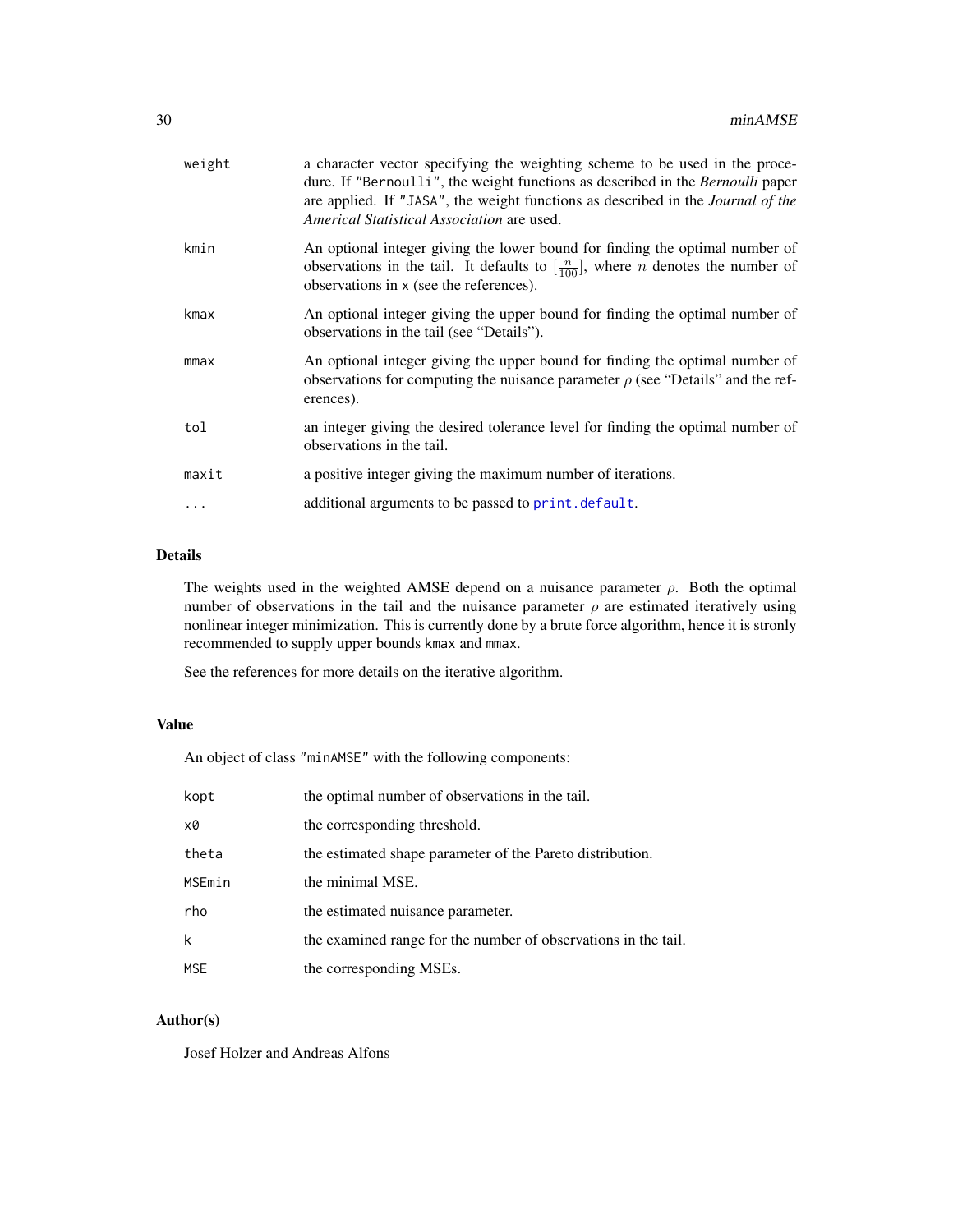## <span id="page-30-0"></span>paretoQPlot 31

#### References

Beirlant, J., Vynckier, P. and Teugels, J.L. (1996) Tail index estimation, Pareto quantile plots, and regression diagnostics. *Journal of the American Statistical Association*, 91(436), 1659–1667.

Beirlant, J., Vynckier, P. and Teugels, J.L. (1996) Excess functions and estimation of the extremevalue index. *Bernoulli*, 2(4), 293–318.

Dupuis, D.J. and Victoria-Feser, M.-P. (2006) A robust prediction error criterion for Pareto modelling of upper tails. *The Canadian Journal of Statistics*, 34(4), 639–658.

#### See Also

[thetaHill](#page-51-1)

#### Examples

```
data(eusilc)
# equivalized disposable income is equal for each household
# member, therefore only one household member is taken
minAMSE(eusilc$eqIncome[!duplicated(eusilc$db030)],
   kmin = 60, kmax = 150, mmax = 250)
```
<span id="page-30-1"></span>paretoQPlot *Pareto quantile plot*

#### Description

The Pareto quantile plot is a graphical method for inspecting the parameters of a Pareto distribution.

#### Usage

```
paretoQPlot(x, w = NULL, xlab = NULL, ylab = NULL,interactive = TRUE, x0 = NULL, theta = NULL, pch = par("pch"),
 cex = par("cex"), col = par("col"), bg = "transparent", ...)
```

| $\mathsf{x}$ | a numeric vector.                                                                                                                                                                                                                                                                                                                                                           |
|--------------|-----------------------------------------------------------------------------------------------------------------------------------------------------------------------------------------------------------------------------------------------------------------------------------------------------------------------------------------------------------------------------|
| W            | an optional numeric vector giving sample weights.                                                                                                                                                                                                                                                                                                                           |
| xlab, ylab   | axis labels.                                                                                                                                                                                                                                                                                                                                                                |
| interactive  | a logical indicating whether the threshold (scale parameter) can be selected in-<br>teractively by clicking on points. Information on the selected threshold is then<br>printed on the console.                                                                                                                                                                             |
| x0, theta    | optional; if estimates of the threshold (scale parameter) and the shape parameter<br>have already been obtained, they can be passed through the corresponding argu-<br>ment $(x\theta)$ for the threshold, theta for the shape parameter). If both arguments<br>are supplied and interactive is not TRUE, reference lines are drawn to indicate<br>the parameter estimates. |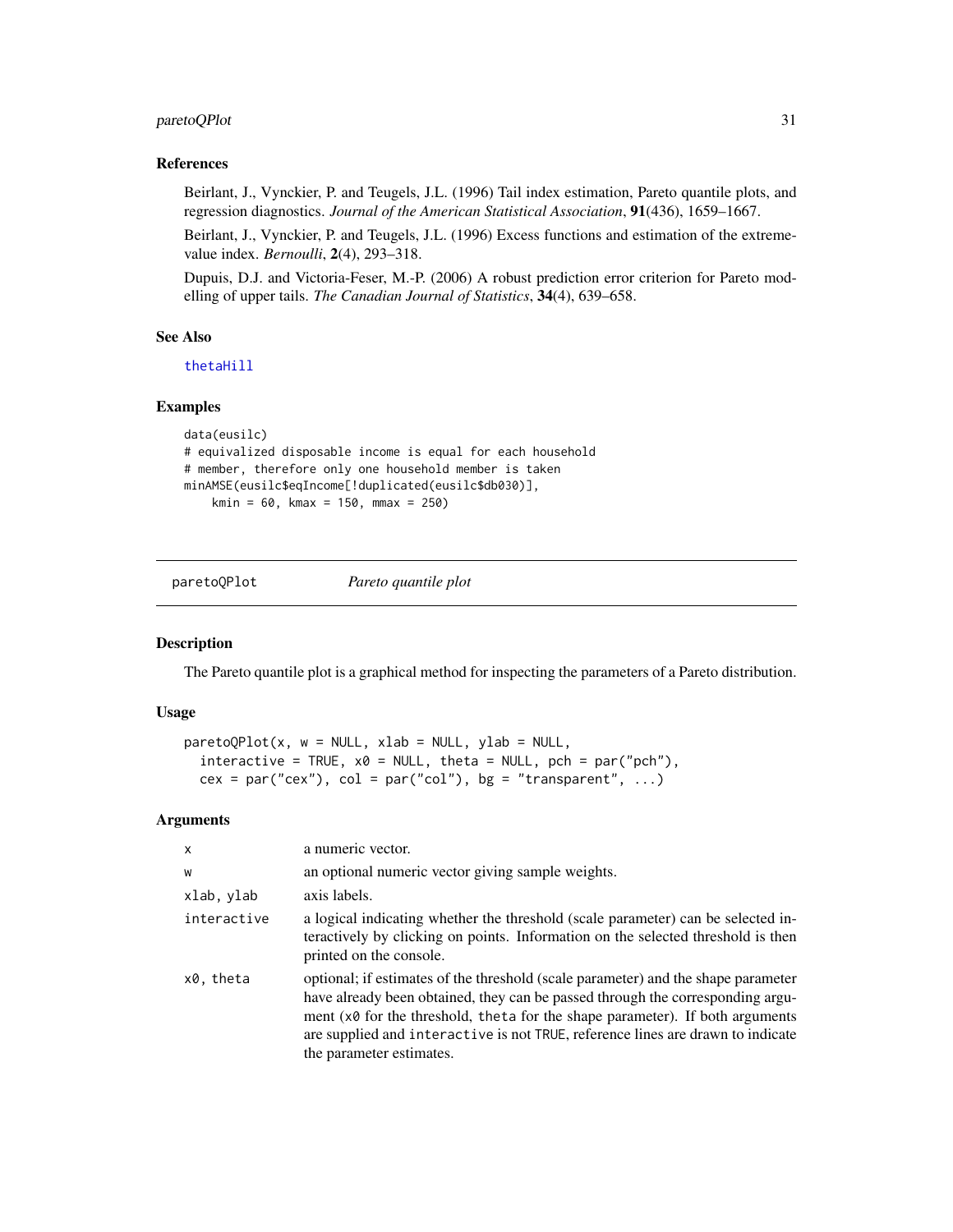| pch, cex, col, bg                                                              |
|--------------------------------------------------------------------------------|
| graphical parameters for the plot symbol of each data point (see points).      |
| additional arguments to be passed to plot. default.<br>$\cdot$ $\cdot$ $\cdot$ |
|                                                                                |

#### Details

If the Pareto model holds, there exists a linear relationship between the lograrithms of the observed values and the quantiles of the standard exponential distribution, since the logarithm of a Pareto distributed random variable follows an exponential distribution. Hence the logarithms of the observed values are plotted against the corresponding theoretical quantiles. If the tail of the data follows a Pareto distribution, these observations form almost a straight line. The leftmost point of a fitted line can thus be used as an estimate of the threshold (scale parameter). The slope of the fitted line is in turn an estimate of  $\frac{1}{\theta}$ , the reciprocal of the shape parameter.

The interactive selection of the threshold (scale parameter) is implemented using [identify](#page-0-0). For the usual X11 device, the selection process is thus terminated by pressing any mouse button other than the first. For the quartz device (on Mac OS X systems), the process is terminated either by a secondary click (usually second mouse button or Ctrl-click) or by pressing the ESC key.

#### Value

If interactive is TRUE, the last selection for the threshold is returned invisibly as an object of class "paretoScale", which consists of the following components:

| x0 | the selected threshold (scale parameter).                                 |
|----|---------------------------------------------------------------------------|
|    | the number of observations in the tail (i.e., larger than the threshold). |

#### **Note**

The functionality to account for sample weights and to select the threshold (scale parameter) interactively was introduced in version 0.2. Also starting with version 0.2, a logarithmic y-axis is now used to display the axis labels in the scale of the original values.

#### Author(s)

Andreas Alfons and Josef Holzer

#### References

A. Alfons and M. Templ (2013) Estimation of Social Exclusion Indicators from Complex Surveys: The R Package laeken. *Journal of Statistical Software*, 54(15), 1–25. URL [http://www.](http://www.jstatsoft.org/v54/i15/) [jstatsoft.org/v54/i15/](http://www.jstatsoft.org/v54/i15/)

A. Alfons, M. Templ, P. Filzmoser (2013) Robust estimation of economic indicators from survey samples based on Pareto tail modeling. *Journal of the Royal Statistical Society, Series C*, 62(2), 271–286.

Beirlant, J., Vynckier, P. and Teugels, J.L. (1996) Tail index estimation, Pareto quantile plots, and regression diagnostics. *Journal of the American Statistical Association*, 91(436), 1659–1667.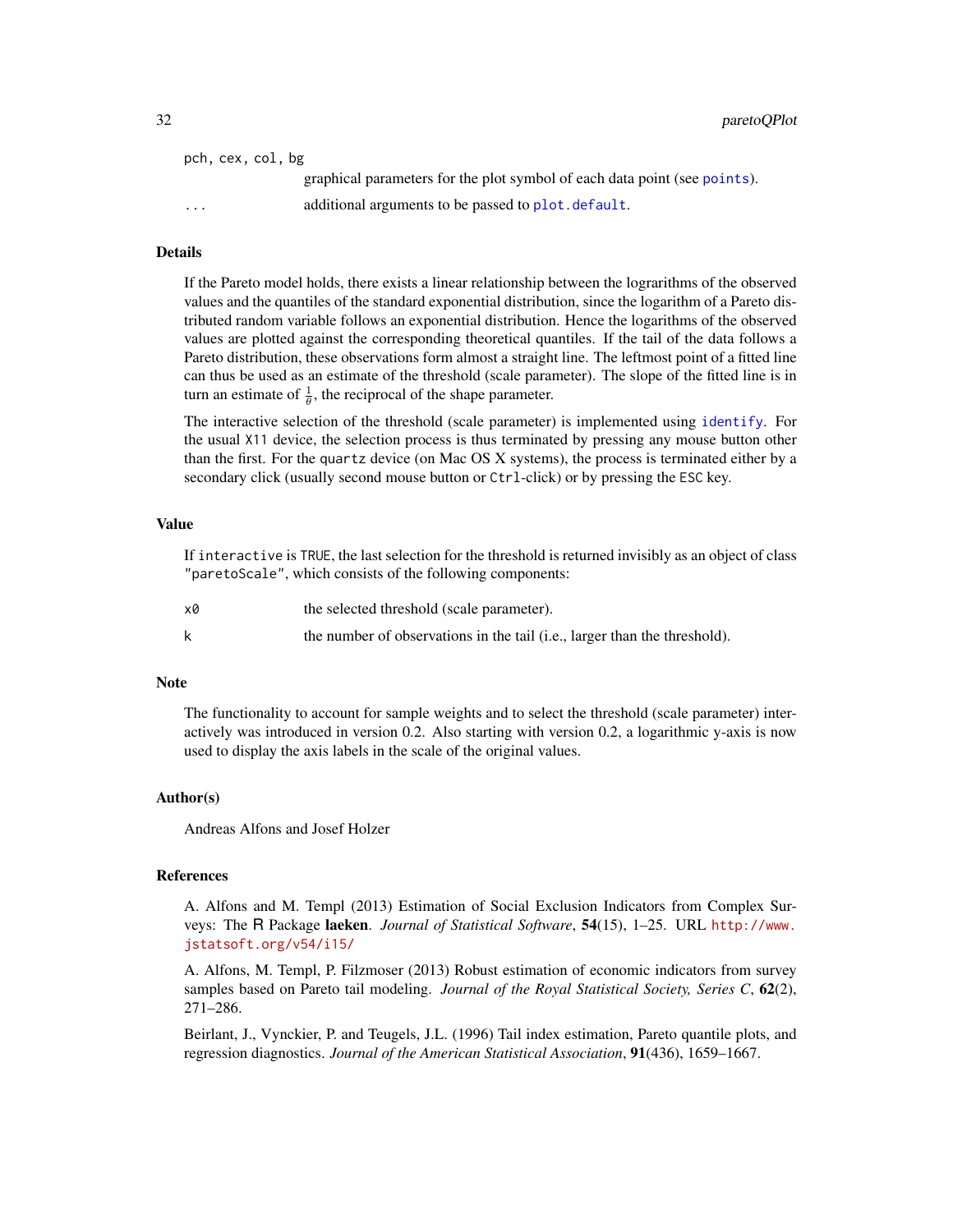## <span id="page-32-0"></span>paretoScale 33

## See Also

[paretoScale](#page-32-1), [paretoTail](#page-34-1), [minAMSE](#page-28-1), [meanExcessPlot](#page-27-1), [identify](#page-0-0)

## Examples

```
data(eusilc)
# equivalized disposable income is equal for each household
# member, therefore only one household member is taken
eusilc <- eusilc[!duplicated(eusilc$db030),]
```

```
# with sample weights
paretoQPlot(eusilc$eqIncome, w = eusilc$db090)
```

```
# without sample weights
paretoQPlot(eusilc$eqIncome)
```
<span id="page-32-1"></span>paretoScale *Estimate the scale parameter of a Pareto distribution*

## Description

Estimate the scale parameter of a Pareto distribution, i.e., the threshold for Pareto tail modeling.

#### Usage

```
paretoScale(x, w = NULL, groups = NULL, method = "VanKerm",center = c("mean", "median"), probs = <math>c(0.97, 0.98)</math>, na.rm = FALSE)
```

| X      | a numeric vector.                                                                                                                                                                                                                                                                                                             |
|--------|-------------------------------------------------------------------------------------------------------------------------------------------------------------------------------------------------------------------------------------------------------------------------------------------------------------------------------|
| W      | an optional numeric vector giving sample weights.                                                                                                                                                                                                                                                                             |
| groups | an optional vector or factor specifying groups of elements of $x$ (e.g., house-<br>holds). If supplied, each group of observations is expected to have the same<br>value in $x$ (e.g., household income). Only the values of every first group mem-<br>ber to appear are used for estimating the threshold (scale parameter). |
| method | a character string specifying the estimation method. If "VanKerm", Van Kerm's<br>method is used, which is a rule of thumb specifically designed for the equivalized<br>disposable income in EU-SILC data (currently the only method implemented).                                                                             |
| center | a character string specifying the estimation method for the center of the distri-<br>bution. Possible values are "mean" for the weighted mean and "median" for<br>the weighted median. This is used if method is "VanKerm" (currently the only<br>method implemented).                                                        |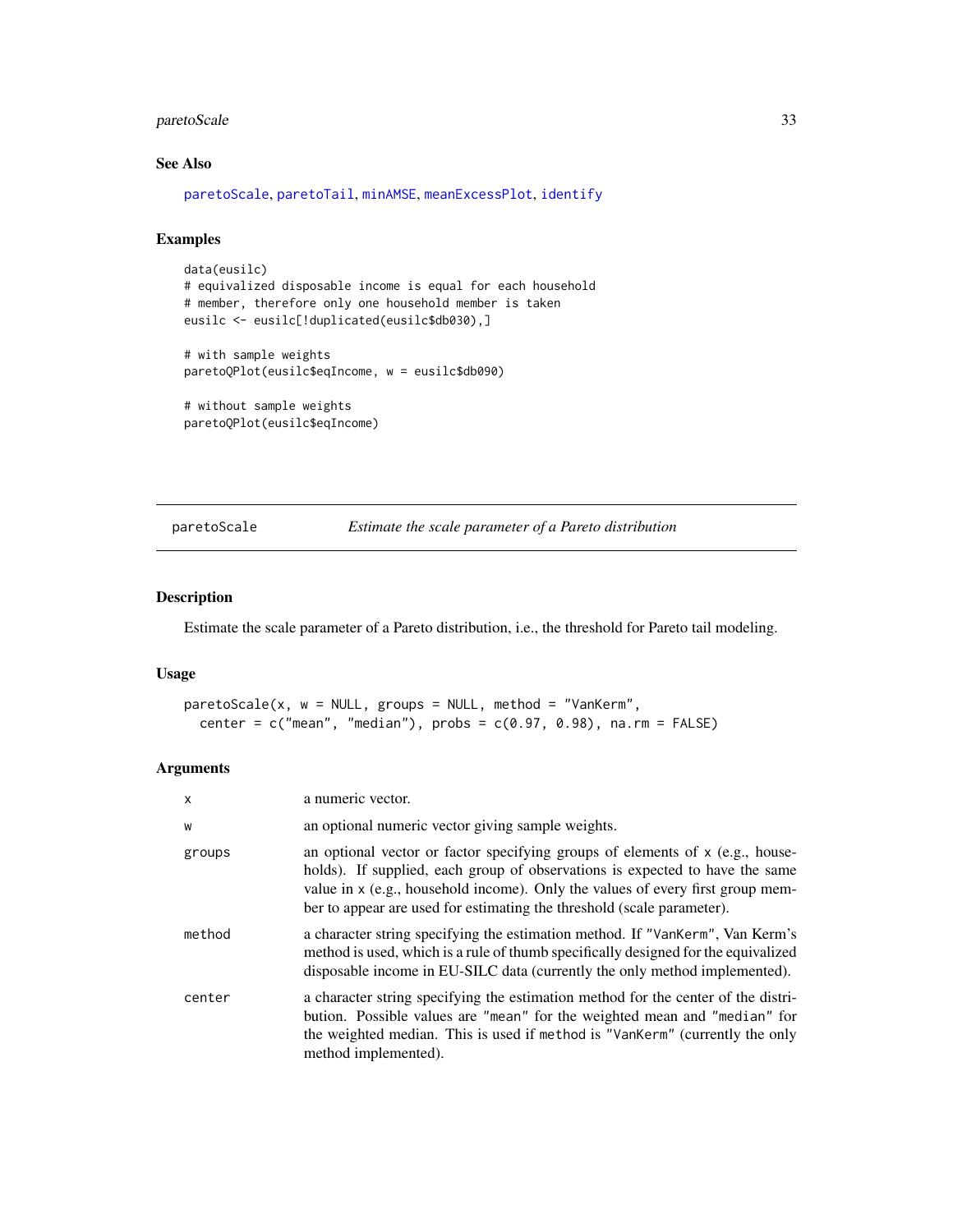| probs | a numeric vector of length two giving probabilities to be used for computing                                                |
|-------|-----------------------------------------------------------------------------------------------------------------------------|
|       | weighted quantiles of the distribution. Values should be close to 1 such that                                               |
|       | the quantiles correspond to the upper tail. This is used if method is "VanKerm"<br>(currently the only method implemented). |
| na.rm | a logical indicating whether missing values in x should be omitted.                                                         |

### Details

Van Kerm's formula is given by

 $\min(\max(2.5\bar{x}, q(0.98), q(0.97))),$ 

where  $\bar{x}$  denotes the weighted mean and  $q(.)$  denotes weighted quantiles. This function allows to compute generalizations of Van Kerm's formula, where the mean can be replaced by the median and different quantiles can be used.

#### Value

An object of class "paretoScale" with the following components:

| x0 | the threshold (scale parameter).                                          |
|----|---------------------------------------------------------------------------|
| k  | the number of observations in the tail (i.e., larger than the threshold). |

#### Author(s)

Andreas Alfons

## References

A. Alfons and M. Templ (2013) Estimation of Social Exclusion Indicators from Complex Surveys: The R Package laeken. *Journal of Statistical Software*, 54(15), 1–25. URL [http://www.](http://www.jstatsoft.org/v54/i15/) [jstatsoft.org/v54/i15/](http://www.jstatsoft.org/v54/i15/)

Van Kerm, P. (2007) Extreme incomes and the estimation of poverty and inequality indicators from EU-SILC. IRISS Working Paper Series 2007-01, CEPS/INSTEAD.

## See Also

[minAMSE](#page-28-1), [paretoQPlot](#page-30-1), [meanExcessPlot](#page-27-1)

#### Examples

```
data(eusilc)
paretoScale(eusilc$eqIncome, eusilc$db090, groups = eusilc$db030)
```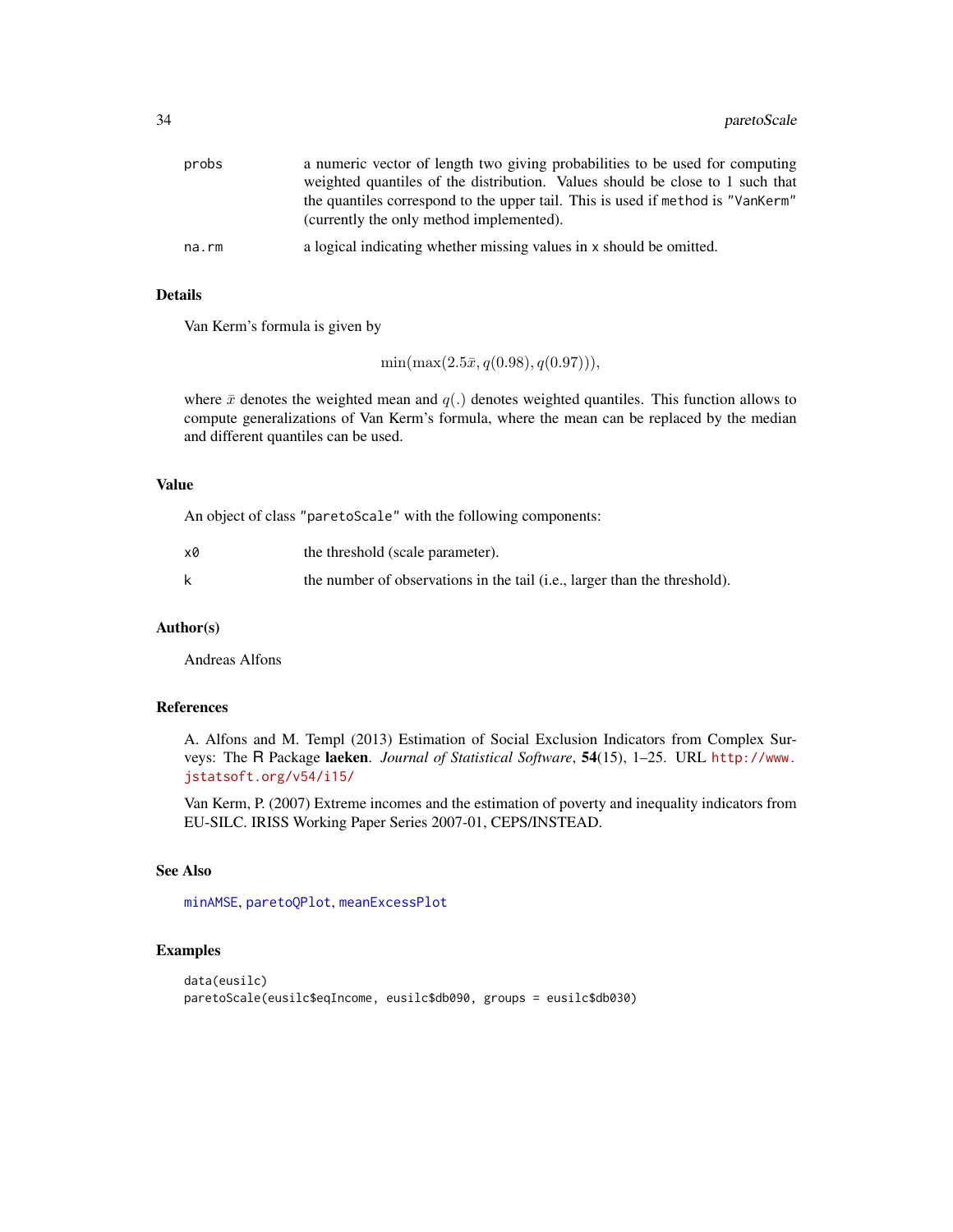<span id="page-34-1"></span><span id="page-34-0"></span>

#### Description

Fit a Pareto distribution to the upper tail of income data. Since a theoretical distribution is used for the upper tail, this is a semiparametric approach.

#### Usage

```
parentofail(x, k = NULL, x0 = NULL, method = "thetaPOC",groups = NULL, w = NULL, alpha = 0.01, ...)
```
#### Arguments

| $\times$ | a numeric vector.                                                                                                                                                                                                                                                                                                |
|----------|------------------------------------------------------------------------------------------------------------------------------------------------------------------------------------------------------------------------------------------------------------------------------------------------------------------|
| k        | the number of observations in the upper tail to which the Pareto distribution is<br>fitted.                                                                                                                                                                                                                      |
| x0       | the threshold (scale parameter) above which the Pareto distribution is fitted.                                                                                                                                                                                                                                   |
| method   | either a function or a character string specifying the function to be used to es-<br>timate the shape parameter of the Pareto distibution, such as the taPDC (the de-<br>fault). See "Details" for requirements for such a function and "See also" for<br>available functions.                                   |
| groups   | an optional vector or factor specifying groups of elements of $x$ (e.g., house-<br>holds). If supplied, each group of observations is expected to have the same<br>value in x (e.g., household income). Only the values of every first group mem-<br>ber to appear are used for fitting the Pareto distribution. |
| W        | an optional numeric vector giving sample weights.                                                                                                                                                                                                                                                                |
| alpha    | numeric; values above the theoretical $1$ -alpha quantile of the fitted Pareto dis-<br>tribution will be flagged as outliers for further treatment with reweightOut or<br>replaceOut.                                                                                                                            |
| $\cdots$ | additional arguments to be passed to the specified method.                                                                                                                                                                                                                                                       |

#### Details

The arguments k and  $x0$  of course correspond with each other. If k is supplied, the threshold  $x0$  is estimated with the  $n - k$  largest value in x, where n is the number of observations. On the other hand, if the threshold  $x\theta$  is supplied, k is given by the number of observations in x larger than  $x\theta$ . Therefore, either k or x0 needs to be supplied. If both are supplied, only k is used.

The function supplied to method should take a numeric vector (the observations) as its first argument. If k is supplied, it will be passed on (in this case, the function is required to have an argument called k). Similarly, if the threshold  $x\theta$  is supplied, it will be passed on (in this case, the function is required to have an argument called  $x0$ ). As above, only k is passed on if both are supplied. If the function specified by method can handle sample weights, the corresponding argument should be called w. Additional arguments are passed via the . . . argument.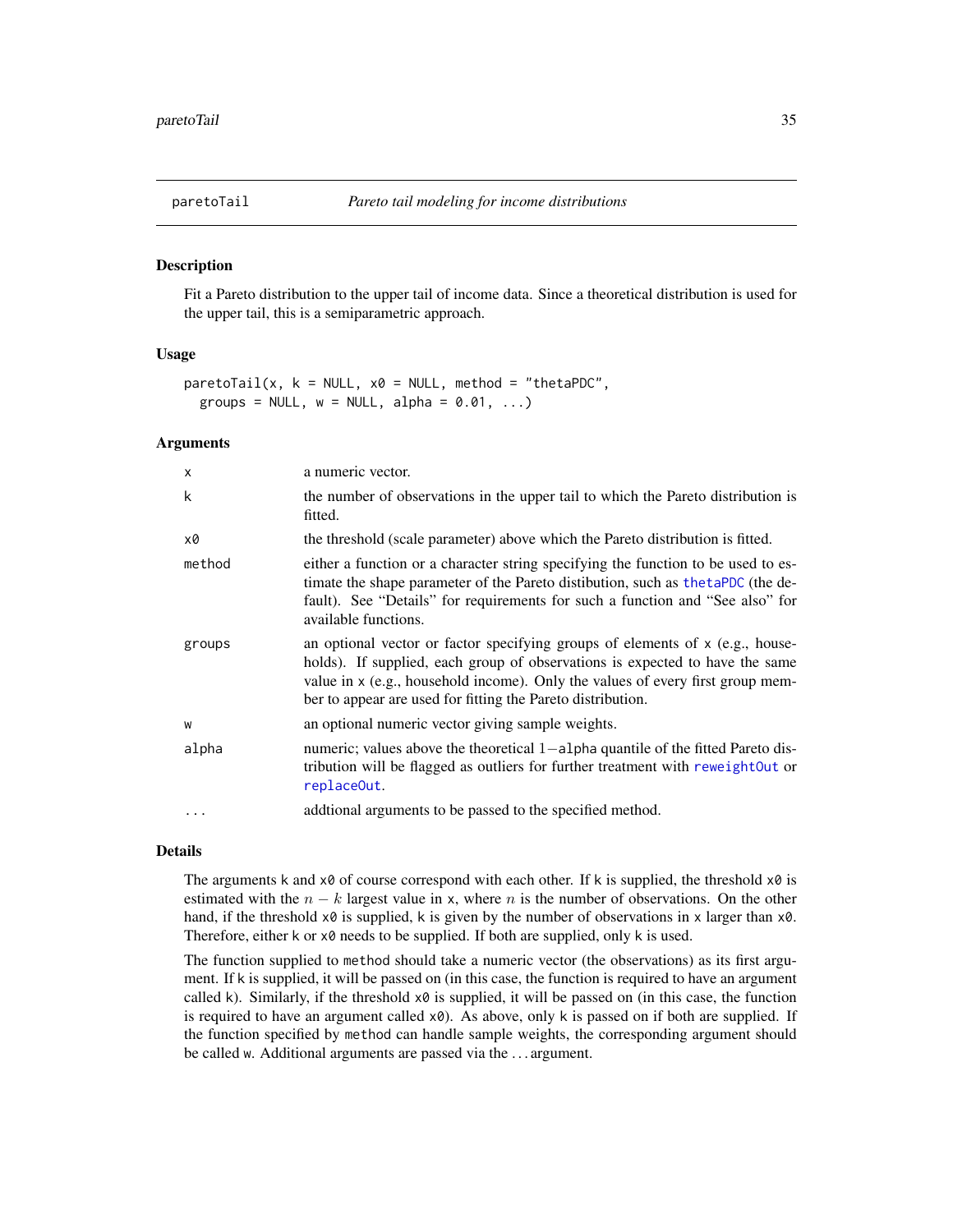An object of class "paretoTail" with the following components:

| $\times$ | the supplied numeric vector.                                                                                                                                      |
|----------|-------------------------------------------------------------------------------------------------------------------------------------------------------------------|
| k        | the number of observations in the upper tail to which the Pareto distribution has<br>been fitted.                                                                 |
| groups   | if supplied, the vector or factor specifying groups of elements.                                                                                                  |
| W        | if supplied, the numeric vector of sample weights.                                                                                                                |
| method   | the function used to estimate the shape parameter, or the name of the function.                                                                                   |
| x0       | the scale parameter.                                                                                                                                              |
| theta    | the estimated shape parameter.                                                                                                                                    |
| tail     | if groups is not NULL, this gives the groups with values larger than the threshold<br>(scale parameter), otherwise the indices of observations in the upper tail. |
| alpha    | the tuning parameter alpha used for flagging outliers.                                                                                                            |
| out      | if groups is not NULL, this gives the groups that are flagged as outliers, otherwise<br>the indices of the flagged observations.                                  |

## Author(s)

Andreas Alfons

#### References

A. Alfons and M. Templ (2013) Estimation of Social Exclusion Indicators from Complex Surveys: The R Package laeken. *Journal of Statistical Software*, 54(15), 1–25. URL [http://www.](http://www.jstatsoft.org/v54/i15/) [jstatsoft.org/v54/i15/](http://www.jstatsoft.org/v54/i15/)

A. Alfons, M. Templ, P. Filzmoser (2013) Robust estimation of economic indicators from survey samples based on Pareto tail modeling. *Journal of the Royal Statistical Society, Series C*, 62(2), 271–286.

## See Also

[reweightOut](#page-44-1), [shrinkOut](#page-50-1), [replaceOut](#page-42-2), [replaceTail](#page-42-1), [fitPareto](#page-17-1) [thetaPDC](#page-57-1), [thetaWML](#page-61-1), [thetaHill](#page-51-1), [thetaISE](#page-53-1), [thetaLS](#page-54-1), [thetaMoment](#page-56-1), [thetaQQ](#page-59-1), [thetaTM](#page-60-1)

#### Examples

```
data(eusilc)
```

```
## gini coefficient without Pareto tail modeling
gini("eqIncome", weights = "rb050", data = eusilc)
```
## gini coefficient with Pareto tail modeling

# estimate threshold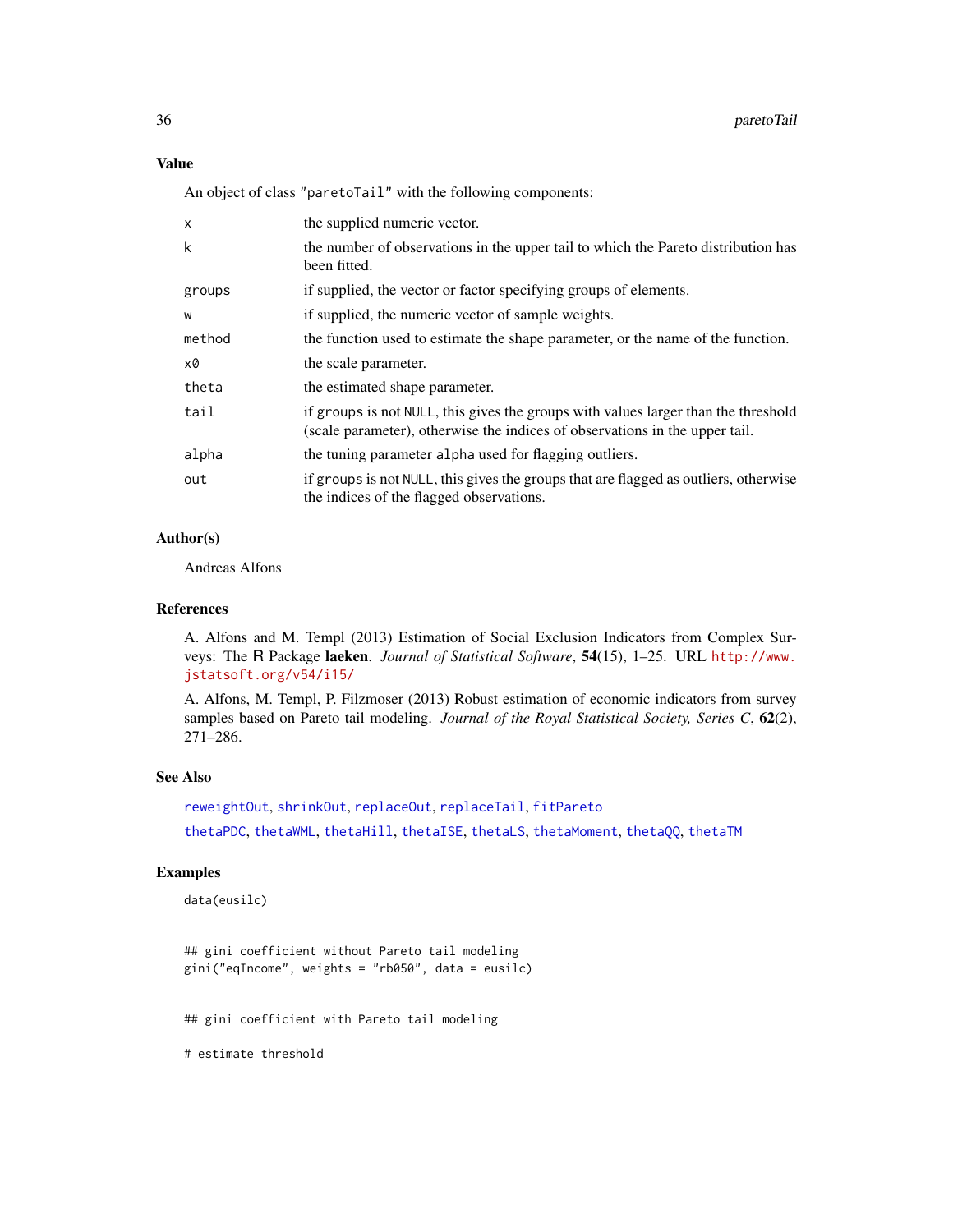# <span id="page-36-0"></span>plot.paretoTail 37

```
ts <- paretoScale(eusilc$eqIncome, w = eusilc$db090,
   groups = eusilc$db030)
# estimate shape parameter
fit <- paretoTail(eusilc$eqIncome, k = ts$k,
   w = eusilc$db090, groups = eusilc$db030)
# calibration of outliers
w <- reweightOut(fit, calibVars(eusilc$db040))
gini(eusilc$eqIncome, w)
# winsorization of outliers
eqIncome <- shrinkOut(fit)
gini(eqIncome, weights = eusilc$rb050)
# replacement of outliers
eqIncome <- replaceOut(fit)
gini(eqIncome, weights = eusilc$rb050)
# replacement of whole tail
eqIncome <- replaceTail(fit)
gini(eqIncome, weights = eusilc$rb050)
```
plot.paretoTail *Diagnostic plot for the Pareto tail model*

# Description

Produce a diagnostic Pareto quantile plot for evaluating the fitted Pareto distribution. Reference lines indicating the estimates of the threshold (scale parameter) and the shape parameter are added to the plot, and any detected outliers are highlighted.

# Usage

```
## S3 method for class 'paretoTail'
plot(x, pch = c(1, 3), cex = 1, col = c("black","red"), bg = "transparent", ...
```
# Arguments

x an object of class "paretoTail" as returned by [paretoTail](#page-34-0).

pch, cex, col, bg

graphical parameters. Each can be a vector of length two, with the first and second element giving the graphical parameter for the good data points and the outliers, respectively.

... additional arguments to be passed to [paretoQPlot](#page-30-0).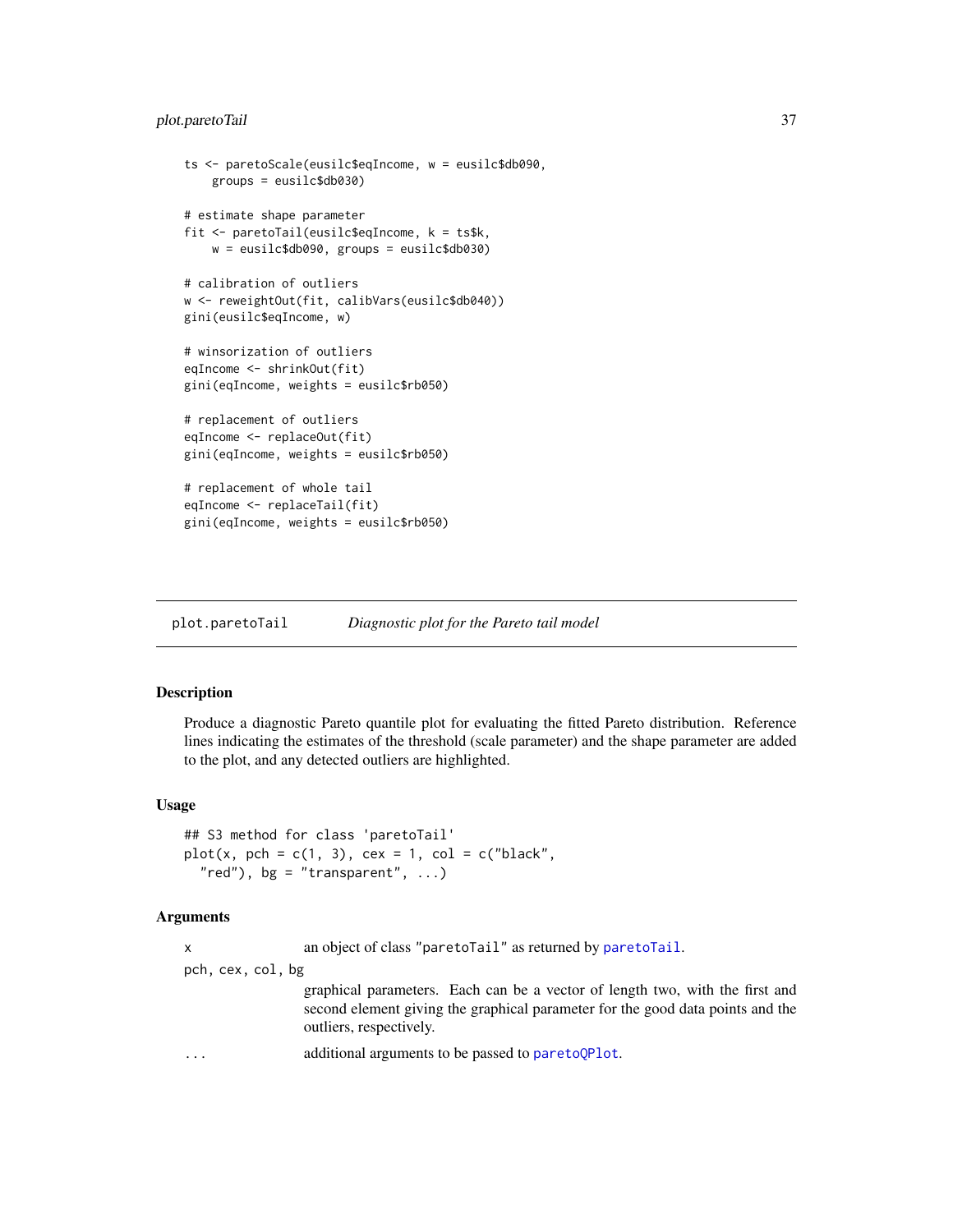# <span id="page-37-0"></span>Details

While the first horizontal line indicates the estimated threshold (scale parameter), the estimated shape parameter is indicated by a line whose slope is given by the reciprocal of the estimate. In addition, the second horizontal line represents the theoretical quantile of the fitted distribution that is used for outlier detection. Thus all values above that line are the detected outliers.

# Author(s)

Andreas Alfons

#### References

A. Alfons and M. Templ (2013) Estimation of Social Exclusion Indicators from Complex Surveys: The R Package laeken. *Journal of Statistical Software*, 54(15), 1–25. URL [http://www.](http://www.jstatsoft.org/v54/i15/) [jstatsoft.org/v54/i15/](http://www.jstatsoft.org/v54/i15/)

# See Also

[paretoTail](#page-34-0), [paretoQPlot](#page-30-0)

#### Examples

```
data(eusilc)
```

```
# estimate threshold
ts <- paretoScale(eusilc$eqIncome, w = eusilc$db090,
    groups = eusilc$db030)
# estimate shape parameter
fit <- paretoTail(eusilc$eqIncome, k = ts$k,
   w = eusilc$db090, groups = eusilc$db030)
# produce plot
plot(fit)
```
prop *Proportion of an alternative distribution*

# Description

Estimate the proportion of an alternative distribution.

#### Usage

```
prop(bin, weights = NULL, sort = NULL, years = NULL,
 breakdown = NULL, design = NULL, cluster = NULL, data = NULL,
 var = NULL, alpha = 0.05, na.rm = FALSE, ...)
```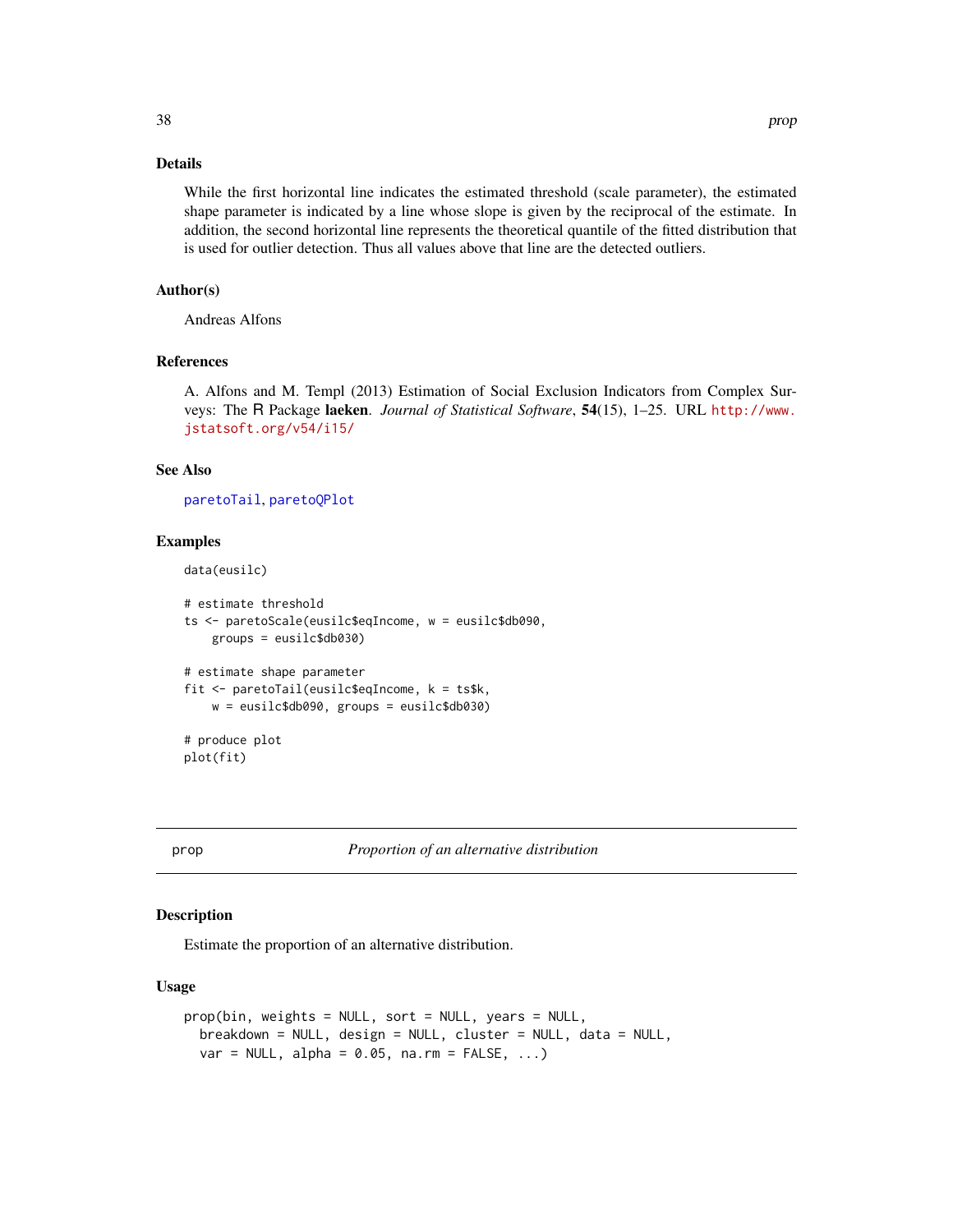#### prop 39

# Arguments

| bin       | either a factor vector giving the values, or (if data is not NULL) a character string,<br>an integer or a logical vector specifying the corresponding column of data.                                                                                                                  |
|-----------|----------------------------------------------------------------------------------------------------------------------------------------------------------------------------------------------------------------------------------------------------------------------------------------|
| weights   | optional; either a numeric vector giving the personal sample weights, or (if data<br>is not NULL) a character string, an integer or a logical vector specifying the cor-<br>responding column of data.                                                                                 |
| sort      | optional; either a numeric vector giving the personal IDs to be used as tie-<br>breakers for sorting, or (if data is not NULL) a character string, an integer or<br>a logical vector specifying the corresponding column of data.                                                      |
| years     | optional; either a numeric vector giving the different years of the survey, or (if<br>data is not NULL) a character string, an integer or a logical vector specifying the<br>corresponding column of data. If supplied, values are computed for each year.                             |
| breakdown | optional; either a numeric vector giving different domains, or (if data is not<br>NULL) a character string, an integer or a logical vector specifying the correspond-<br>ing column of data. If supplied, the values for each domain are computed in<br>addition to the overall value. |
| design    | optional and only used if var is not NULL; either an integer vector or factor<br>giving different domains for stratified sampling designs, or (if data is not NULL)<br>a character string, an integer or a logical vector specifying the corresponding<br>column of data.              |
| cluster   | optional and only used if var is not NULL; either an integer vector or factor<br>giving different clusters for cluster sampling designs, or (if data is not NULL)<br>a character string, an integer or a logical vector specifying the corresponding<br>column of data.                |
| data      | an optional data.frame.                                                                                                                                                                                                                                                                |
| var       | a character string specifying the type of variance estimation to be used, or NULL<br>to omit variance estimation. See variance for possible values.                                                                                                                                    |
| alpha     | numeric; if var is not NULL, this gives the significance level to be used for com-<br>puting the confidence interval (i.e., the confidence level is $1$ -alpha).                                                                                                                       |
| na.rm     | a logical indicating whether missing values should be removed.                                                                                                                                                                                                                         |
| $\cdots$  | if var is not NULL, additional arguments to be passed to variance.                                                                                                                                                                                                                     |

# Details

If weights are provided, the weighted proportion is estimated.

# Value

A list of class "prop" (which inherits from the class "indicator") with the following components:

| value     | a numeric vector containing the overall value(s).                                                                  |
|-----------|--------------------------------------------------------------------------------------------------------------------|
|           | valueByStratum a data. frame containing the values by domain, or NULL.                                             |
| varMethod | a character string specifying the type of variance estimation used, or NULL if<br>variance estimation was omitted. |
| var       | a numeric vector containing the variance estimate(s), or NULL.                                                     |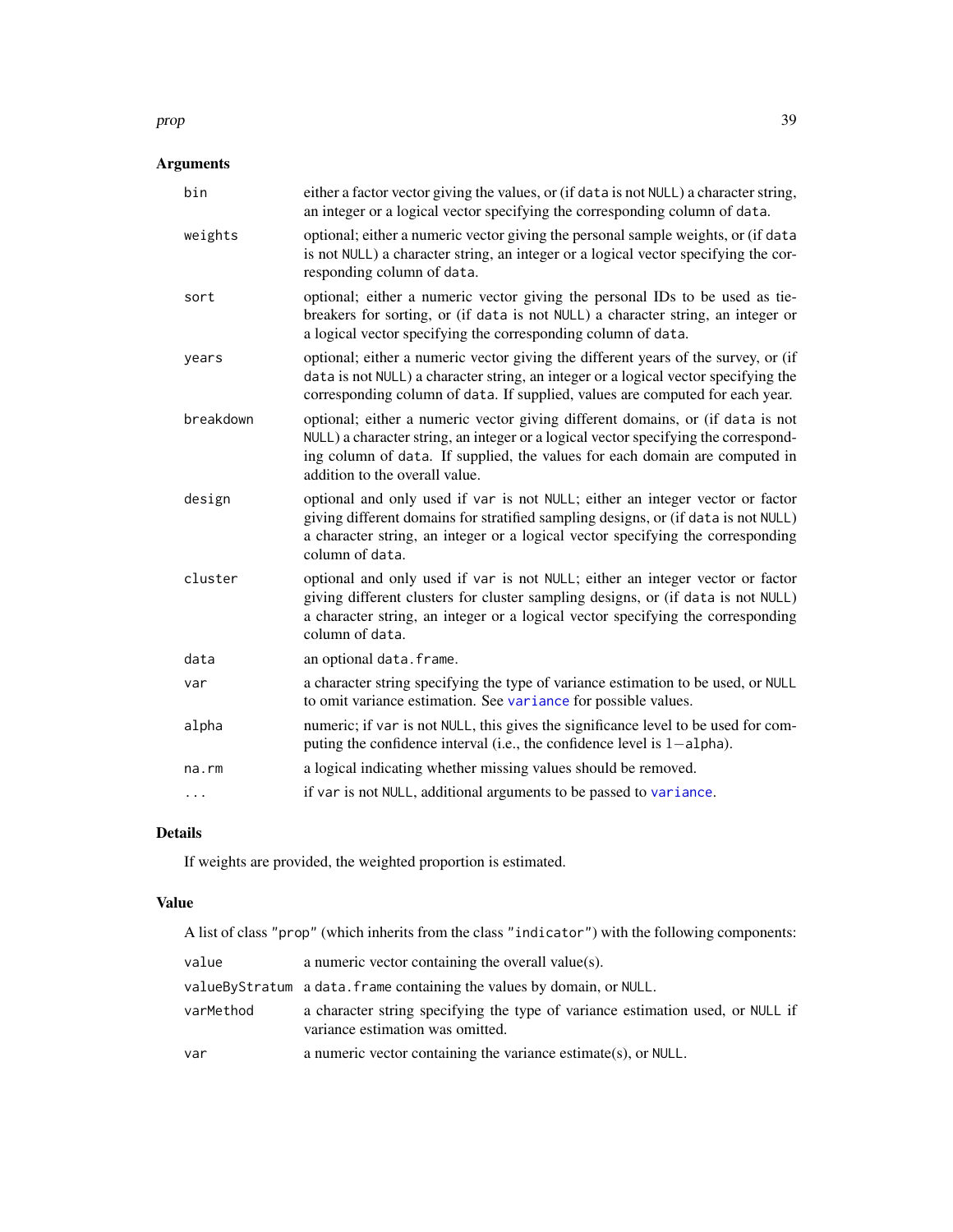| varByStratum | a data. frame containing the variance estimates by domain, or NULL.                                                                                 |
|--------------|-----------------------------------------------------------------------------------------------------------------------------------------------------|
| ci           | a numeric vector or matrix containing the lower and upper endpoints of the<br>confidence interval(s), or NULL.                                      |
| ciByStratum  | a data. Frame containing the lower and upper endpoints of the confidence inter-<br>vals by domain, or NULL.                                         |
| alpha        | a numeric value giving the significance level used for computing the confidence<br>interval(s) (i.e., the confidence level is $1$ -alpha), or NULL. |
| years        | a numeric vector containing the different years of the survey.                                                                                      |
| strata       | a character vector containing the different domains of the breakdown.                                                                               |

#### Author(s)

Matthias Templ, using code for breaking down estimation by Andreas Alfons

#### References

A. Alfons and M. Templ (2013) Estimation of Social Exclusion Indicators from Complex Surveys: The R Package laeken. *Journal of Statistical Software*, 54(15), 1–25. URL [http://www.](http://www.jstatsoft.org/v54/i15/) [jstatsoft.org/v54/i15/](http://www.jstatsoft.org/v54/i15/)

Working group on Statistics on Income and Living Conditions (2004) Common cross-sectional EU indicators based on EU-SILC; the gender pay gap. *EU-SILC 131-rev/04*, Eurostat, Luxembourg.

#### See Also

[variance](#page-65-0)

# Examples

```
data(eusilc)
# overall value
prop("rb090", weights = "rb050", data = eusilc)
# values by region
p1 <- prop("rb090", weights = "rb050",
   breakdown = "db040", cluster = "db030",
    data = eusilc)
p1
## Not run:
variance("rb090", weights = "rb050",
   breakdown = "db040", data = eusilc, indicator=p1,
    cluster="db030", X = calibVars(eusilc$db040))
## End(Not run)
eusilc$agecut <- cut(eusilc$age, 2)
```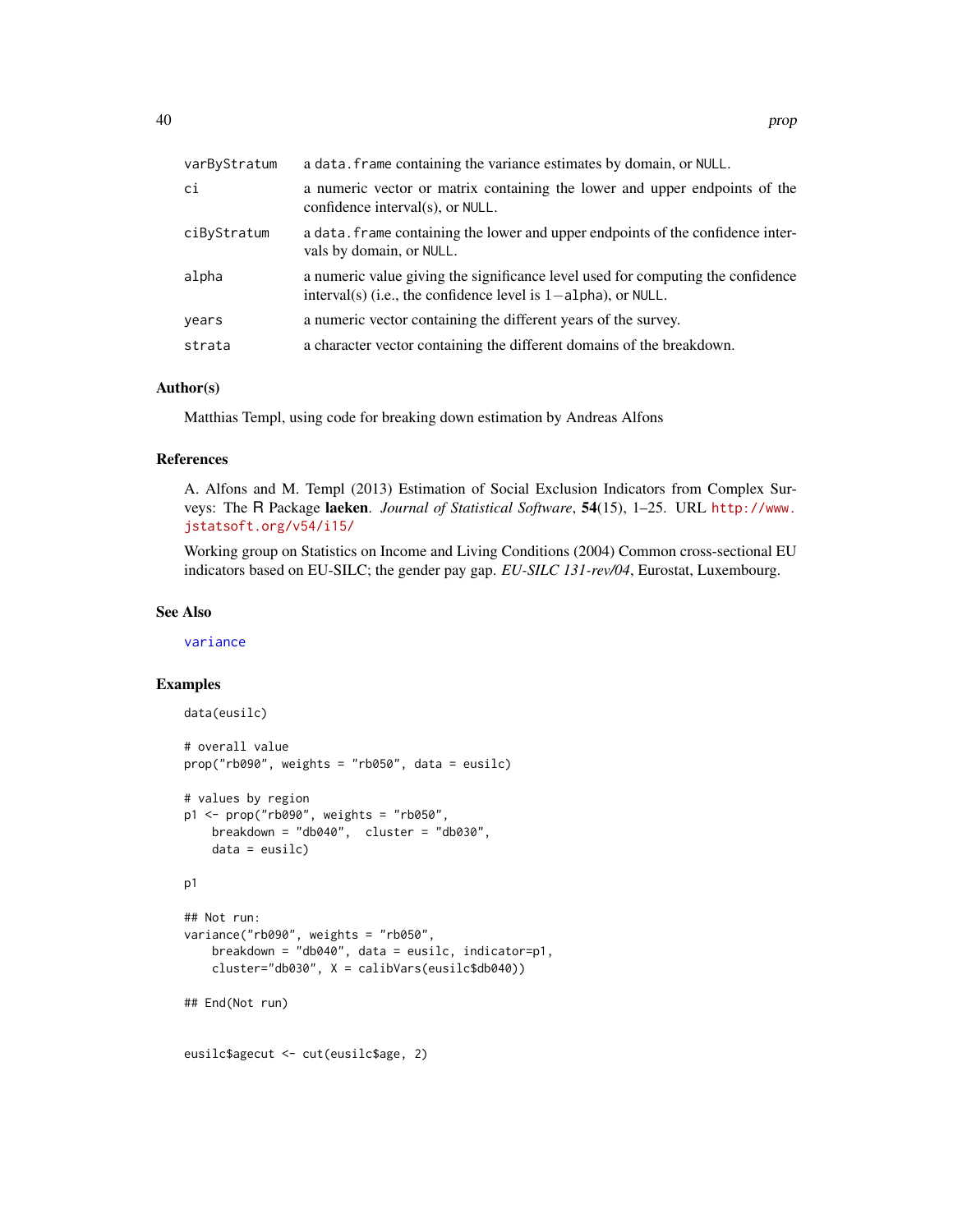<span id="page-40-1"></span> $qsr$  41

```
p1 <- prop("agecut", weights = "rb050",
           breakdown = "db040",
           cluster="db030", data = eusilc)
p1
## Not run:
variance("agecut", weights = "rb050",
        breakdown = "db040", data = eusilc, indicator=p1,
        X = calibVars(eusilc$db040), cluster="db030")
## End(Not run)
eusilc$eqIncomeCat <- factor(ifelse(eusilc$eqIncome < quantile(eusilc$eqIncome,0.2), "one", "two"))
p1 <- prop("eqIncomeCat", weights = "rb050",
           breakdown = "db040", data = eusilc, cluster="db030")
p1
## Not run:
variance("eqIncomeCat", weights = "rb050",
         breakdown = "db040", data = eusilc, indicator=p1,
         X = calibVars(eusilc$db040), cluster="db030")
## End(Not run)
```
<span id="page-40-0"></span>qsr *Quintile share ratio*

#### Description

Estimate the quintile share ratio, which is defined as the ratio of the sum of equivalized disposable income received by the top 20% to the sum of equivalized disposable income received by the bottom 20%.

# Usage

```
qsr(inc, weights = NULL, sort = NULL, years = NULL,breakdown = NULL, design = NULL, cluster = NULL, data = NULL,
 var = NULL, alpha = 0.05, na.rm = FALSE, ...)
```
#### Arguments

| inc     | either a numeric vector giving the equivalized disposable income, or (if data is<br>not NULL) a character string, an integer or a logical vector specifying the corre-<br>sponding column of data.     |
|---------|--------------------------------------------------------------------------------------------------------------------------------------------------------------------------------------------------------|
| weights | optional; either a numeric vector giving the personal sample weights, or (if data<br>is not NULL) a character string, an integer or a logical vector specifying the cor-<br>responding column of data. |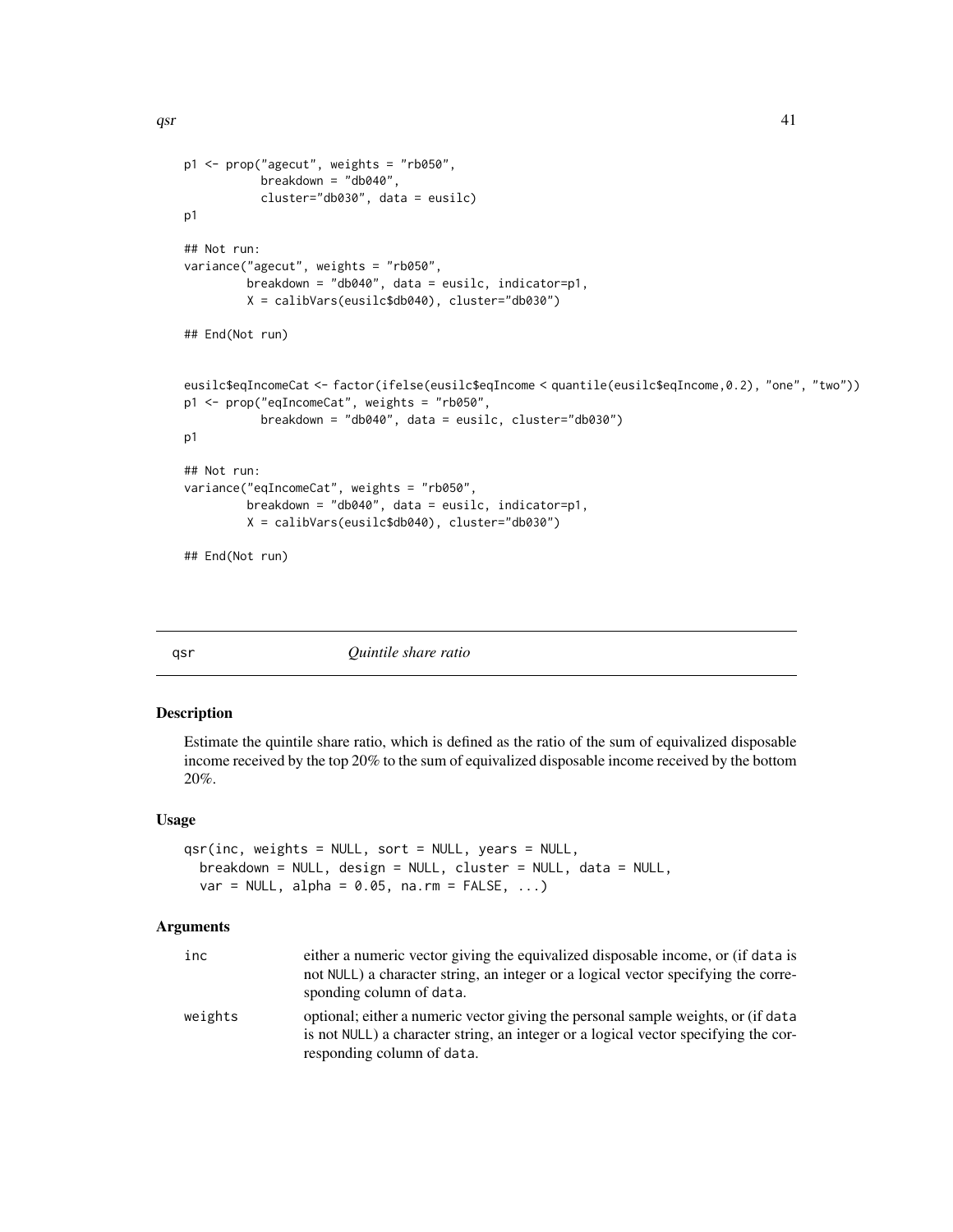| sort        | optional; either a numeric vector giving the personal IDs to be used as tie-<br>breakers for sorting, or (if data is not NULL) a character string, an integer or<br>a logical vector specifying the corresponding column of data.                                                      |
|-------------|----------------------------------------------------------------------------------------------------------------------------------------------------------------------------------------------------------------------------------------------------------------------------------------|
| years       | optional; either a numeric vector giving the different years of the survey, or (if<br>data is not NULL) a character string, an integer or a logical vector specifying the<br>corresponding column of data. If supplied, values are computed for each year.                             |
| breakdown   | optional; either a numeric vector giving different domains, or (if data is not<br>NULL) a character string, an integer or a logical vector specifying the correspond-<br>ing column of data. If supplied, the values for each domain are computed in<br>addition to the overall value. |
| design      | optional and only used if var is not NULL; either an integer vector or factor<br>giving different strata for stratified sampling designs, or (if data is not NULL)<br>a character string, an integer or a logical vector specifying the corresponding<br>column of data.               |
| cluster     | optional and only used if var is not NULL; either an integer vector or factor<br>giving different clusters for cluster sampling designs, or (if data is not NULL)<br>a character string, an integer or a logical vector specifying the corresponding<br>column of data.                |
| data        | an optional data. frame.                                                                                                                                                                                                                                                               |
| var         | a character string specifying the type of variance estimation to be used, or NULL<br>to omit variance estimation. See variance for possible values.                                                                                                                                    |
| alpha       | numeric; if var is not NULL, this gives the significance level to be used for com-<br>puting the confidence interval (i.e., the confidence level is $1$ -alpha).                                                                                                                       |
| $na$ . $rm$ | a logical indicating whether missing values should be removed.                                                                                                                                                                                                                         |
| .           | if var is not NULL, additional arguments to be passed to variance.                                                                                                                                                                                                                     |

# Details

The implementation strictly follows the Eurostat definition.

# Value

A list of class "qsr" (which inherits from the class "indicator") with the following components:

| value        | a numeric vector containing the overall value $(s)$ .                                                              |
|--------------|--------------------------------------------------------------------------------------------------------------------|
|              | valueByStratum a data. frame containing the values by domain, or NULL.                                             |
| varMethod    | a character string specifying the type of variance estimation used, or NULL if<br>variance estimation was omitted. |
| var          | a numeric vector containing the variance estimate(s), or $NULL$ .                                                  |
| varByStratum | a data. Frame containing the variance estimates by domain, or NULL.                                                |
| ci           | a numeric vector or matrix containing the lower and upper endpoints of the<br>confidence interval(s), or NULL.     |
| ciByStratum  | a data. Frame containing the lower and upper endpoints of the confidence inter-<br>vals by domain, or NULL.        |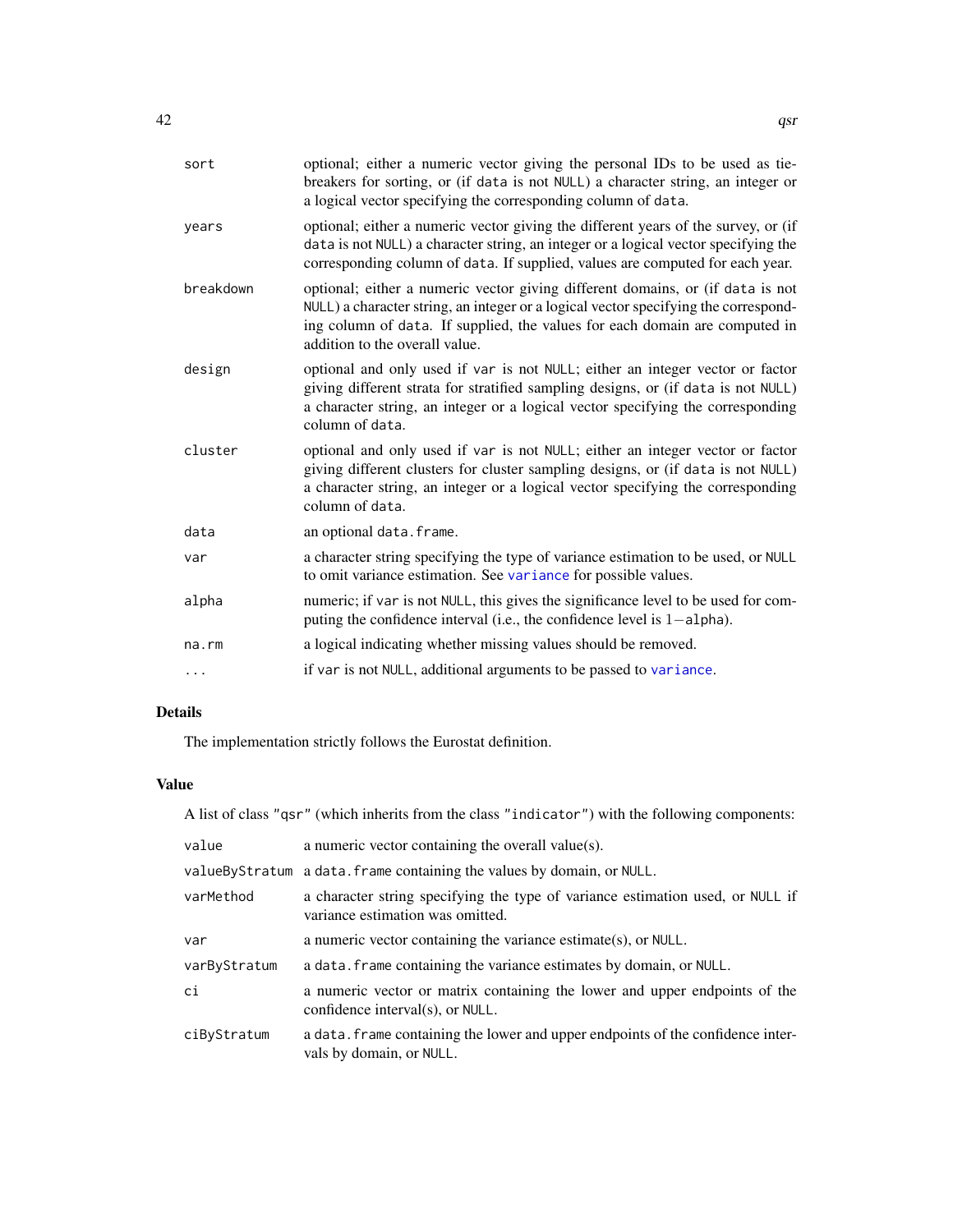# <span id="page-42-2"></span>replaceTail 43

| alpha  | a numeric value giving the significance level used for computing the confidence<br>interval(s) (i.e., the confidence level is $1$ -alpha), or NULL. |
|--------|-----------------------------------------------------------------------------------------------------------------------------------------------------|
| vears  | a numeric vector containing the different years of the survey.                                                                                      |
| strata | a character vector containing the different domains of the breakdown.                                                                               |

#### Author(s)

Andreas Alfons

# References

A. Alfons and M. Templ (2013) Estimation of Social Exclusion Indicators from Complex Surveys: The R Package laeken. *Journal of Statistical Software*, 54(15), 1–25. URL [http://www.](http://www.jstatsoft.org/v54/i15/) [jstatsoft.org/v54/i15/](http://www.jstatsoft.org/v54/i15/)

Working group on Statistics on Income and Living Conditions (2004) Common cross-sectional EU indicators based on EU-SILC; the gender pay gap. *EU-SILC 131-rev/04*, Eurostat, Luxembourg.

# See Also

[incQuintile](#page-25-0), [variance](#page-65-0), [gini](#page-18-0)

#### Examples

```
data(eusilc)
# overall value
qsr("eqIncome", weights = "rb050", data = eusilc)
# values by region
qsr("eqIncome", weights = "rb050",
    breakdown = "db040", data = eusilc)
```
<span id="page-42-1"></span>replaceTail *Replace observations under a Pareto model*

# <span id="page-42-0"></span>Description

Replace observations under a Pareto model for the upper tail with values drawn from the fitted distribution.

#### Usage

```
replaceTail(x, ...)
## S3 method for class 'paretoTail'
replaceTail(x, all = TRUE, ...)replaceOut(x, ...)
```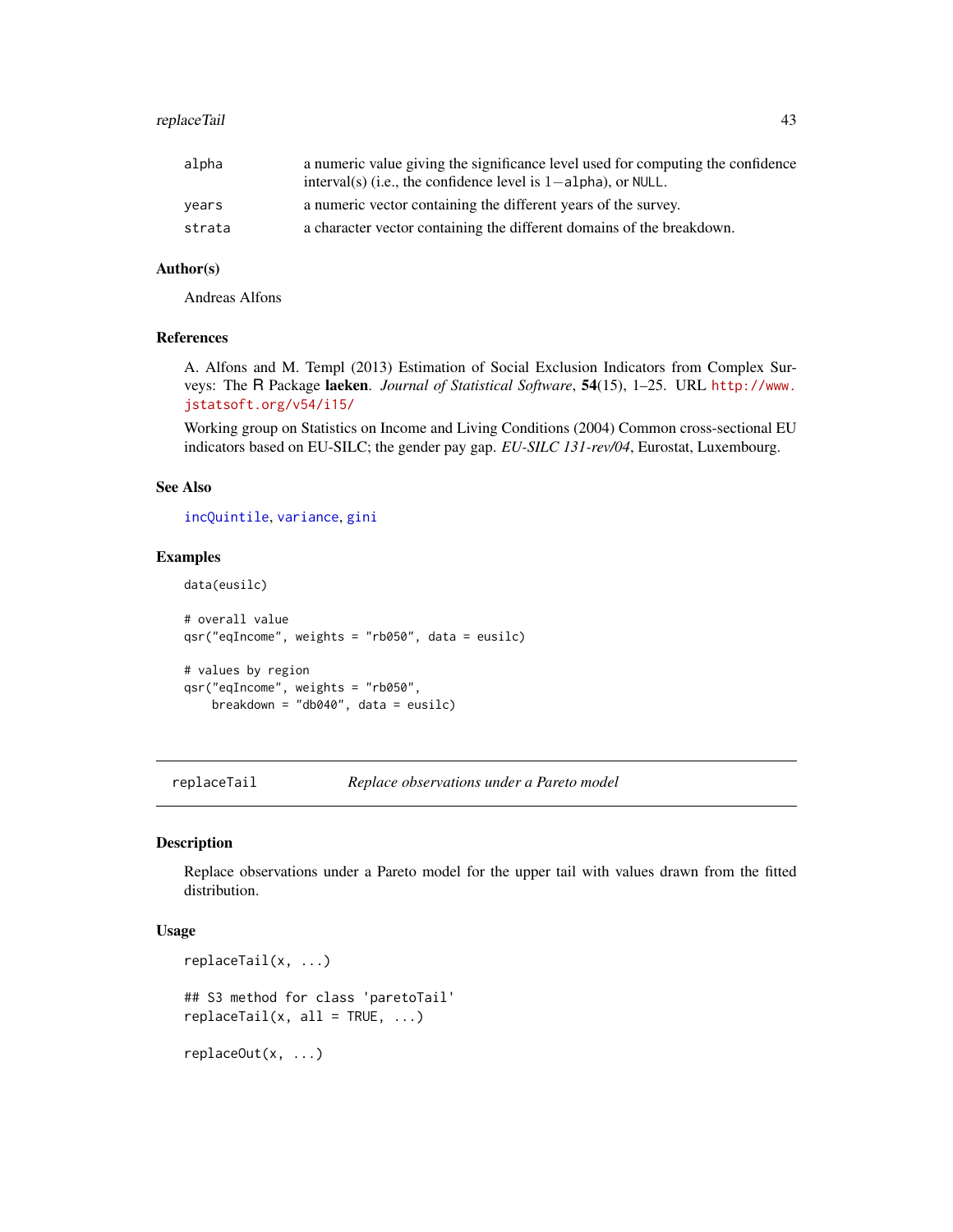#### Arguments

|                         | an object of class "paretolail" (see paretolail).                                  |
|-------------------------|------------------------------------------------------------------------------------|
| $\cdot$ $\cdot$ $\cdot$ | additional arguments to be passed down.                                            |
| all                     | a logical indicating whether all observations in the upper tail should be replaced |
|                         | or only those flagged as outliers.                                                 |

# Details

replaceOut(x,...{}) is a simple wrapper for replaceTail(x,all = FALSE,...{}).

# Value

A numeric vector consisting mostly of the original values, but with observations in the upper tail replaced with values from the fitted Pareto distribution.

# Author(s)

Andreas Alfons

# References

A. Alfons and M. Templ (2013) Estimation of Social Exclusion Indicators from Complex Surveys: The R Package laeken. *Journal of Statistical Software*, 54(15), 1–25. URL [http://www.](http://www.jstatsoft.org/v54/i15/) [jstatsoft.org/v54/i15/](http://www.jstatsoft.org/v54/i15/)

A. Alfons, M. Templ, P. Filzmoser (2013) Robust estimation of economic indicators from survey samples based on Pareto tail modeling. *Journal of the Royal Statistical Society, Series C*, 62(2), 271–286.

#### See Also

[paretoTail](#page-34-0), [reweightOut](#page-44-0), [shrinkOut](#page-50-0)

# Examples

data(eusilc)

```
## gini coefficient without Pareto tail modeling
gini("eqIncome", weights = "rb050", data = eusilc)
```
## gini coefficient with Pareto tail modeling

```
# estimate threshold
ts <- paretoScale(eusilc$eqIncome, w = eusilc$db090,
   groups = eusilc$db030)
```

```
# estimate shape parameter
fit <- paretoTail(eusilc$eqIncome, k = ts$k,
   w = eusilc$db090, groups = eusilc$db030)
```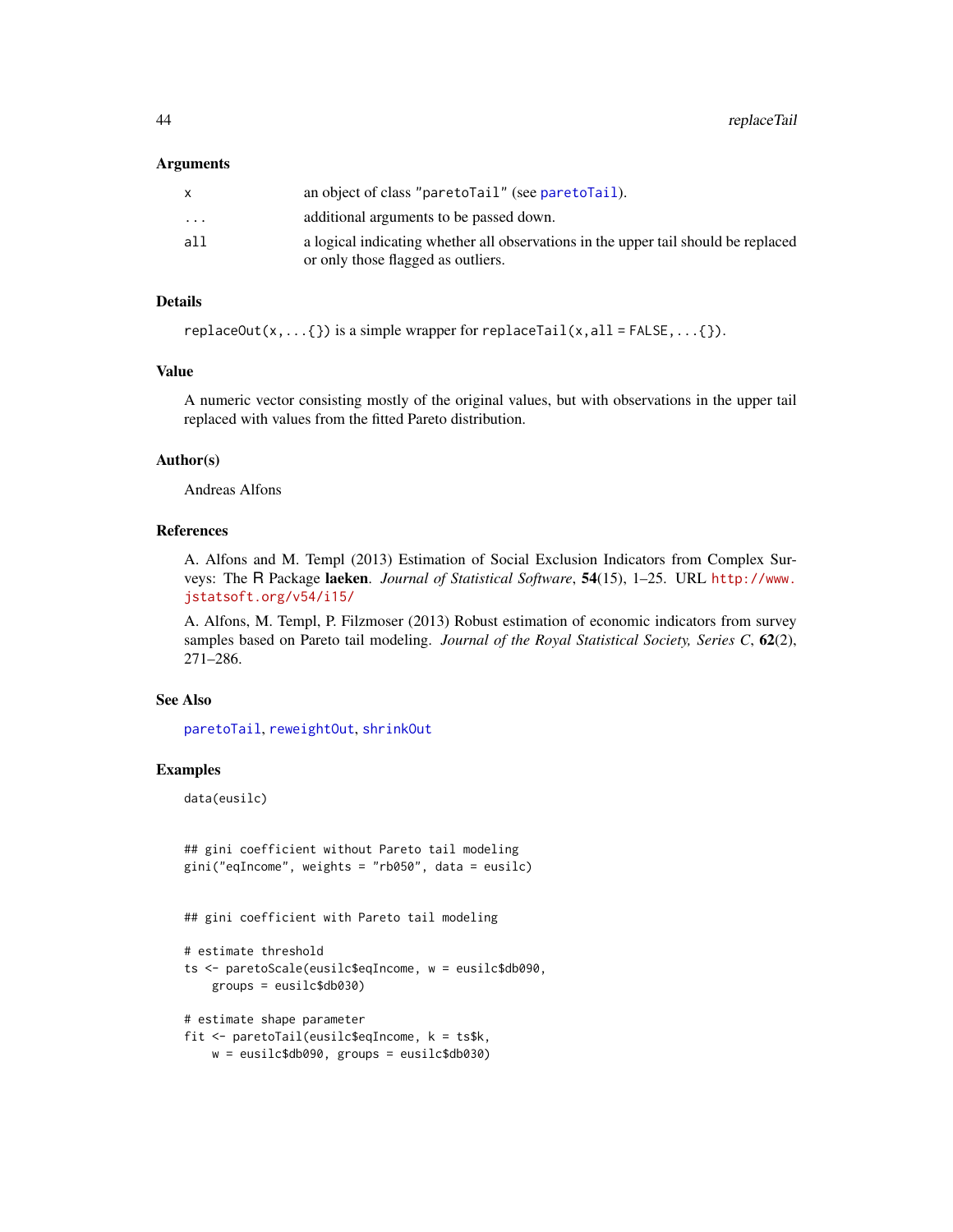# <span id="page-44-1"></span>reweightOut 45

```
# replacement of outliers
eqIncome <- replaceOut(fit)
gini(eqIncome, weights = eusilc$rb050)
# replacement of whole tail
eqIncome <- replaceTail(fit)
gini(eqIncome, weights = eusilc$rb050)
```
<span id="page-44-0"></span>

reweightOut *Reweight outliers in the Pareto model*

# Description

Reweight observations that are flagged as outliers in a Pareto model for the upper tail of the distribution.

#### Usage

```
reweightOut(x, ...)
```

```
## S3 method for class 'paretoTail'
reweightOut(x, X, w = NULL, ...)
```
#### **Arguments**

| $\mathsf{x}$ | an object of class "paretoTail" (see paretoTail).                                                                                                                                                           |
|--------------|-------------------------------------------------------------------------------------------------------------------------------------------------------------------------------------------------------------|
| $\cdots$     | additional arguments to be passed down.                                                                                                                                                                     |
| X            | a matrix of binary calibration variables (see calibVars). This is only used if x<br>contains sample weights or if w is supplied.                                                                            |
| W            | a numeric vector of sample weights. This is only used if x does not contain<br>sample weights, i.e., if sample weights were not considered in estimating the<br>shape parameter of the Pareto distribution. |

#### Details

If the data contain sample weights, the weights of the outlying observations are set to 1 and the weights of the remaining observations are calibrated according to auxiliary variables. Otherwise, weight 0 is assigned to outliers and weight 1 to other observations.

# Value

If the data contain sample weights, a numeric containing the recalibrated weights is returned, otherwise a numeric vector assigning weight 0 to outliers and weight 1 to other observations.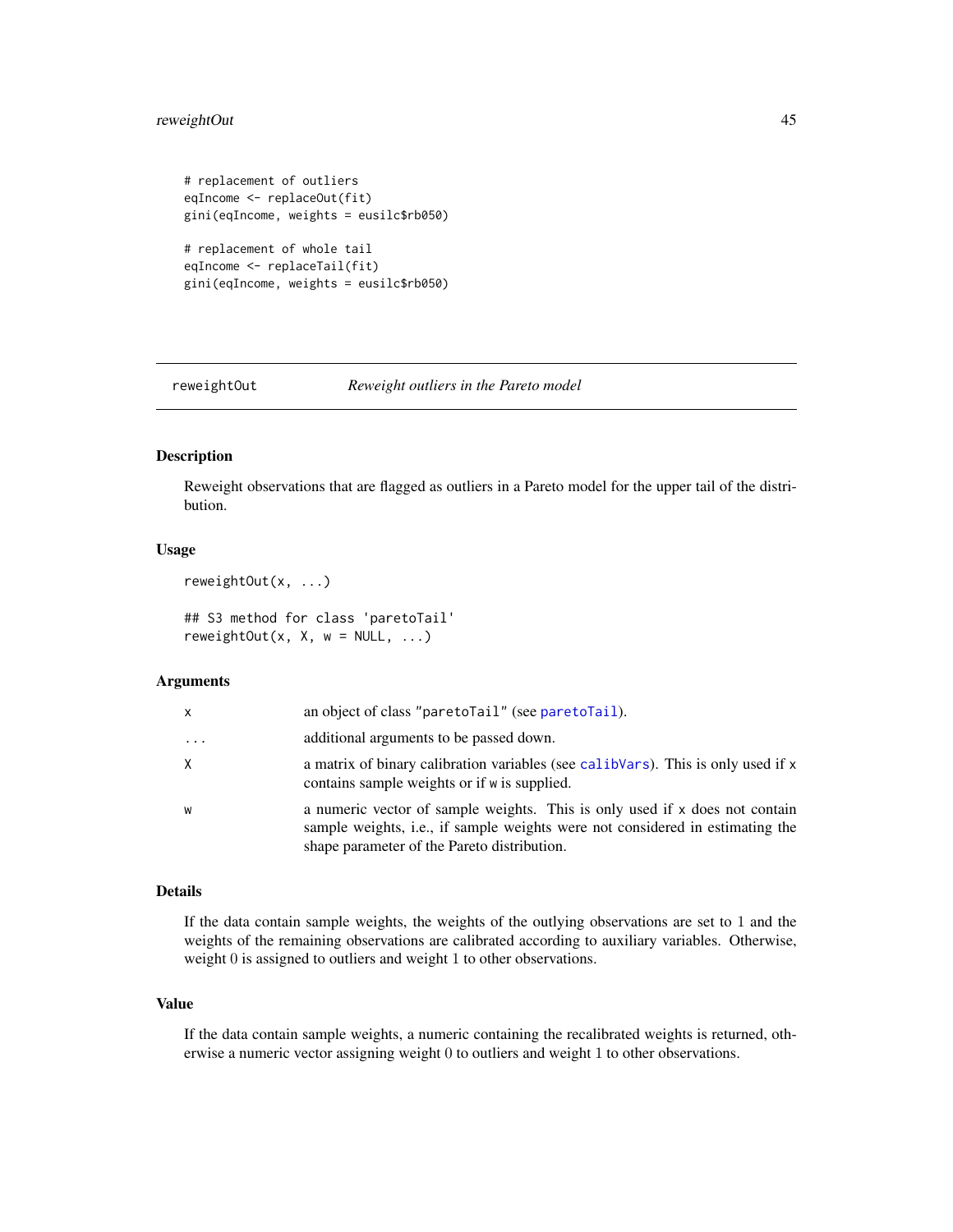# <span id="page-45-1"></span>Author(s)

Andreas Alfons

# References

A. Alfons and M. Templ (2013) Estimation of Social Exclusion Indicators from Complex Surveys: The R Package laeken. *Journal of Statistical Software*, 54(15), 1–25. URL [http://www.](http://www.jstatsoft.org/v54/i15/) [jstatsoft.org/v54/i15/](http://www.jstatsoft.org/v54/i15/)

A. Alfons, M. Templ, P. Filzmoser (2013) Robust estimation of economic indicators from survey samples based on Pareto tail modeling. *Journal of the Royal Statistical Society, Series C*, 62(2), 271–286.

#### See Also

[paretoTail](#page-34-0), [shrinkOut](#page-50-0) , [replaceOut](#page-42-0), [replaceTail](#page-42-1)

#### Examples

```
data(eusilc)
```

```
## gini coefficient without Pareto tail modeling
gini("eqIncome", weights = "rb050", data = eusilc)
```

```
## gini coefficient with Pareto tail modeling
# estimate threshold
ts <- paretoScale(eusilc$eqIncome, w = eusilc$db090,
    groups = eusilc$db030)
# estimate shape parameter
fit <- paretoTail(eusilc$eqIncome, k = ts$k,
   w = eusilc$db090, groups = eusilc$db030)
# calibration of outliers
w <- reweightOut(fit, calibVars(eusilc$db040))
gini(eusilc$eqIncome, w)
```
<span id="page-45-0"></span>rmpg *Relative median at-risk-of-poverty gap*

# Description

Estimate the relative median at-risk-of-poverty gap, which is defined as the relative difference between the median equivalized disposable income of persons below the at-risk-of-poverty threshold and the at-risk-of-poverty threshold itself (expressed as a percentage of the at-risk-of-poverty threshold).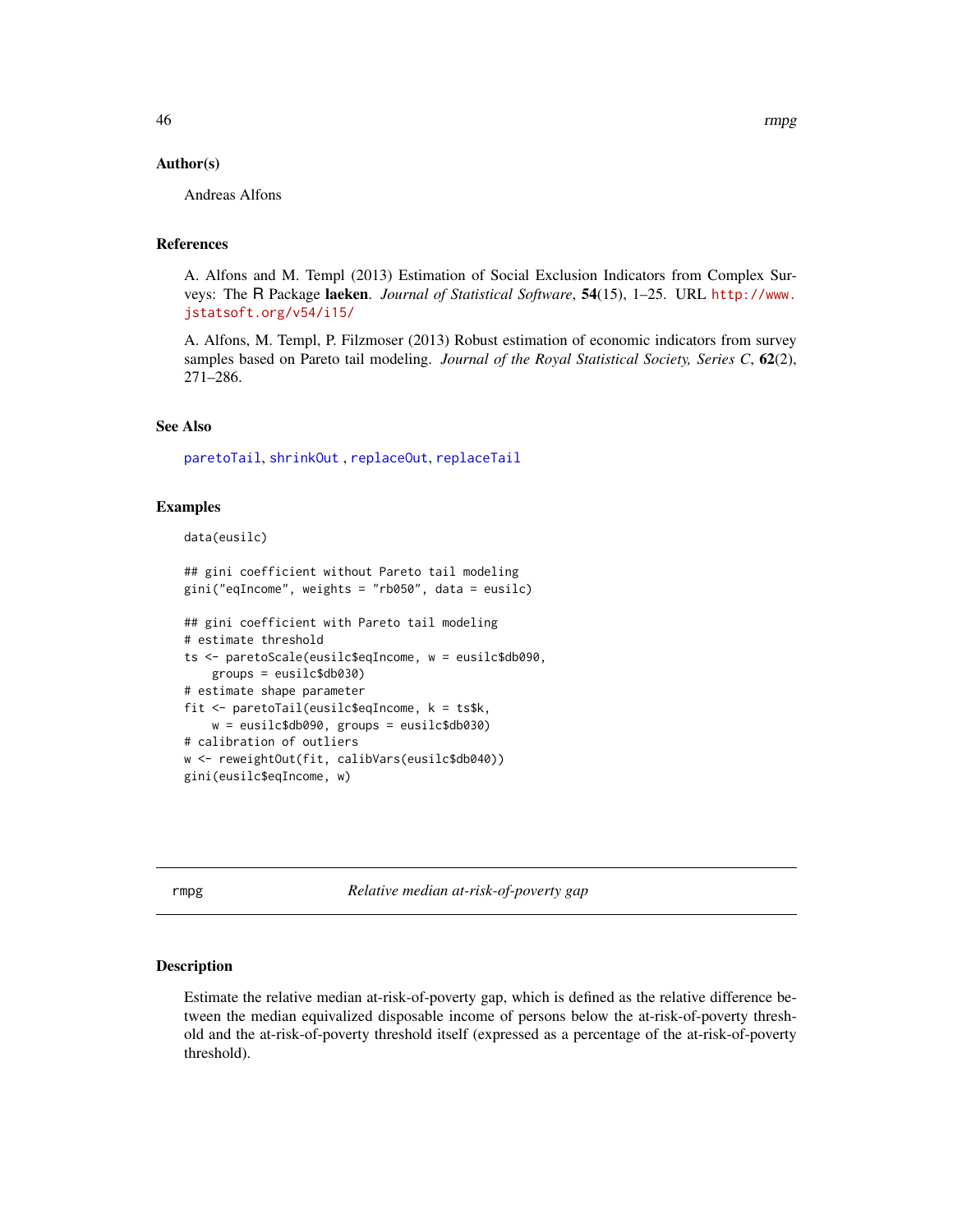# rmpg and the contract of the contract of the contract of the contract of the contract of the contract of the contract of the contract of the contract of the contract of the contract of the contract of the contract of the c

# Usage

```
rmpg(inc, weights = NULL, sort = NULL, years = NULL,
 breakdown = NULL, design = NULL, cluster = NULL, data = NULL,
 var = NULL, alpha = 0.05, na.rm = FALSE, ...)
```
# Arguments

| inc       | either a numeric vector giving the equivalized disposable income, or (if data is<br>not NULL) a character string, an integer or a logical vector specifying the corre-<br>sponding column of data.                                                                                                                                                        |
|-----------|-----------------------------------------------------------------------------------------------------------------------------------------------------------------------------------------------------------------------------------------------------------------------------------------------------------------------------------------------------------|
| weights   | optional; either a numeric vector giving the personal sample weights, or (if data<br>is not NULL) a character string, an integer or a logical vector specifying the cor-<br>responding column of data.                                                                                                                                                    |
| sort      | optional; either a numeric vector giving the personal IDs to be used as tie-<br>breakers for sorting, or (if data is not NULL) a character string, an integer or<br>a logical vector specifying the corresponding column of data.                                                                                                                         |
| years     | optional; either a numeric vector giving the different years of the survey, or (if<br>data is not NULL) a character string, an integer or a logical vector specifying the<br>corresponding column of data. If supplied, values are computed for each year.                                                                                                |
| breakdown | optional; either a numeric vector giving different domains, or (if data is not<br>NULL) a character string, an integer or a logical vector specifying the correspond-<br>ing column of data. If supplied, the values for each domain are computed in<br>addition to the overall value. Note that the same (overall) threshold is used for<br>all domains. |
| design    | optional and only used if var is not NULL; either an integer vector or factor<br>giving different strata for stratified sampling designs, or (if data is not NULL)<br>a character string, an integer or a logical vector specifying the corresponding<br>column of data.                                                                                  |
| cluster   | optional and only used if var is not NULL; either an integer vector or factor<br>giving different clusters for cluster sampling designs, or (if data is not NULL)<br>a character string, an integer or a logical vector specifying the corresponding<br>column of data.                                                                                   |
| data      | an optional data. frame.                                                                                                                                                                                                                                                                                                                                  |
| var       | a character string specifying the type of variance estimation to be used, or NULL<br>to omit variance estimation. See variance for possible values.                                                                                                                                                                                                       |
| alpha     | numeric; if var is not NULL, this gives the significance level to be used for com-<br>puting the confidence interval (i.e., the confidence level is 1-alpha).                                                                                                                                                                                             |
| na.rm     | a logical indicating whether missing values should be removed.                                                                                                                                                                                                                                                                                            |
| $\cdots$  | if var is not NULL, additional arguments to be passed to variance.                                                                                                                                                                                                                                                                                        |

# Details

The implementation strictly follows the Eurostat definition.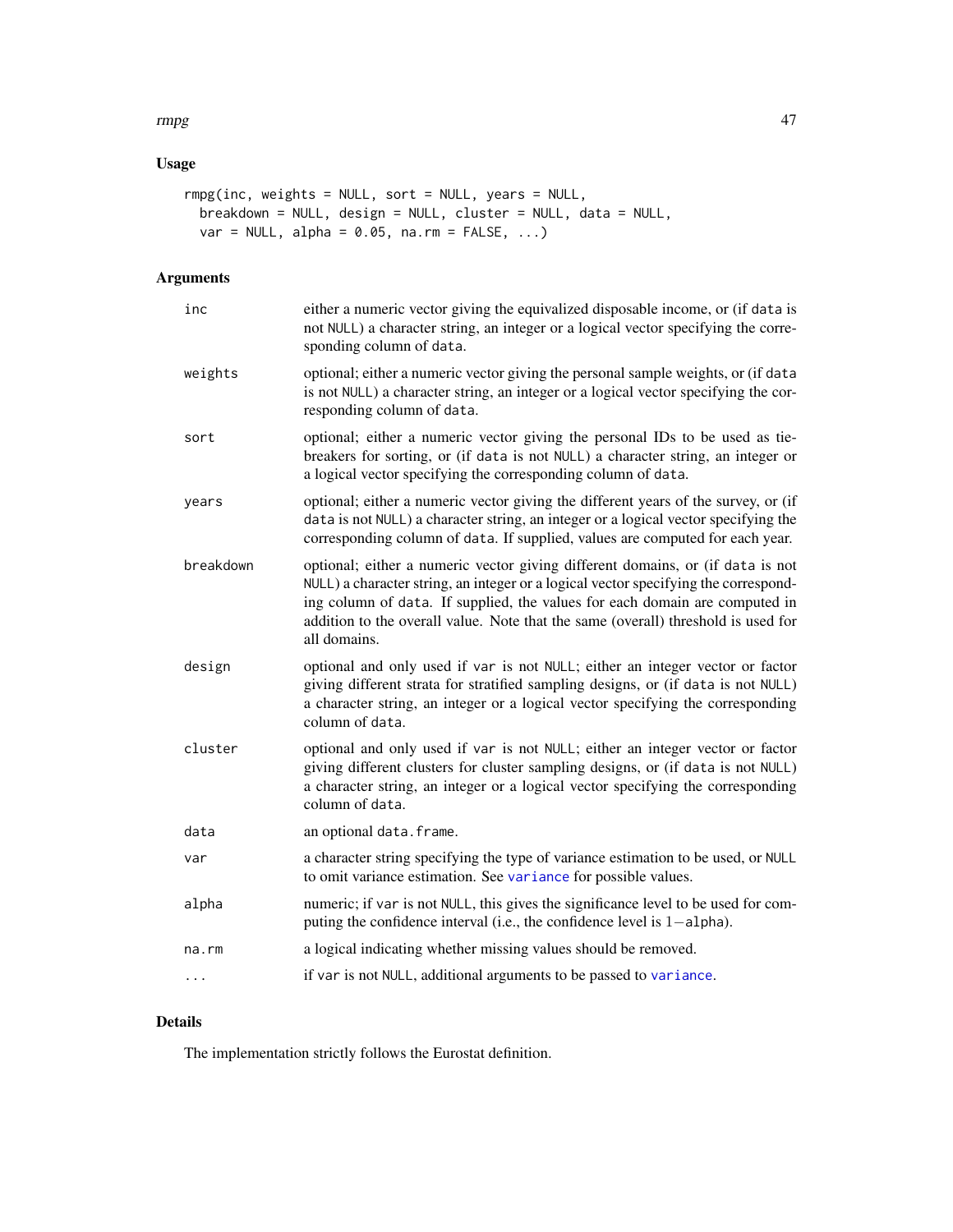#### <span id="page-47-0"></span>Value

A list of class "rmpg" (which inherits from the class "indicator") with the following components:

| value        | a numeric vector containing the overall value(s).                                                                                                   |
|--------------|-----------------------------------------------------------------------------------------------------------------------------------------------------|
|              | valueByStratum a data. frame containing the values by domain, or NULL.                                                                              |
| varMethod    | a character string specifying the type of variance estimation used, or NULL if<br>variance estimation was omitted.                                  |
| var          | a numeric vector containing the variance estimate(s), or $NULL$ .                                                                                   |
| varByStratum | a data. Frame containing the variance estimates by domain, or NULL.                                                                                 |
| сi           | a numeric vector or matrix containing the lower and upper endpoints of the<br>confidence interval(s), or NULL.                                      |
| ciByStratum  | a data. frame containing the lower and upper endpoints of the confidence inter-<br>vals by domain, or NULL.                                         |
| alpha        | a numeric value giving the significance level used for computing the confidence<br>interval(s) (i.e., the confidence level is $1$ -alpha), or NULL. |
| years        | a numeric vector containing the different years of the survey.                                                                                      |
| strata       | a character vector containing the different domains of the breakdown.                                                                               |
| threshold    | a numeric vector containing the at-risk-of-poverty threshold(s).                                                                                    |

# Author(s)

Andreas Alfons

# References

A. Alfons and M. Templ (2013) Estimation of Social Exclusion Indicators from Complex Surveys: The R Package laeken. *Journal of Statistical Software*, 54(15), 1–25. URL [http://www.](http://www.jstatsoft.org/v54/i15/) [jstatsoft.org/v54/i15/](http://www.jstatsoft.org/v54/i15/)

Working group on Statistics on Income and Living Conditions (2004) Common cross-sectional EU indicators based on EU-SILC; the gender pay gap. *EU-SILC 131-rev/04*, Eurostat, Luxembourg.

#### See Also

[arpt](#page-6-0), [variance](#page-65-0)

#### Examples

```
data(eusilc)
# overall value
rmpg("eqIncome", weights = "rb050", data = eusilc)
# values by region
rmpg("eqIncome", weights = "rb050",
   breakdown = "db040", data = eusilc)
```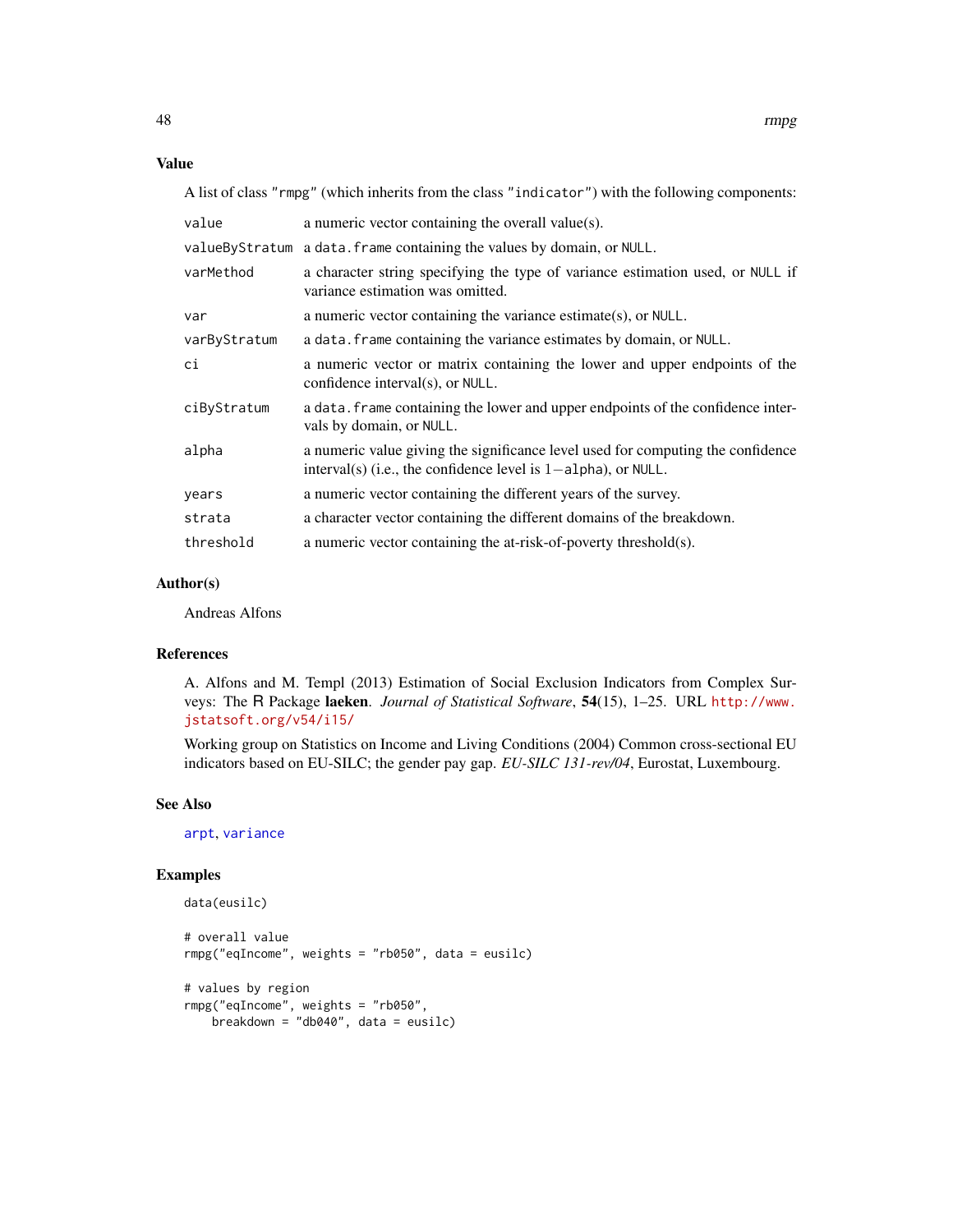#### <span id="page-48-0"></span>Description

This data set is a subset of synthetically generated real Austrian SES (Structural Earnings Survey) data.

# Usage

data(ses)

### Format

A data frame with 115691 observations on the following 28 variables.

- location geographical location with levels AT1 (eastern Austria), AT2 (southern Austria), and AT3 (western Austria).
- NACE1 economic branch given in NACE (C O) 1-digit classification.
- size employment size range in 5 categories.
- economicFinanc form of economic and financial control (levels A = public and financial control,  $B =$  private control).
- payAgreement collective bargaining agreement with levels A = national level pay agreement or interconfederal agreement,  $B =$  industry agreement,  $C =$  agreement of individual industries in individual regions,  $D =$  enterprise or single employer agreement,  $E =$  agreement applying only to workers in the local unit,  $F = any$  other type of agreement,  $N = no$  collective agreement exists

IDunit ID for place of employment.

- sex gender with levels female and male.
- age age in age classes.
- education highest education.
- occupation occupation with levels  $11 =$  Legislators and seniors officials,  $12 =$  Corporate managers,  $13 =$  Managers of small enterprises,  $21 =$  Physical, mathematical and engineering science professionals,  $22 =$  Life science and health professionals,  $23 =$  Teaching professionals,  $24 =$  Other professionals,  $31 =$  Physical and engineering science associate professionals,  $32 =$ Life science and health associate professionals,  $33 =$  Teaching associate professionals,  $34 =$ Other associate professionals,  $41 =$  Office clerks,  $42 =$  Customer services clerks,  $51 =$  Personal and protective services workers,  $52 =$  Models, salespersons and demonstrators,  $61 =$  Skilled agricultural and fishery workers,  $71 =$  Extraction and building trades workers,  $72 =$  Metal, machinery and related trades workers, 73 = Precision, handicraft, craft printing and related trades workers,  $74 =$  Other craft and related trades workers,  $81 =$  Stationary plant and related operators,  $82$  = Machine operators and assemblers,  $83$  = Drivers and mobile plant operators,  $91$  = Sales and services elementary occupations, 92 = Agricultural, fishery and related labourers, 93 = Labourers in mining, construction, manufacturing and transport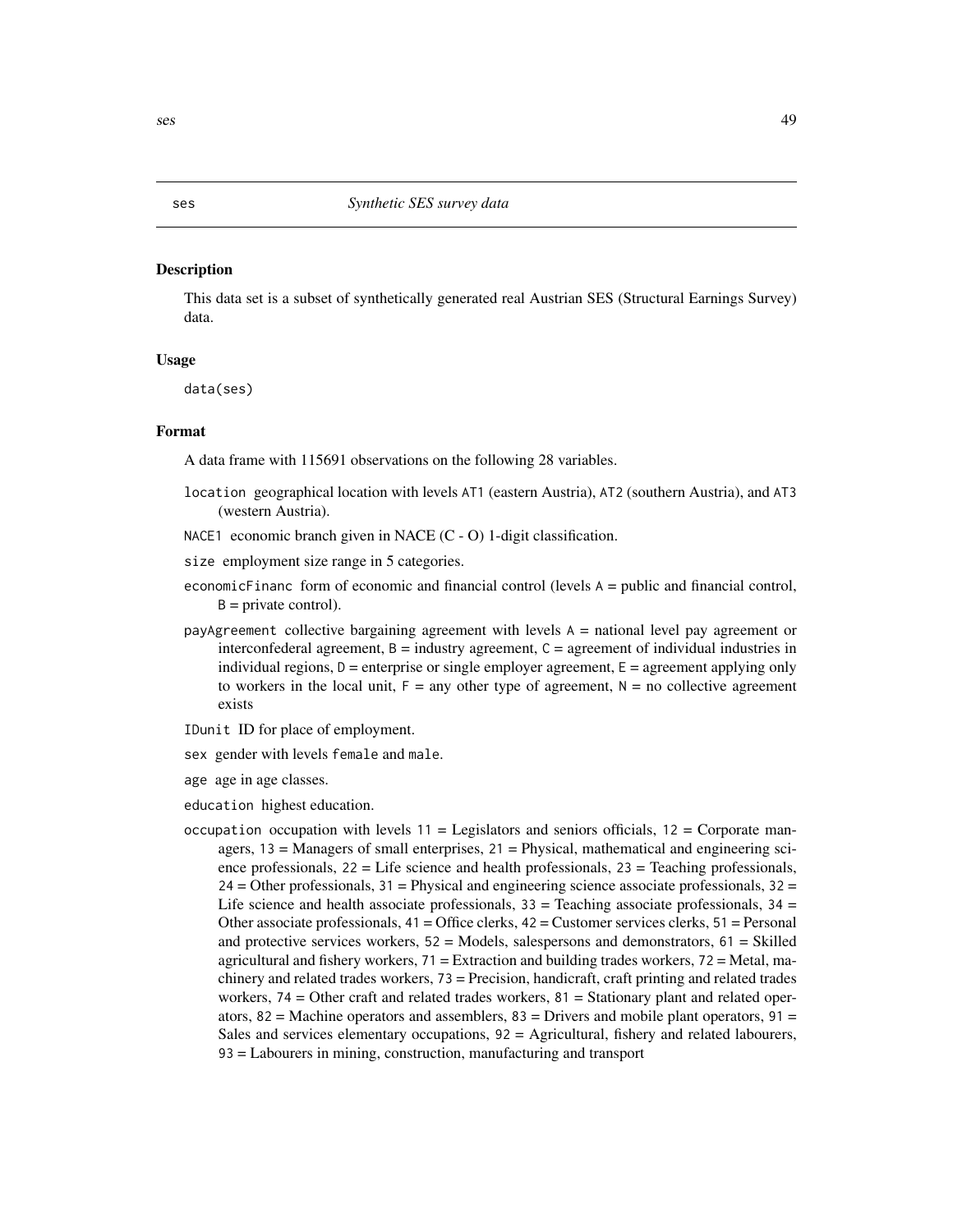- contract type of contract. Levels  $A =$  indefinite duration, employment contract,  $B =$  temporary fixed duration  $C =$  apprentice.
- fullPart full-time working time (FT) or part-time employee (PT).
- lengthService The total length of service in the enterprises in the reference month is be based on the number of completed years of service.
- weeks the number of weeks in the reference year to which the gross annual earnings relate is mentioned. That is the employee's working time actually paid during the year and should correspond to the actual gross annual earnings.
- hoursPaid the number of hours paid in the reference month which means these hours actually paid including all normal and overtime hours worked and remunerated by the employee during the month.
- overtimeHours the number of overtime hours paid in the reference month. Overtime hours are those worked in addition to those of the normal working month.
- shareNormalHours the share of a full timer's normal hours. The hours contractually worked of a part-time employee are expressed as percentages of the number of normal hours worked by a full-time employee in the local unit.
- holiday the annual days of holiday leave (in full days).
- notPaid examples of annual bonuses and allowances are Christmas and holiday bonuses, 13th and 14th month payments and productivity bonuses, hence any periodic, irregular and exceptional bonuses and other payments that do not feature every pay period. Besides the main difference between annual earnings and monthly earnings is the inclusion of payments that do not regularly occur in each pay period.
- earningsOvertime earnings related to overtime.
- paymentsShiftWork These special payments for shift work are premium payments during the reference month for shirt work, night work or weekend work where they are not treated as overtime.
- earningsMonth the gross earnings in the reference month covers remuneration in cash paid during the reference month before any tax deductions and social security deductions and social security contributions payable by wage earners and retained by the employer.
- earnings gross annual earnings in the reference year.
- earningsHour hourly earnings, being the quotient of monthly earnings and the number of hours paid in the reference month.
- weightsEmployers sampling weights in the first stage at employer level.
- weightsEmployees sampling weights corresponding to the second stage at employee level.
- weights the final sampling weights, which is the product of weightsEmployers and weighsEmployees.

#### Details

The Structural Earnings Survey (SES) is conducted in almost all European Countries, and the most important figures are reported to Eurostat. SES is a complex survey of enterprises and establishments with more than 10 employees, NACE C-O, including a large sample of employees. In many countries, a two-stage design is used where in the first stage a stratified sample of enterprises and establishments on NACE 1-digit level, NUTS 1 and employment size range is used, and large enterprises have higher inclusion probabilities. In stage 2, systematic sampling is applied in each enterprise using unequal inclusion probabilities regarding employment size range categories.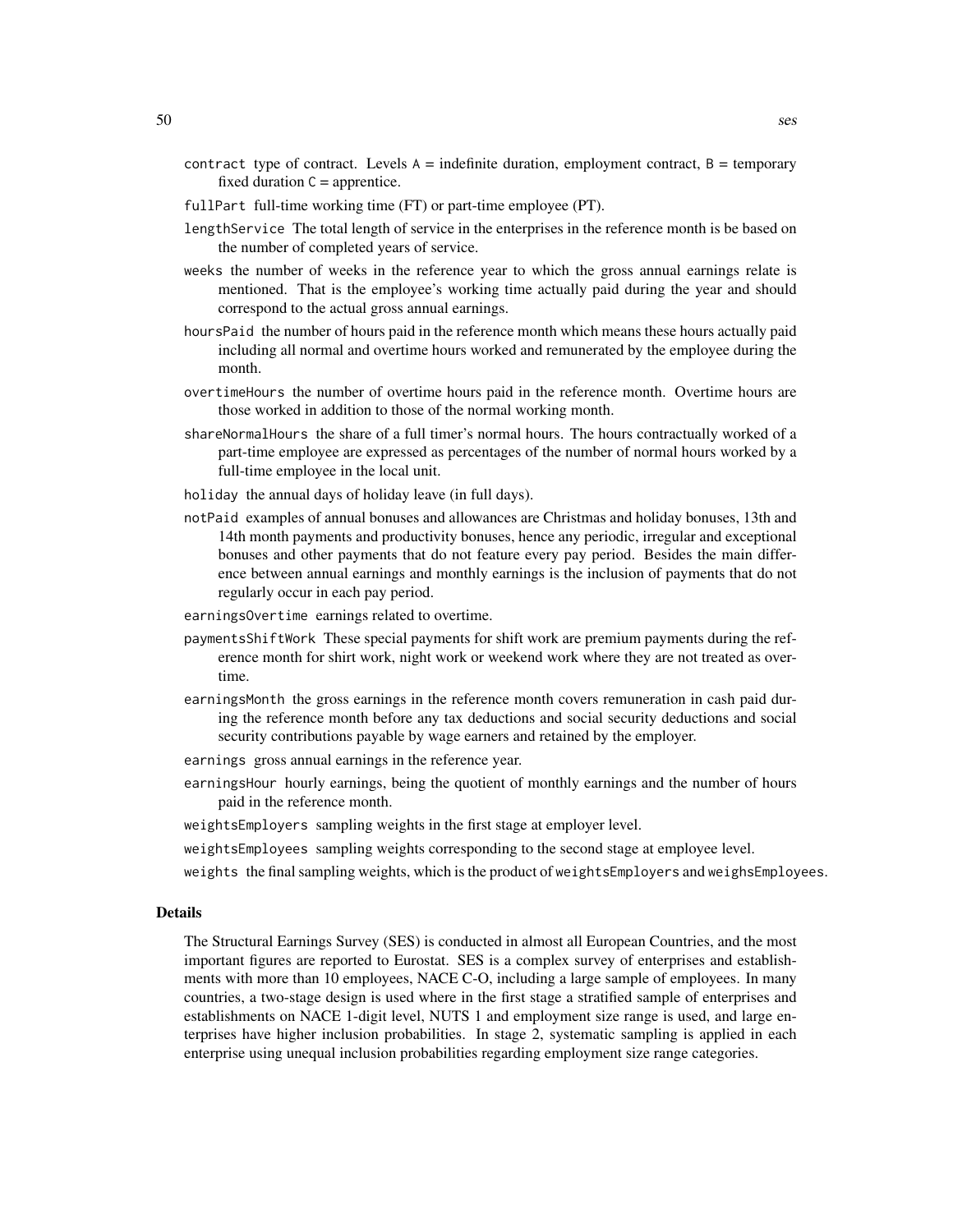#### <span id="page-50-1"></span>shrinkOut 51

The data set in the package consists of enterprise and employees data from 500 places of work. Note that this is a subset of synthetic data set that is simulated from the original Austrian SES data.

#### Author(s)

Matthias Templ, Karoline Geissler

# Source

This is a synthetic data set based on Austrian SES data from 2006.

# References

A. Alfons and M. Templ (2013) Estimation of Social Exclusion Indicators from Complex Surveys: The R Package laeken. *Journal of Statistical Software*, 54(15), 1–25. URL [http://www.](http://www.jstatsoft.org/v54/i15/) [jstatsoft.org/v54/i15/](http://www.jstatsoft.org/v54/i15/)

T. Geissberger (2009) Verdienststrukturerhebung 2006, Struktur und Verteilung der Verdienste in Oesterreich, Statistik Austria, ISBN 978-3-902587-97-8.

M. Templ (2012) Comparison of perturbation methods based on pre-defined quality indicators, *UNECE Work Session on Statistical Data Editing*, Tarragona, Spain.

# Examples

data(ses) summary(ses)

<span id="page-50-0"></span>shrinkOut *Shrink outliers in the Pareto model*

## Description

Shrink observations that are flagged as outliers in a Pareto model for the upper tail of the distribution to the theoretical quantile used for outlier detection.

#### Usage

```
shrinkOut(x, ...)
```

```
## S3 method for class 'paretoTail'
shrinkOut(x, ...)
```
#### Arguments

|                         | an object of class "paretolail" (see paretolail).                               |
|-------------------------|---------------------------------------------------------------------------------|
| $\cdot$ $\cdot$ $\cdot$ | additional arguments to be passed down (currently ignored as there are no addi- |
|                         | tional arguments in the only method implemented).                               |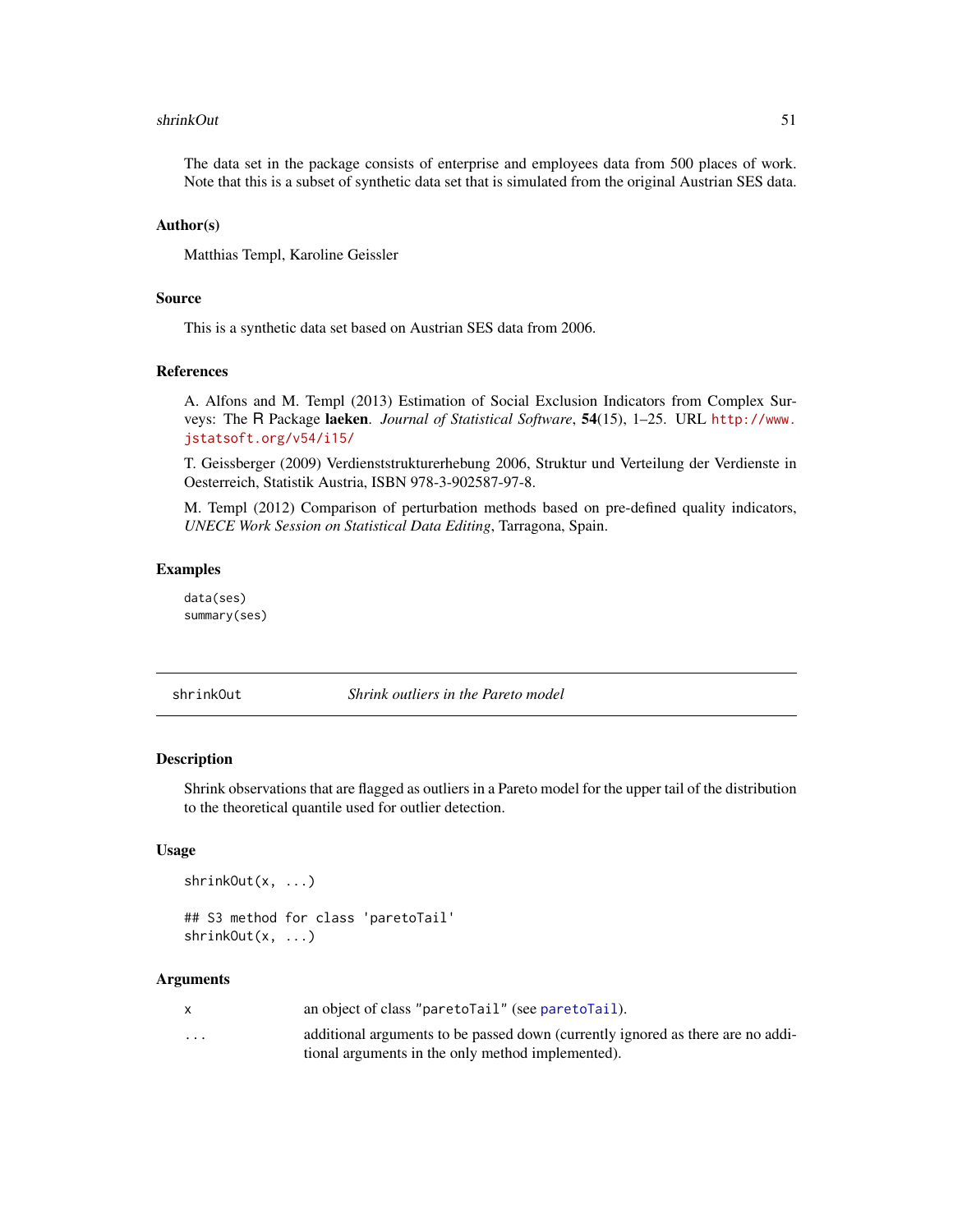# <span id="page-51-1"></span>Value

A numeric vector consisting mostly of the original values, but with outlying observations in the upper tail shrunken to the corresponding theoretical quantile of the fitted Pareto distribution.

# Author(s)

Andreas Alfons

# References

A. Alfons and M. Templ (2013) Estimation of Social Exclusion Indicators from Complex Surveys: The R Package laeken. *Journal of Statistical Software*, 54(15), 1–25. URL [http://www.](http://www.jstatsoft.org/v54/i15/) [jstatsoft.org/v54/i15/](http://www.jstatsoft.org/v54/i15/)

# See Also

[paretoTail](#page-34-0), [reweightOut](#page-44-0), [replaceOut](#page-42-0), [replaceTail](#page-42-1)

### Examples

```
data(eusilc)
```

```
## gini coefficient without Pareto tail modeling
gini("eqIncome", weights = "rb050", data = eusilc)
```

```
## gini coefficient with Pareto tail modeling
# estimate threshold
ts <- paretoScale(eusilc$eqIncome, w = eusilc$db090,
    groups = eusilc$db030)
# estimate shape parameter
fit <- paretoTail(eusilc$eqIncome, k = ts$k,
    w = eusilc$db090, groups = eusilc$db030)
# shrink outliers
eqIncome <- shrinkOut(fit)
gini(eqIncome, weights = eusilc$rb050)
```
<span id="page-51-0"></span>thetaHill *Hill estimator*

# Description

The Hill estimator uses the maximum likelihood principle to estimate the shape parameter of a Pareto distribution.

#### Usage

thetaHill(x,  $k = NULL$ ,  $x0 = NULL$ ,  $w = NULL$ )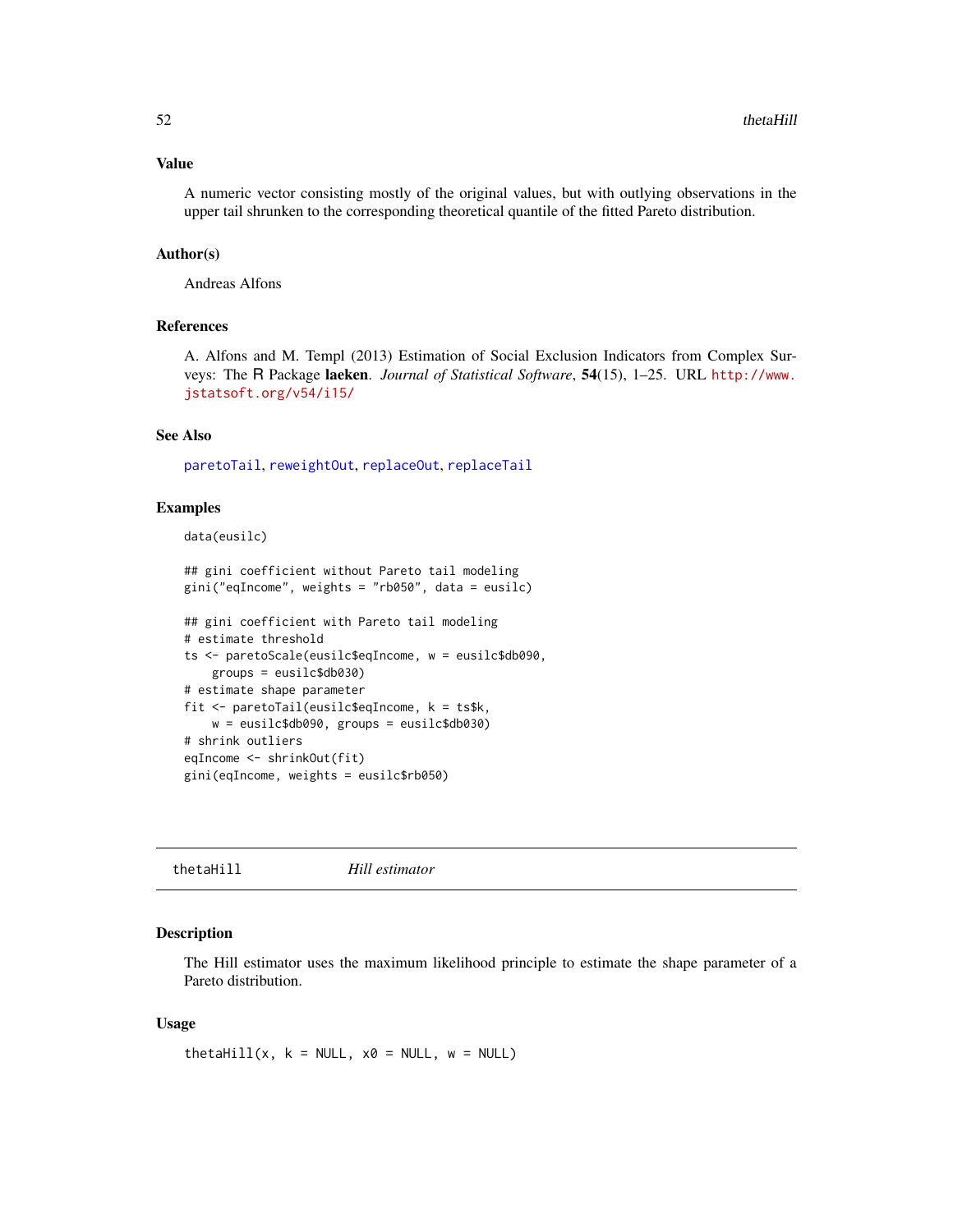#### <span id="page-52-0"></span>thetaHill 53

#### Arguments

| X  | a numeric vector.                                                                           |
|----|---------------------------------------------------------------------------------------------|
| k  | the number of observations in the upper tail to which the Pareto distribution is<br>fitted. |
| x0 | the threshold (scale parameter) above which the Pareto distribution is fitted.              |
| W  | an optional numeric vector giving sample weights.                                           |

#### Details

The arguments k and  $x0$  of course correspond with each other. If k is supplied, the threshold  $x0$  is estimated with the  $n - k$  largest value in x, where n is the number of observations. On the other hand, if the threshold  $x\theta$  is supplied, k is given by the number of observations in x larger than  $x\theta$ . Therefore, either  $k$  or  $x\theta$  needs to be supplied. If both are supplied, only  $k$  is used (mainly for back compatibility).

#### Value

The estimated shape parameter.

# Note

The arguments  $x \otimes f$  for the threshold (scale parameter) of the Pareto distribution and w for sample weights were introduced in version 0.2.

#### Author(s)

Andreas Alfons and Josef Holzer

#### References

Hill, B.M. (1975) A simple general approach to inference about the tail of a distribution. *The Annals of Statistics*, 3(5), 1163–1174.

#### See Also

[paretoTail](#page-34-0), [fitPareto](#page-17-0), [thetaPDC](#page-57-0), [thetaWML](#page-61-0), [thetaISE](#page-53-0), [minAMSE](#page-28-0)

# Examples

```
data(eusilc)
# equivalized disposable income is equal for each household
# member, therefore only one household member is taken
eusilc <- eusilc[!duplicated(eusilc$db030),]
# estimate threshold
ts <- paretoScale(eusilc$eqIncome, w = eusilc$db090)
# using number of observations in tail
thetaHill(eusilc$eqIncome, k = ts$k, w = eusilc$db090)
```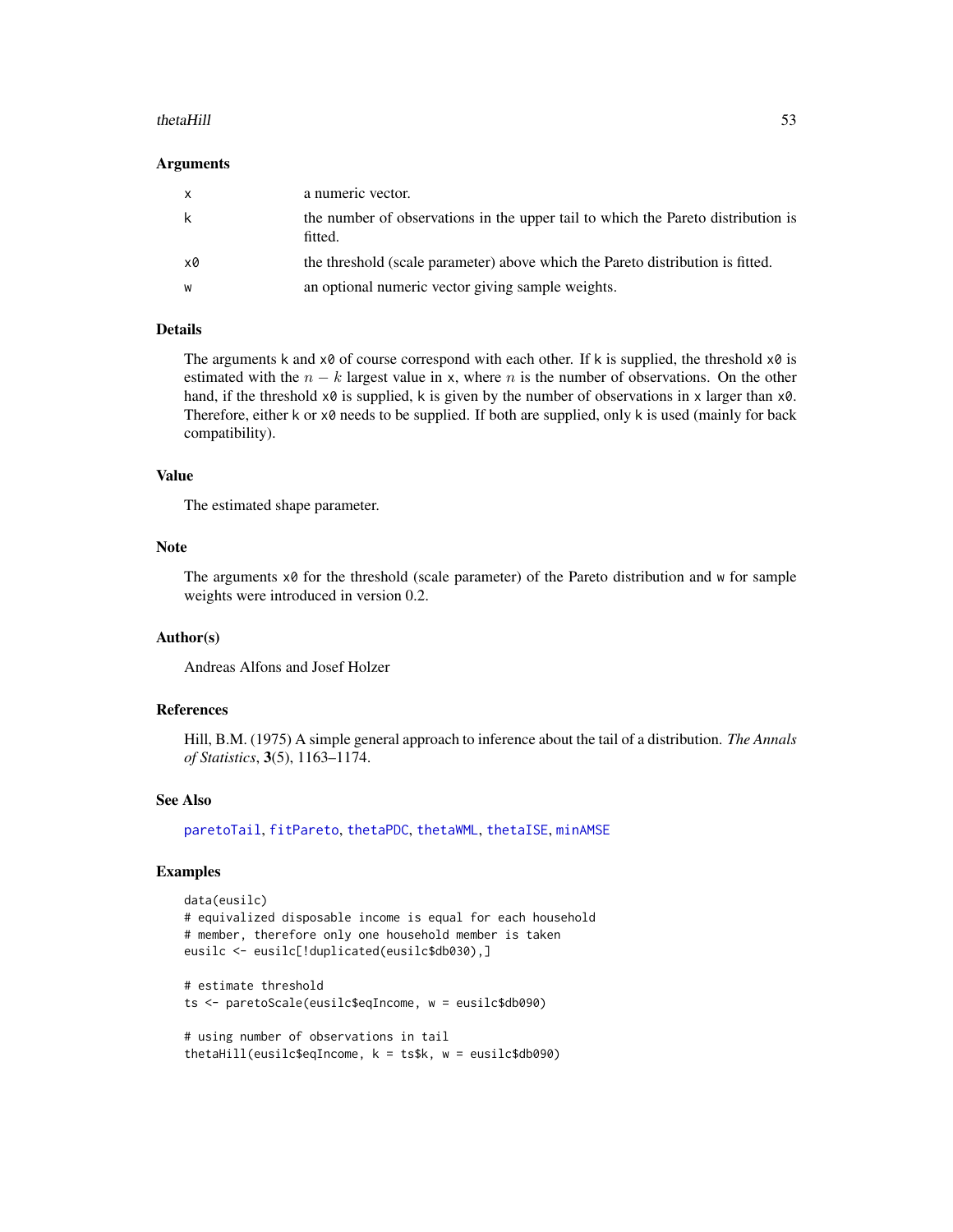```
# using threshold
thetaHill(eusilc$eqIncome, x0 = ts$x0, w = eusilc$db090)
```
#### <span id="page-53-0"></span>thetaISE *Integrated squared error (ISE) estimator*

# Description

The integrated squared error (ISE) estimator estimates the shape parameter of a Pareto distribution based on the relative excesses of observations above a certain threshold.

# Usage

thetaISE(x,  $k = NULL$ ,  $x0 = NULL$ ,  $w = NULL$ , ...)

# **Arguments**

| $\mathsf{x}$ | a numeric vector.                                                                           |
|--------------|---------------------------------------------------------------------------------------------|
| k            | the number of observations in the upper tail to which the Pareto distribution is<br>fitted. |
| x0           | the threshold (scale parameter) above which the Pareto distribution is fitted.              |
| W            | an optional numeric vector giving sample weights.                                           |
| $\cdots$     | additional arguments to be passed to optimize (see "Details").                              |

# Details

The arguments k and  $x\theta$  of course correspond with each other. If k is supplied, the threshold  $x\theta$  is estimated with the  $n - k$  largest value in x, where n is the number of observations. On the other hand, if the threshold  $x0$  is supplied, k is given by the number of observations in x larger than  $x0$ . Therefore, either  $k$  or  $x\theta$  needs to be supplied. If both are supplied, only  $k$  is used (mainly for back compatibility).

The ISE estimator minimizes the integrated squared error (ISE) criterion with a complete density model. The minimization is carried out using [nlm](#page-0-0). By default, the starting value is obtained the Hill estimator (see [thetaHill](#page-51-0)). [optimize](#page-0-0).

# Value

The estimated shape parameter.

#### Note

The arguments  $x \otimes f$  for the threshold (scale parameter) of the Pareto distribution and w for sample weights were introduced in version 0.2.

<span id="page-53-1"></span>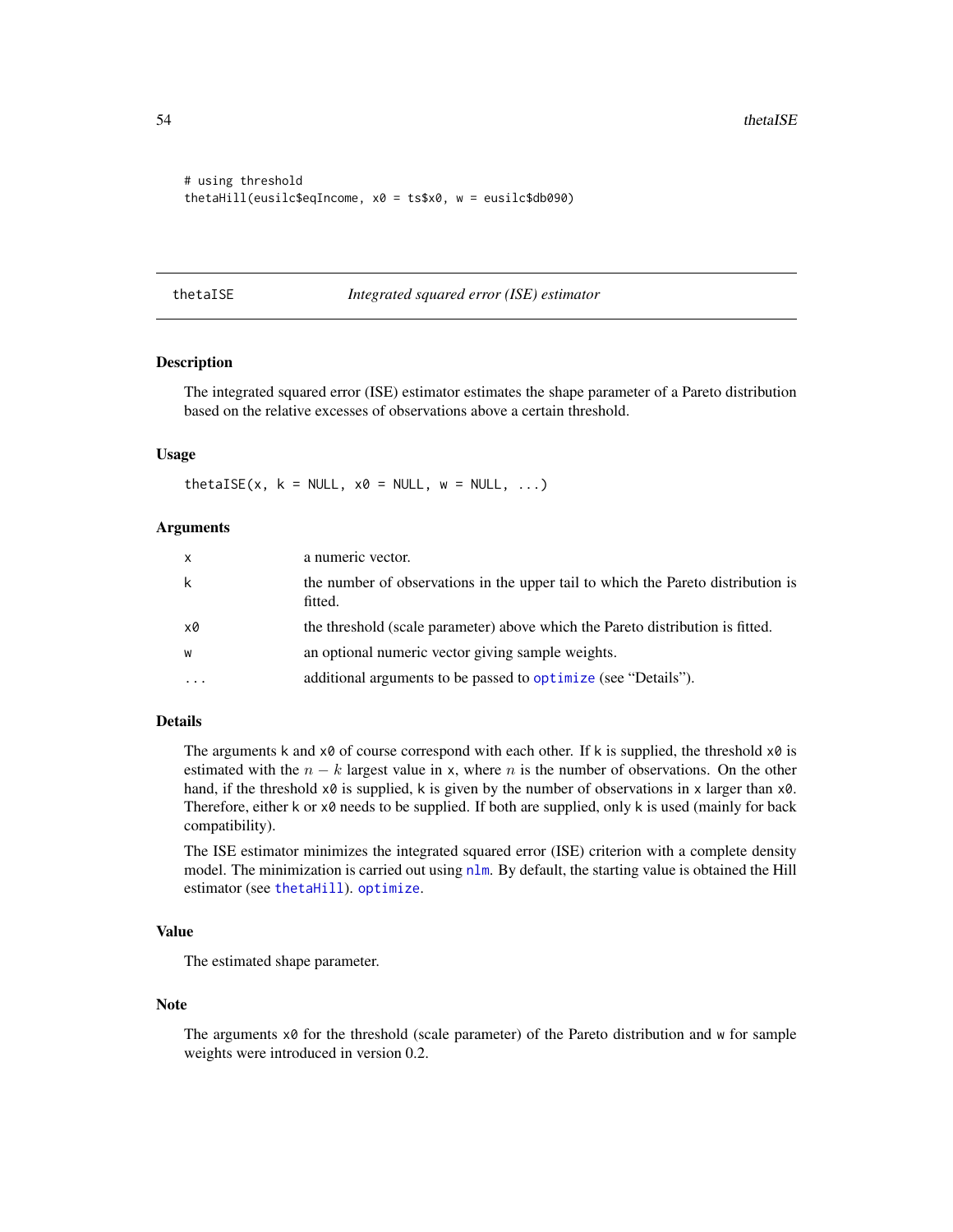#### <span id="page-54-0"></span>thetaLS 55

# Author(s)

Andreas Alfons and Josef Holzer

# References

A. Alfons and M. Templ (2013) Estimation of Social Exclusion Indicators from Complex Surveys: The R Package laeken. *Journal of Statistical Software*, 54(15), 1–25. URL [http://www.](http://www.jstatsoft.org/v54/i15/) [jstatsoft.org/v54/i15/](http://www.jstatsoft.org/v54/i15/)

A. Alfons, M. Templ, P. Filzmoser (2013) Robust estimation of economic indicators from survey samples based on Pareto tail modeling. *Journal of the Royal Statistical Society, Series C*, 62(2), 271–286.

Vandewalle, B., Beirlant, J., Christmann, A., and Hubert, M. (2007) A robust estimator for the tail index of Pareto-type distributions. *Computational Statistics & Data Analysis*, 51(12), 6252–6268.

# See Also

[paretoTail](#page-34-0), [fitPareto](#page-17-0), [thetaPDC](#page-57-0), [thetaHill](#page-51-0)

# Examples

```
data(eusilc)
# equivalized disposable income is equal for each household
# member, therefore only one household member is taken
eusilc <- eusilc[!duplicated(eusilc$db030),]
# estimate threshold
ts <- paretoScale(eusilc$eqIncome, w = eusilc$db090)
# using number of observations in tail
thetaISE(eusilc$eqIncome, k = ts$k, w = eusilc$db090)
# using threshold
thetaISE(eusilc$eqIncome, x0 = ts$x0, w = eusilc$db090)
```
thetaLS *Least squares (LS) estimator*

#### Description

Estimate the shape parameter of a Pareto distribution using a least squares (LS) approach.

# Usage

thetaLS(x,  $k = NULL$ ,  $x0 = NULL$ )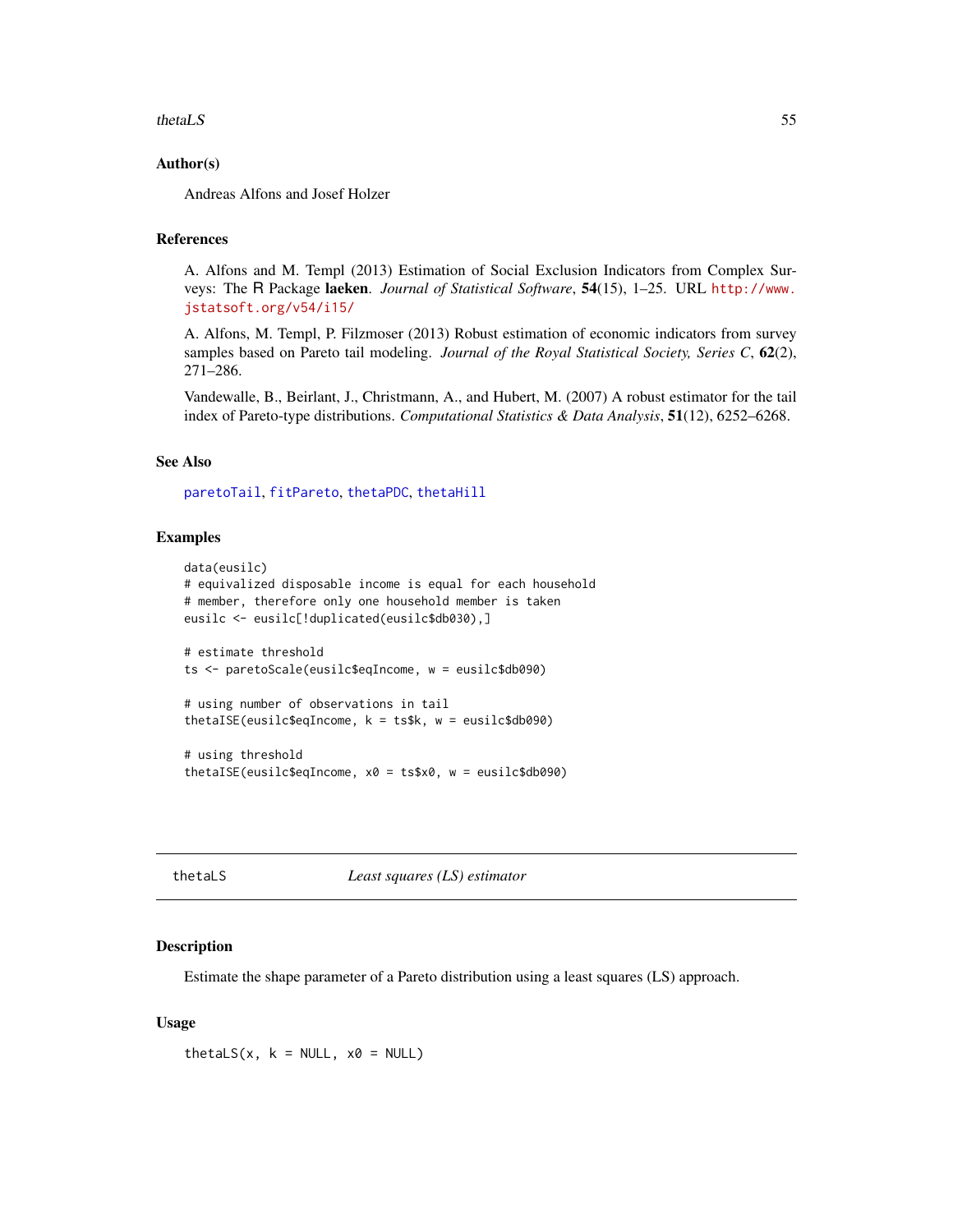#### <span id="page-55-0"></span>Arguments

| X  | a numeric vector.                                                                           |
|----|---------------------------------------------------------------------------------------------|
| k  | the number of observations in the upper tail to which the Pareto distribution is<br>fitted. |
| x0 | the threshold (scale parameter) above which the Pareto distribution is fitted.              |

# Details

The arguments k and  $x\theta$  of course correspond with each other. If k is supplied, the threshold  $x\theta$  is estimated with the  $n - k$  largest value in x, where n is the number of observations. On the other hand, if the threshold  $x0$  is supplied, k is given by the number of observations in x larger than  $x0$ . Therefore, either k or x0 needs to be supplied. If both are supplied, only k is used (mainly for back compatibility).

#### Value

The estimated shape parameter.

#### **Note**

The argument  $x\theta$  for the threshold (scale parameter) of the Pareto distribution was introduced in version 0.2.

# Author(s)

Andreas Alfons and Josef Holzer

# References

Brazauskas, V. and Serfling, R. (2000) Robust estimation of tail parameters for two-parameter Pareto and exponential models via generalized quantile statistics. *Extremes*, 3(3), 231–249.

Brazauskas, V. and Serfling, R. (2000) Robust and efficient estimation of the tail index of a singleparameter Pareto distribution. *North American Actuarial Journal*, 4(4), 12–27.

## See Also

[paretoTail](#page-34-0), [fitPareto](#page-17-0)

# Examples

```
data(eusilc)
# equivalized disposable income is equal for each household
# member, therefore only one household member is taken
eusilc <- eusilc[!duplicated(eusilc$db030),]
# estimate threshold
ts <- paretoScale(eusilc$eqIncome, w = eusilc$db090)
```

```
# using number of observations in tail
```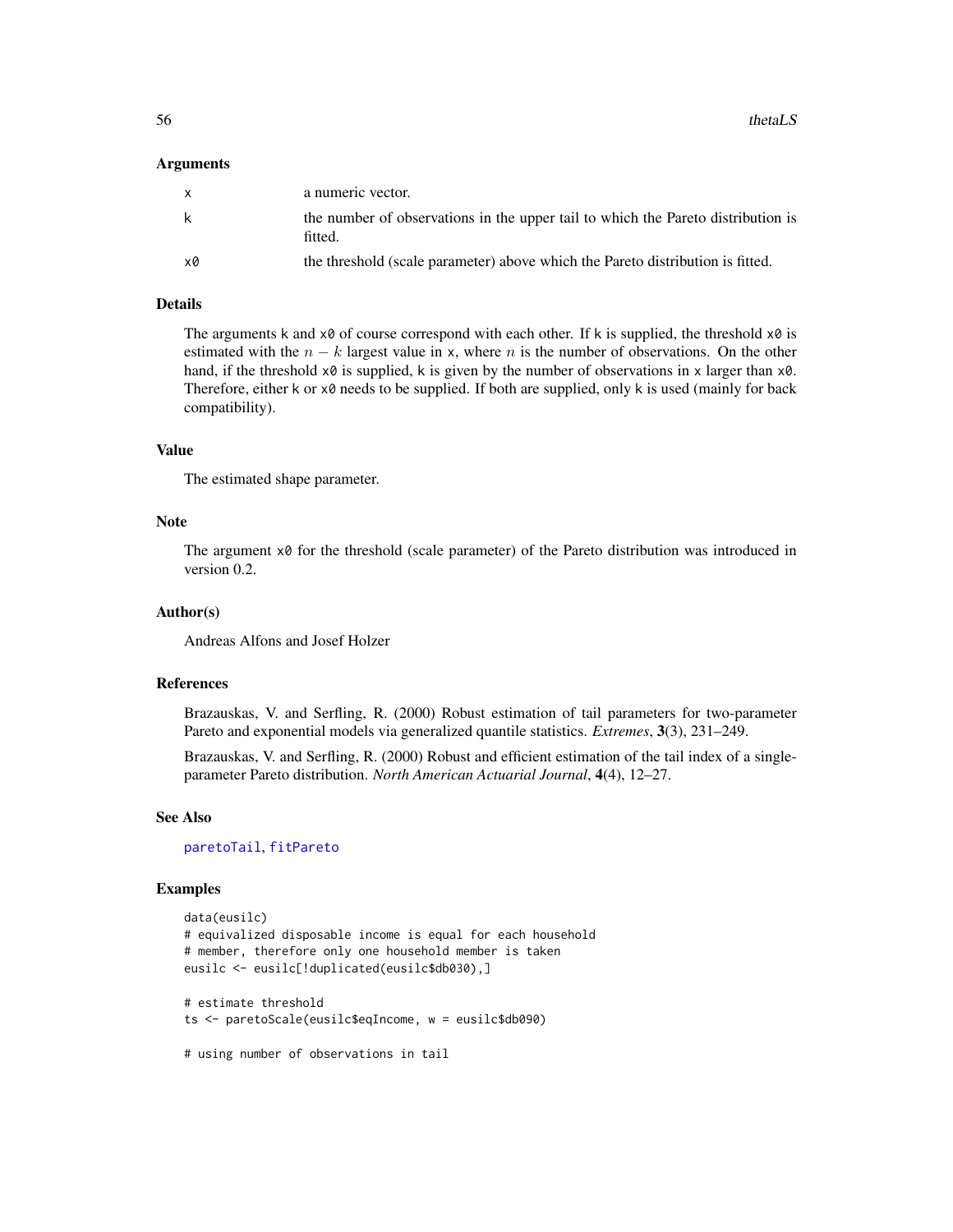#### <span id="page-56-0"></span>thetaMoment 57

```
thetaLS(eusilc$eqIncome, k = ts$k)
# using threshold
thetaLS(eusilc$eqIncome, x0 = ts$x0)
```
thetaMoment *Moment estimator*

# Description

Estimate the shape parameter of a Pareto distribution based on moments.

#### Usage

thetaMoment(x,  $k = NULL$ ,  $x0 = NULL$ )

#### Arguments

| X  | a numeric vector.                                                                           |
|----|---------------------------------------------------------------------------------------------|
| k  | the number of observations in the upper tail to which the Pareto distribution is<br>fitted. |
| x0 | the threshold (scale parameter) above which the Pareto distribution is fitted.              |

# Details

The arguments k and  $x\theta$  of course correspond with each other. If k is supplied, the threshold  $x\theta$  is estimated with the  $n - k$  largest value in x, where n is the number of observations. On the other hand, if the threshold  $x0$  is supplied, k is given by the number of observations in x larger than  $x0$ . Therefore, either k or x0 needs to be supplied. If both are supplied, only k is used (mainly for back compatibility).

# Value

The estimated shape parameter.

# Note

The argument  $x\theta$  for the threshold (scale parameter) of the Pareto distribution was introduced in version 0.2.

# Author(s)

Andreas Alfons and Josef Holzer

#### References

Dekkers, A.L.M., Einmahl, J.H.J. and de Haan, L. (1989) A moment estimator for the index of an extreme-value distribution. *The Annals of Statistics*, 17(4), 1833–1855.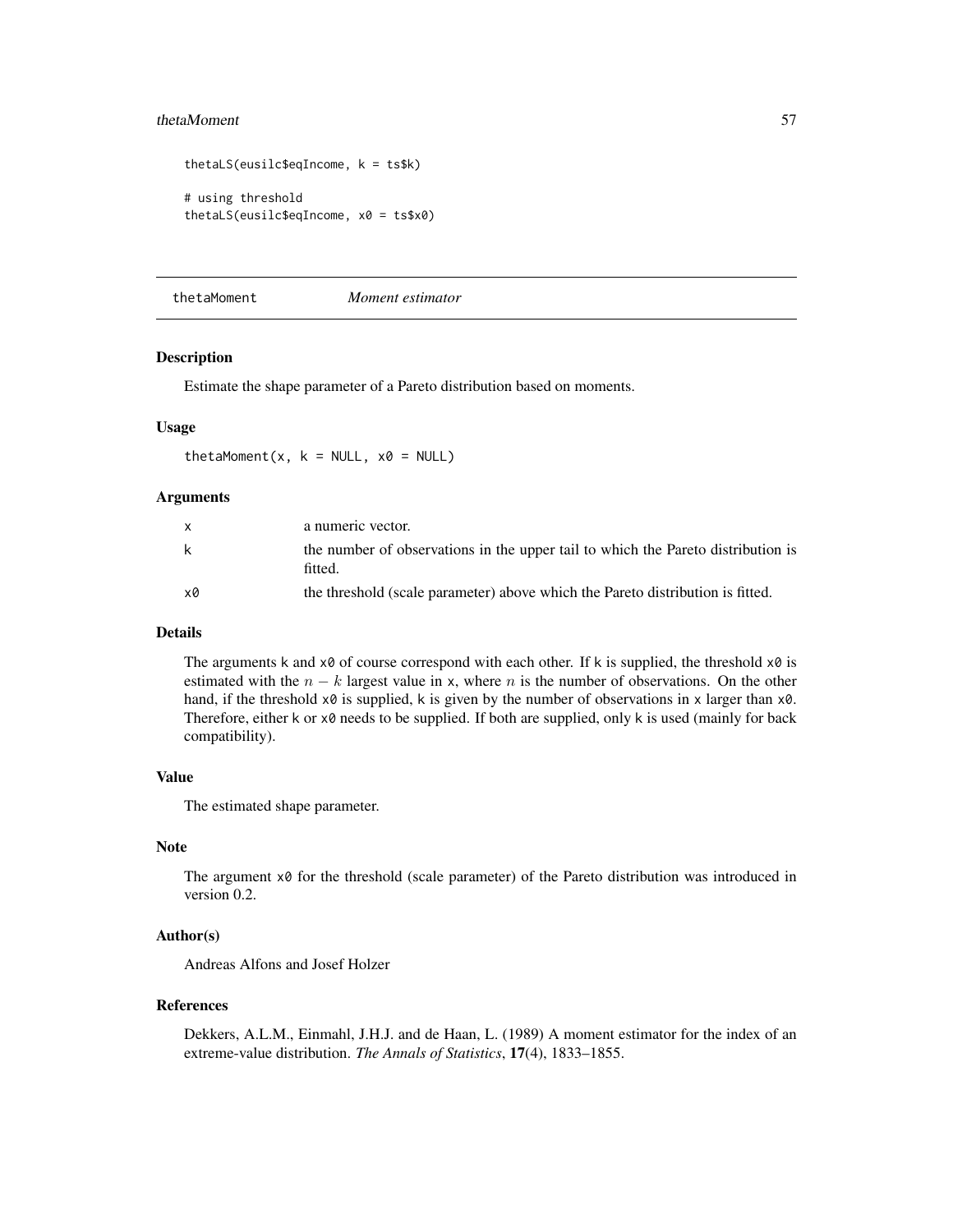# See Also

[paretoTail](#page-34-0), [fitPareto](#page-17-0)

# Examples

```
data(eusilc)
# equivalized disposable income is equal for each household
# member, therefore only one household member is taken
eusilc <- eusilc[!duplicated(eusilc$db030),]
# estimate threshold
ts <- paretoScale(eusilc$eqIncome, w = eusilc$db090)
# using number of observations in tail
thetaMoment(eusilc$eqIncome, k = ts$k)
# using threshold
thetaMoment(eusilc$eqIncome, x0 = ts$x0)
```
<span id="page-57-0"></span>thetaPDC *Partial density component (PDC) estimator*

# Description

The partial density component (PDC) estimator estimates the shape parameter of a Pareto distribution based on the relative excesses of observations above a certain threshold.

# Usage

thetaPDC(x,  $k = NULL$ ,  $x0 = NULL$ ,  $w = NULL$ , ...)

# Arguments

| x         | a numeric vector.                                                                           |
|-----------|---------------------------------------------------------------------------------------------|
| k         | the number of observations in the upper tail to which the Pareto distribution is<br>fitted. |
| x0        | the threshold (scale parameter) above which the Pareto distribution is fitted.              |
| W         | an optional numeric vector giving sample weights.                                           |
| $\ddotsc$ | additional arguments to be passed to optimize (see "Details").                              |

<span id="page-57-1"></span>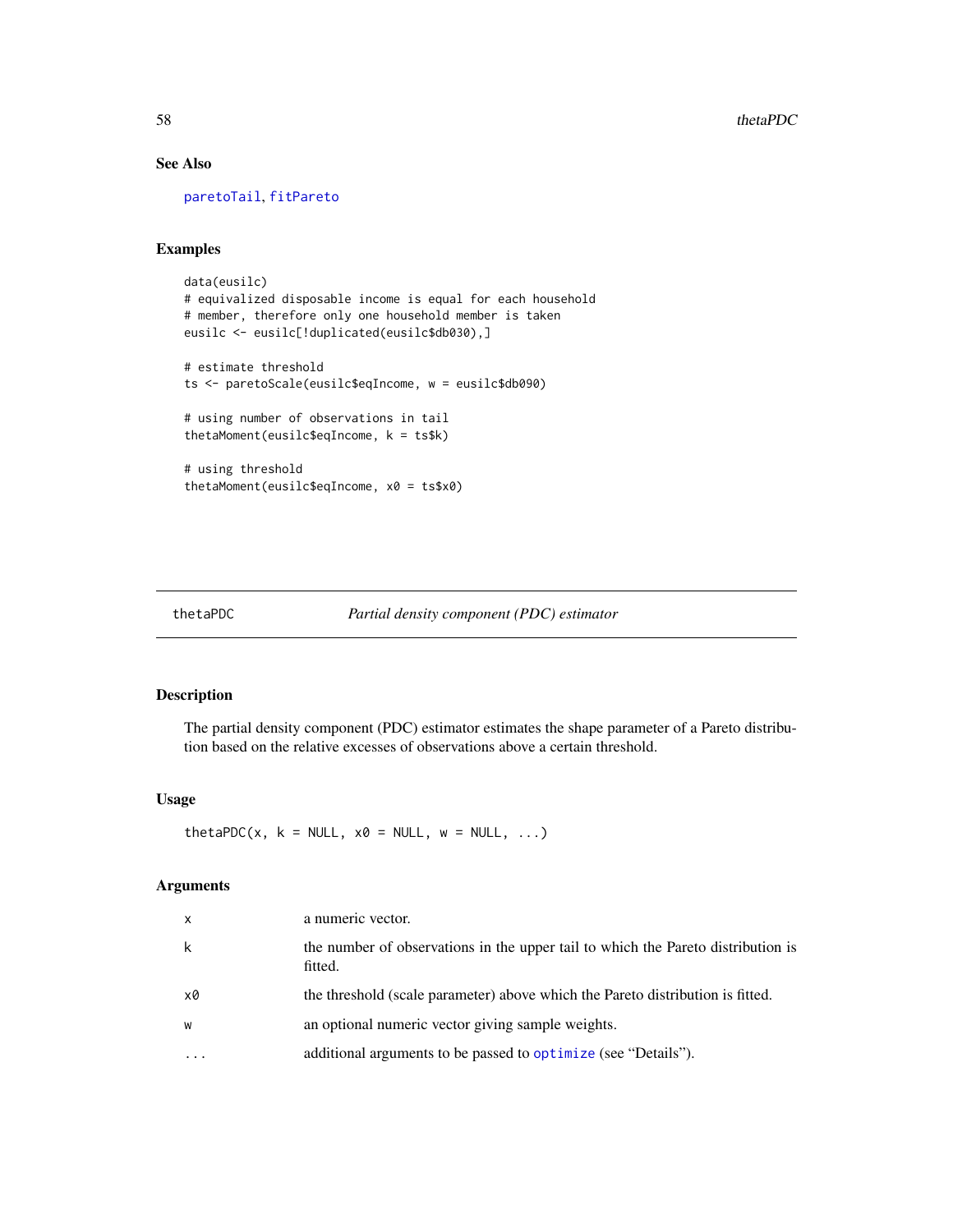# <span id="page-58-0"></span>thetaPDC 59

# Details

The arguments k and  $x\theta$  of course correspond with each other. If k is supplied, the threshold  $x\theta$  is estimated with the  $n - k$  largest value in x, where n is the number of observations. On the other hand, if the threshold  $x\theta$  is supplied, k is given by the number of observations in x larger than  $x\theta$ . Therefore, either  $k$  or  $x\theta$  needs to be supplied. If both are supplied, only  $k$  is used (mainly for back compatibility).

The PDC estimator minimizes the integrated squared error (ISE) criterion with an incomplete density mixture model. The minimization is carried out using [nlm](#page-0-0). By default, the starting value is obtained with the Hill estimator (see [thetaHill](#page-51-0)). [optimize](#page-0-0).

# Value

The estimated shape parameter.

# Note

The arguments x0 for the threshold (scale parameter) of the Pareto distribution and w for sample weights were introduced in version 0.2.

#### Author(s)

Andreas Alfons and Josef Holzer

#### References

A. Alfons and M. Templ (2013) Estimation of Social Exclusion Indicators from Complex Surveys: The R Package laeken. *Journal of Statistical Software*, 54(15), 1–25. URL [http://www.](http://www.jstatsoft.org/v54/i15/) [jstatsoft.org/v54/i15/](http://www.jstatsoft.org/v54/i15/)

A. Alfons, M. Templ, P. Filzmoser (2013) Robust estimation of economic indicators from survey samples based on Pareto tail modeling. *Journal of the Royal Statistical Society, Series C*, 62(2), 271–286.

Vandewalle, B., Beirlant, J., Christmann, A., and Hubert, M. (2007) A robust estimator for the tail index of Pareto-type distributions. *Computational Statistics & Data Analysis*, 51(12), 6252–6268.

## See Also

[paretoTail](#page-34-0), [fitPareto](#page-17-0), [thetaISE](#page-53-0), [thetaHill](#page-51-0)

#### Examples

```
data(eusilc)
# equivalized disposable income is equal for each household
# member, therefore only one household member is taken
eusilc <- eusilc[!duplicated(eusilc$db030),]
# estimate threshold
ts <- paretoScale(eusilc$eqIncome, w = eusilc$db090)
```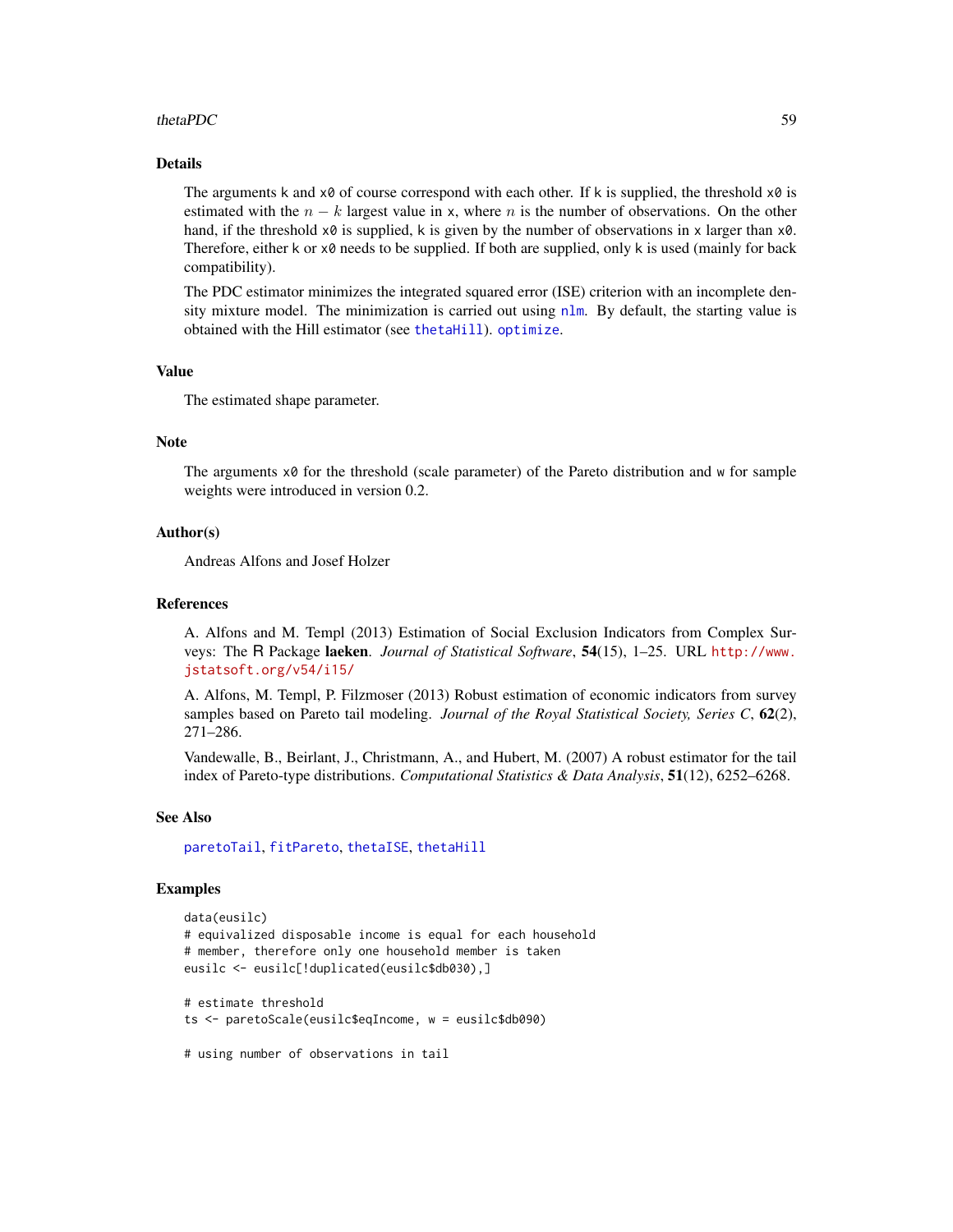```
thetaPDC(eusilc$eqIncome, k = ts$k, w = eusilc$db090)
# using threshold
thetaPDC(eusilc$eqIncome, x0 = ts$x0, w = eusilc$db090)
```
thetaQQ *QQ-estimator*

# Description

Estimate the shape parameter of a Pareto distribution using a quantile-quantile approach.

#### Usage

thetaQQ(x,  $k = NULL$ ,  $x0 = NULL$ )

#### Arguments

| X  | a numeric vector.                                                                           |
|----|---------------------------------------------------------------------------------------------|
| k  | the number of observations in the upper tail to which the Pareto distribution is<br>fitted. |
| x0 | the threshold (scale parameter) above which the Pareto distribution is fitted.              |

# Details

The arguments k and  $x\theta$  of course correspond with each other. If k is supplied, the threshold  $x\theta$  is estimated with the  $n - k$  largest value in x, where n is the number of observations. On the other hand, if the threshold  $x0$  is supplied, k is given by the number of observations in x larger than  $x0$ . Therefore, either k or x0 needs to be supplied. If both are supplied, only k is used (mainly for back compatibility).

# Value

The estimated shape parameter.

# Note

The argument  $x\theta$  for the threshold (scale parameter) of the Pareto distribution was introduced in version 0.2.

# Author(s)

Andreas Alfons and Josef Holzer

#### References

Kratz, M.F. and Resnick, S.I. (1996) The QQ-estimator and heavy tails. *Stochastic Models*, 12(4), 699–724.

<span id="page-59-0"></span>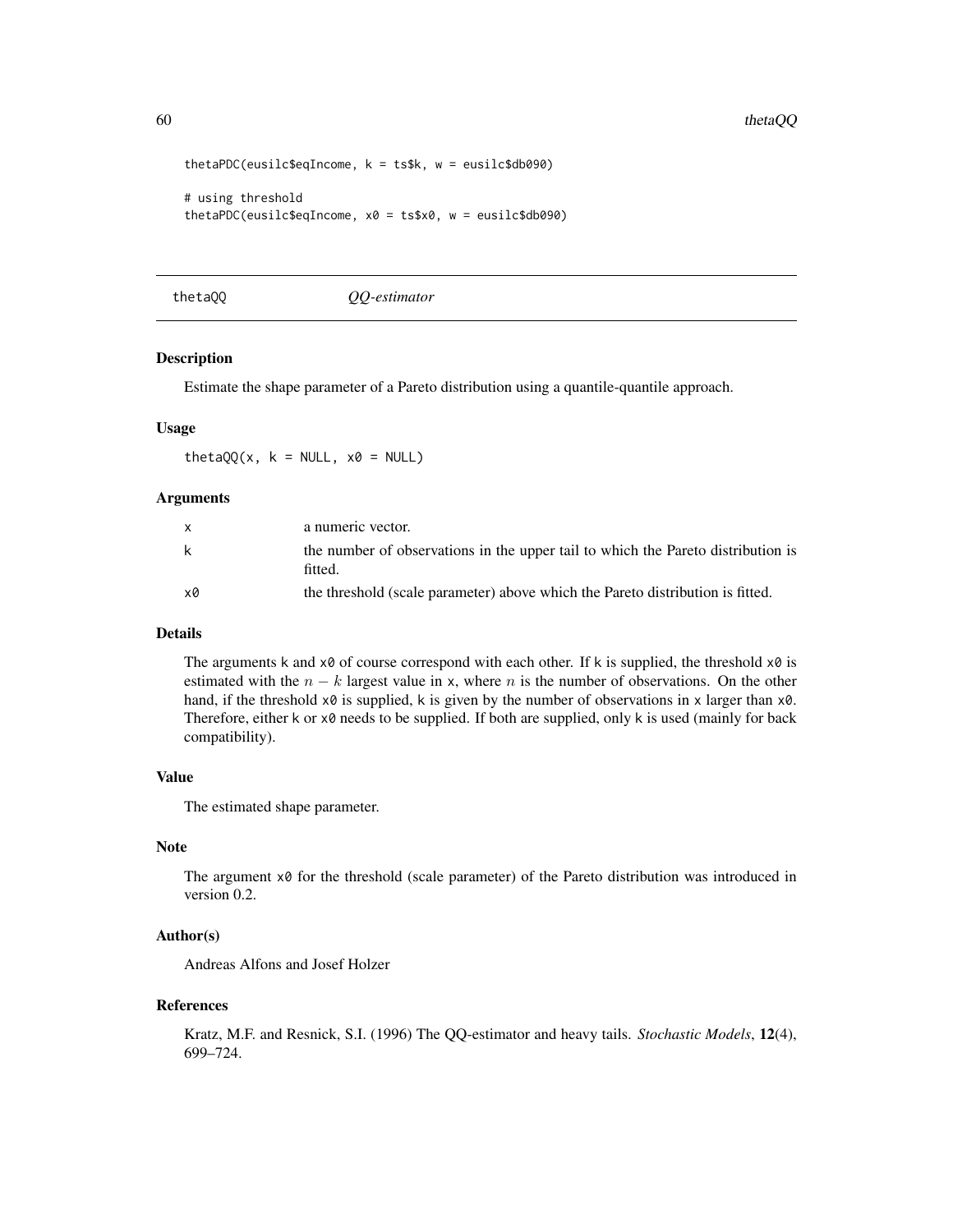#### <span id="page-60-0"></span>thetaTM 61

# See Also

[paretoTail](#page-34-0), [fitPareto](#page-17-0)

#### Examples

```
data(eusilc)
# equivalized disposable income is equal for each household
# member, therefore only one household member is taken
eusilc <- eusilc[!duplicated(eusilc$db030),]
# estimate threshold
ts <- paretoScale(eusilc$eqIncome, w = eusilc$db090)
# using number of observations in tail
thetaQQ(eusilc$eqIncome, k = ts$k)
# using threshold
thetaQQ(eusilc$eqIncome, x0 = ts$x0)
```
thetaTM *Trimmed mean estimator*

#### Description

Estimate the shape parameter of a Pareto distribution using a trimmed mean approach.

#### Usage

thetaTM(x,  $k = NULL$ ,  $x0 = NULL$ , beta = 0.05)

# Arguments

| $\mathsf{x}$ | a numeric vector.                                                                                                                                                                  |
|--------------|------------------------------------------------------------------------------------------------------------------------------------------------------------------------------------|
| k            | the number of observations in the upper tail to which the Pareto distribution is<br>fitted.                                                                                        |
| x0           | the threshold (scale parameter) above which the Pareto distribution is fitted.                                                                                                     |
| beta         | A numeric vector of length two giving the trimming proportions for the lower<br>and upper end of the tail, respectively. If a single numeric value is supplied, it is<br>recycled. |

# Details

The arguments k and  $x\theta$  of course correspond with each other. If k is supplied, the threshold  $x\theta$  is estimated with the  $n - k$  largest value in x, where n is the number of observations. On the other hand, if the threshold  $x0$  is supplied, k is given by the number of observations in x larger than  $x0$ . Therefore, either k or x0 needs to be supplied. If both are supplied, only k is used (mainly for back compatibility).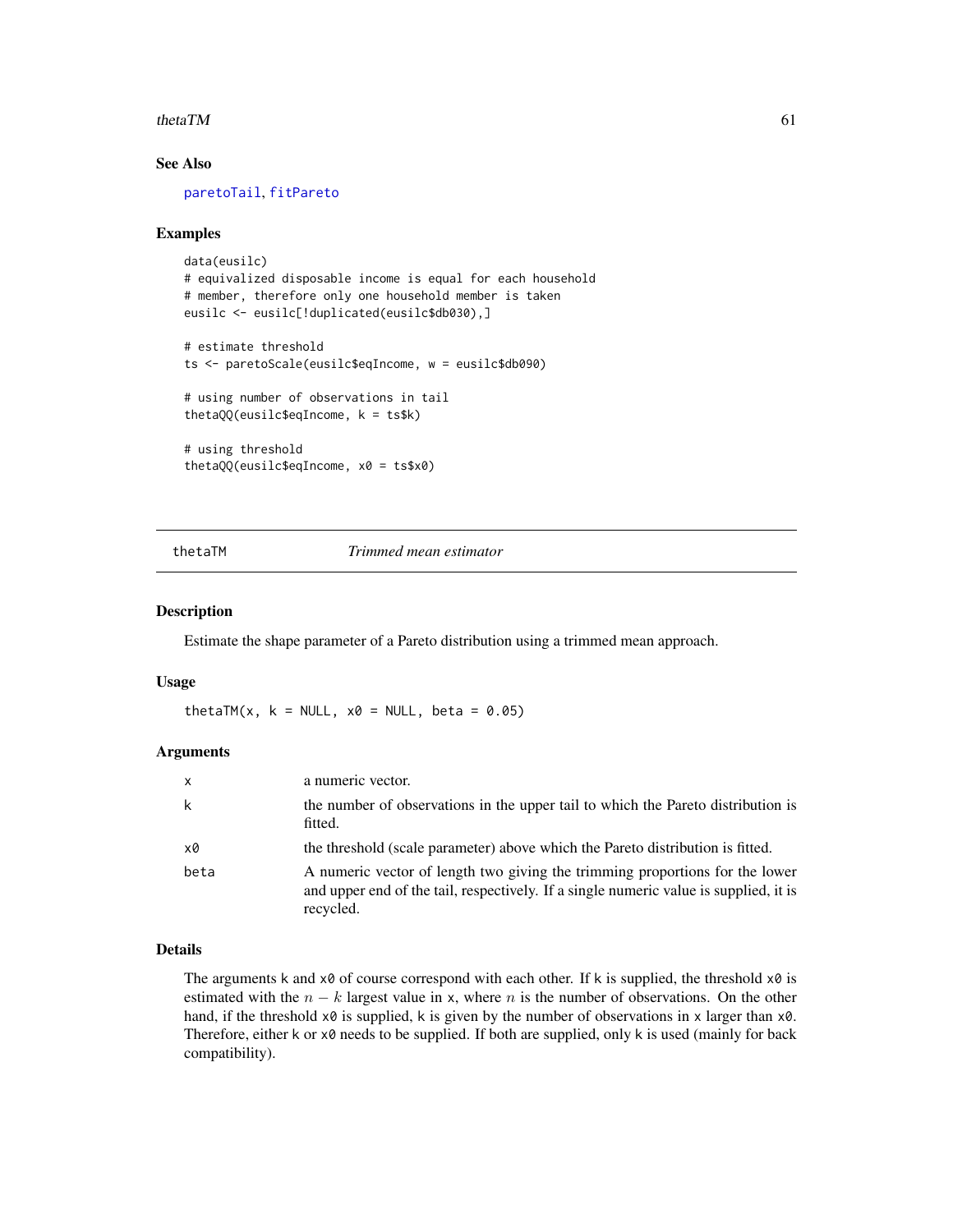# <span id="page-61-1"></span>Value

The estimated shape parameter.

# Note

The argument  $x\theta$  for the threshold (scale parameter) of the Pareto distribution was introduced in version 0.2.

#### Author(s)

Andreas Alfons and Josef Holzer

# References

Brazauskas, V. and Serfling, R. (2000) Robust estimation of tail parameters for two-parameter Pareto and exponential models via generalized quantile statistics. *Extremes*, 3(3), 231–249.

Brazauskas, V. and Serfling, R. (2000) Robust and efficient estimation of the tail index of a singleparameter Pareto distribution. *North American Actuarial Journal*, 4(4), 12–27.

#### See Also

[paretoTail](#page-34-0), [fitPareto](#page-17-0)

# Examples

```
data(eusilc)
# equivalized disposable income is equal for each household
# member, therefore only one household member is taken
eusilc <- eusilc[!duplicated(eusilc$db030),]
# estimate threshold
ts <- paretoScale(eusilc$eqIncome, w = eusilc$db090)
# using number of observations in tail
thetaTM(eusilc$eqIncome, k = ts$k)
# using threshold
```

```
thetaTM(eusilc$eqIncome, x0 = ts$x0)
```
<span id="page-61-0"></span>thetaWML *Weighted maximum likelihood estimator*

#### Description

Estimate the shape parameter of a Pareto distribution using a weighted maximum likelihood approach.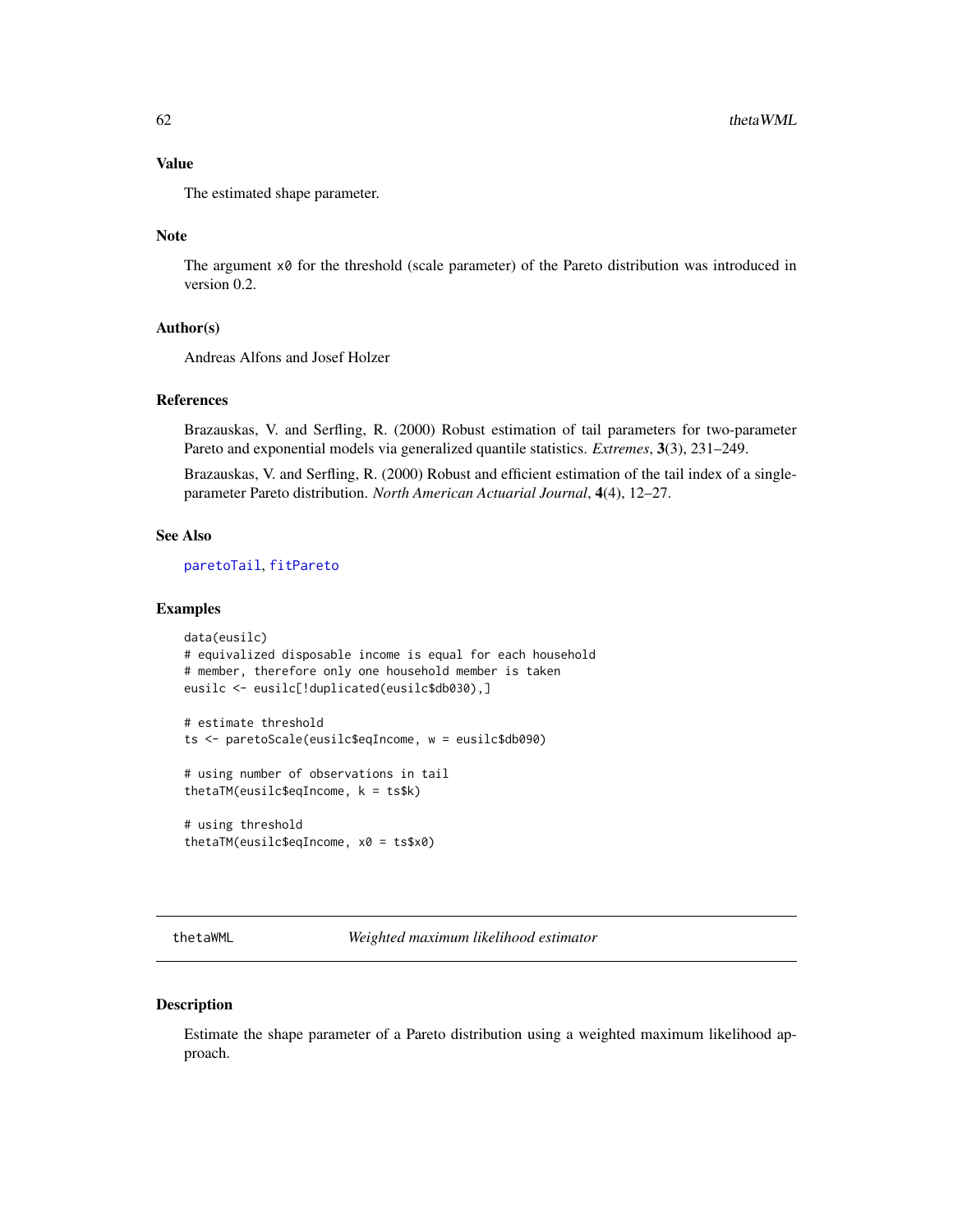#### $t$ hetaWML 63

# Usage

```
thetaWML(x, k = NULL, x0 = NULL, weight = c("residuals",
  "probability"), const, bias = TRUE, \ldots)
```
# Arguments

| a numeric vector.<br>X                                                                                                                                                                                                                                                                                                                                                      |  |
|-----------------------------------------------------------------------------------------------------------------------------------------------------------------------------------------------------------------------------------------------------------------------------------------------------------------------------------------------------------------------------|--|
| k<br>the number of observations in the upper tail to which the Pareto distribution is<br>fitted.                                                                                                                                                                                                                                                                            |  |
| the threshold (scale parameter) above which the Pareto distribution is fitted.<br>x0                                                                                                                                                                                                                                                                                        |  |
| a character string specifying the weight function to be used. If "residuals" (the<br>weight<br>default), the weight function is based on standardized residuals. If "probability",<br>probability based weighting is used. Partial string matching allows these names<br>to be abbreviated.                                                                                 |  |
| Tuning constant(s) that control the robustness of the method. If we ight="residuals",<br>const<br>a single numeric value is required (the default is 2.5). If we ight="probability",<br>a numeric vector of length two must be supplied (a single numeric value is re-<br>cycled; the default is 0.005 for both tuning parameters). See the references for<br>more details. |  |
| bias<br>a logical indicating whether bias correction should be applied.                                                                                                                                                                                                                                                                                                     |  |
| additional arguments to be passed to uniroot (see "Details").<br>.                                                                                                                                                                                                                                                                                                          |  |

# Details

The arguments k and  $x0$  of course correspond with each other. If k is supplied, the threshold  $x0$  is estimated with the  $n - k$  largest value in x, where n is the number of observations. On the other hand, if the threshold  $x0$  is supplied, k is given by the number of observations in x larger than  $x0$ . Therefore, either  $k$  or  $x\theta$  needs to be supplied. If both are supplied, only  $k$  is used (mainly for back compatibility).

The weighted maximum likelihood estimator belongs to the class of M-estimators. In order to obtain the estimate, the root of a certain function needs to be found, which is implemented using [uniroot](#page-0-0).

# Value

The estimated shape parameter.

#### Note

The argument  $\times\emptyset$  for the threshold (scale parameter) of the Pareto distribution was introduced in version 0.2.

# Author(s)

Andreas Alfons and Josef Holzer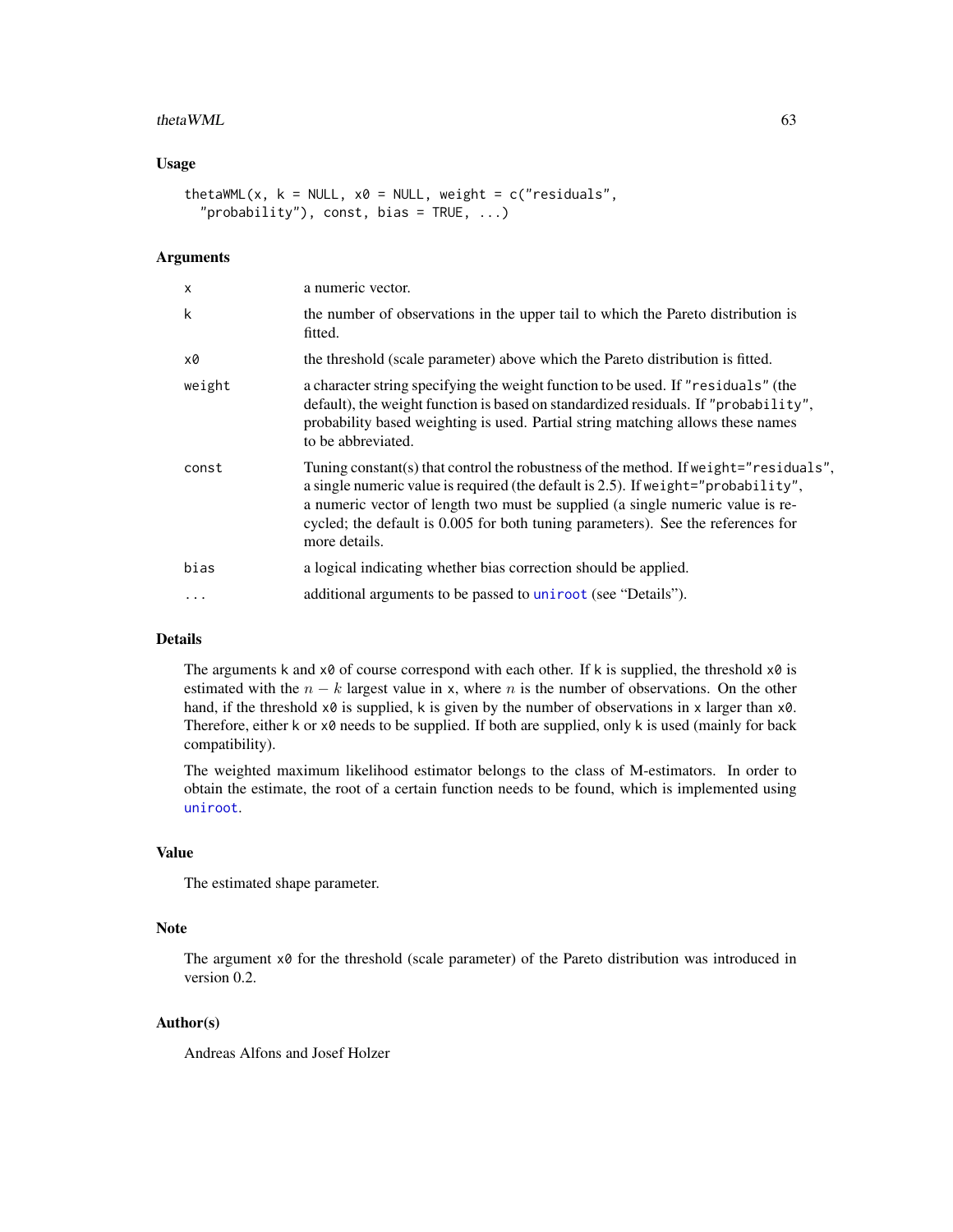# <span id="page-63-0"></span>References

Dupuis, D.J. and Morgenthaler, S. (2002) Robust weighted likelihood estimators with an application to bivariate extreme value problems. *The Canadian Journal of Statistics*, 30(1), 17–36.

Dupuis, D.J. and Victoria-Feser, M.-P. (2006) A robust prediction error criterion for Pareto modelling of upper tails. *The Canadian Journal of Statistics*, 34(4), 639–658.

# See Also

[paretoTail](#page-34-0), [fitPareto](#page-17-0)

# Examples

```
data(eusilc)
# equivalized disposable income is equal for each household
# member, therefore only one household member is taken
eusilc <- eusilc[!duplicated(eusilc$db030),]
# estimate threshold
ts <- paretoScale(eusilc$eqIncome, w = eusilc$db090)
# using number of observations in tail
thetaWML(eusilc$eqIncome, k = ts$k)
```
# using threshold thetaWML(eusilc\$eqIncome, x0 = ts\$x0)

utils *Utility functions for indicators on social exclusion and poverty*

#### Description

Test for class, print and take subsets of indicators on social exclusion and poverty.

# Usage

```
is.indicator(x)
is.arpr(x)
is.qsr(x)
is.rmpg(x)
is.gini(x)
is.prop(x)
```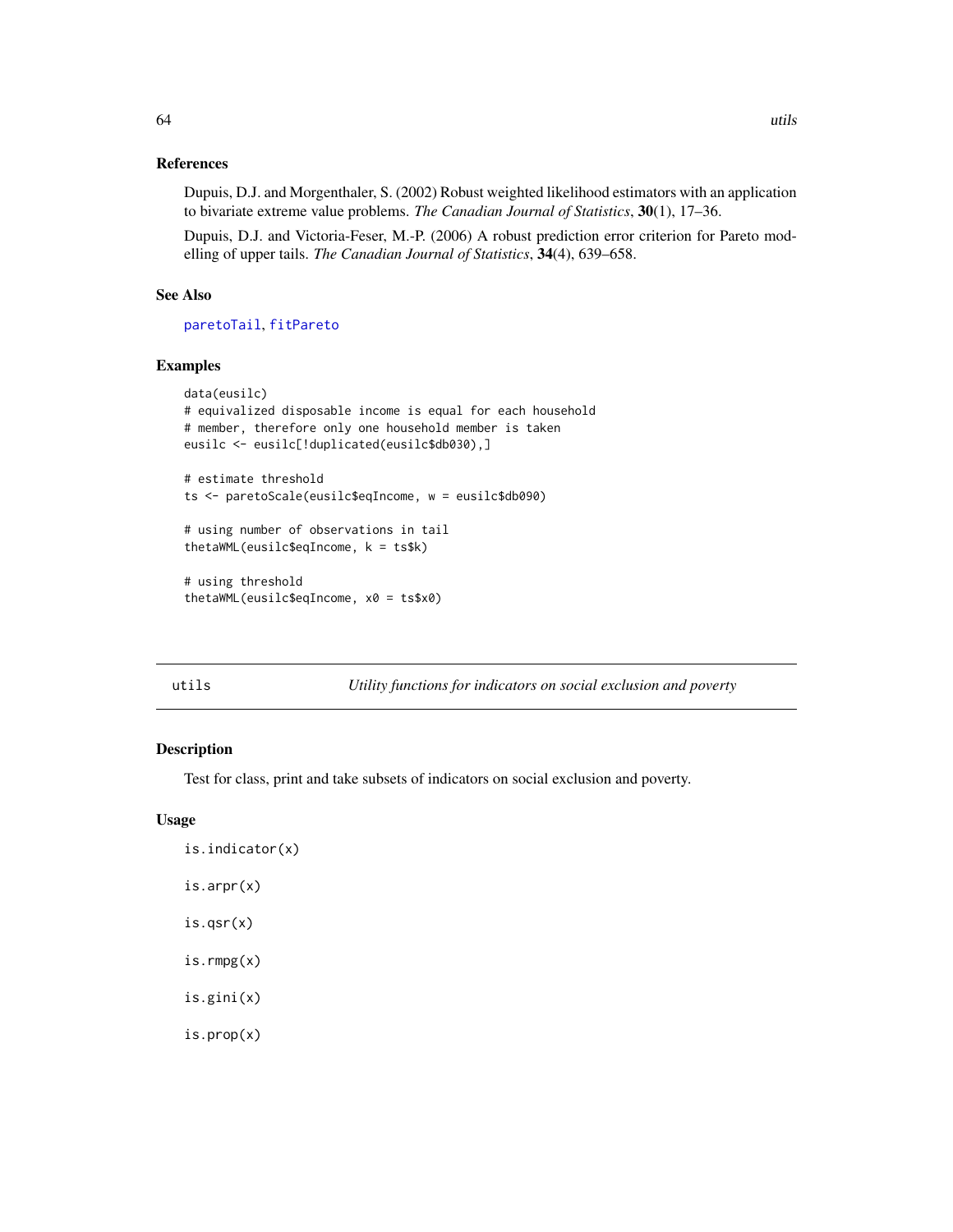#### utils 65

```
is.gpg(x)
## S3 method for class 'indicator'
print(x, \ldots)## S3 method for class 'arpr'
print(x, \ldots)## S3 method for class 'rmpg'
print(x, \ldots)## S3 method for class 'indicator'
subset(x, years = NULL, strata = NULL, ...)## S3 method for class 'arpr'
subset(x, years = NULL, strata = NULL, ...)## S3 method for class 'rmpg'
subset(x, years = NULL, strata = NULL, ...)
```
# Arguments

| X       | for is. xyz, any object to be tested. The print and subset methods are called<br>by the generic functions if an object of the respective class is supplied. |
|---------|-------------------------------------------------------------------------------------------------------------------------------------------------------------|
| $\cdot$ | additional arguments to be passed to and from methods.                                                                                                      |
| years   | an optional numeric vector giving the years to be extracted.                                                                                                |
| strata  | an optional vector giving the domains of the breakdown to be extracted.                                                                                     |

# Value

- is.indicator returns TRUE if x inherits from class "indicator" and FALSE otherwise.
- is.arpr returns TRUE if x inherits from class "arpr" and FALSE otherwise.
- is.qsr returns TRUE if x inherits from class "qsr" and FALSE otherwise.
- is.rmpg returns TRUE if x inherits from class "rmpg" and FALSE otherwise.
- is.gini returns TRUE if x inherits from class "gini" and FALSE otherwise.
- is.gini returns TRUE if x inherits from class "gini" and FALSE otherwise.
- print.indicator, print.arpr and print.rmpg return x invisibly.
- subset.indicator, subset.arpr and subset.rmpg return a subset of x of the same class.

#### References

A. Alfons and M. Templ (2013) Estimation of Social Exclusion Indicators from Complex Surveys: The R Package laeken. *Journal of Statistical Software*, 54(15), 1–25. URL [http://www.](http://www.jstatsoft.org/v54/i15/) [jstatsoft.org/v54/i15/](http://www.jstatsoft.org/v54/i15/)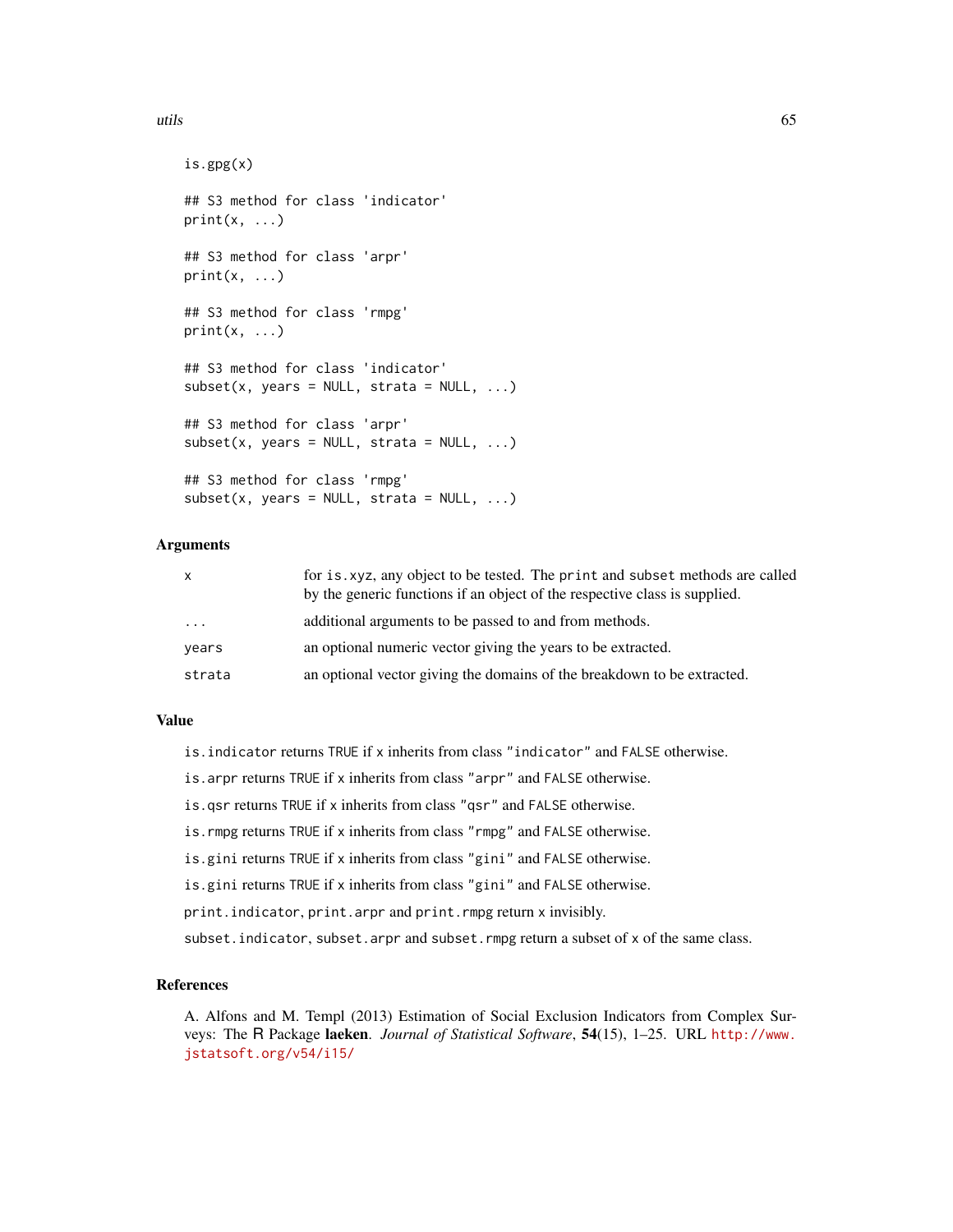66 variance

# See Also

[arpr](#page-3-0), [qsr](#page-40-0), [rmpg](#page-45-0), [gini](#page-18-0), [gpg](#page-21-0)

# Examples

```
data(eusilc)
# at-risk-of-poverty rate
a <- arpr("eqIncome", weights = "rb050",
   breakdown = "db040", data = eusilc)
print(a)
is.arpr(a)
is.indicator(a)
subset(a, strata = c("Lower Austria", "Vienna"))
# quintile share ratio
q <- qsr("eqIncome", weights = "rb050",
   breakdown = "db040", data = eusilc)
print(q)
is.qsr(q)
is.indicator(q)
subset(q, strata = c("Lower Austria", "Vienna"))
# relative median at-risk-of-poverty gap
r <- rmpg("eqIncome", weights = "rb050",
   breakdown = "db040", data = eusilc)
print(r)
is.rmpg(r)
is.indicator(r)
subset(r, strata = c("Lower Austria", "Vienna"))
# Gini coefficient
g <- gini("eqIncome", weights = "rb050",
   breakdown = "db040", data = eusilc)
print(g)
is.gini(g)
is.indicator(g)
subset(g, strata = c("Lower Austria", "Vienna"))
```
<span id="page-65-0"></span>variance *Variance and confidence intervals of indicators on social exclusion and poverty*

#### Description

Compute variance and confidence interval estimates of indicators on social exclusion and poverty.

<span id="page-65-1"></span>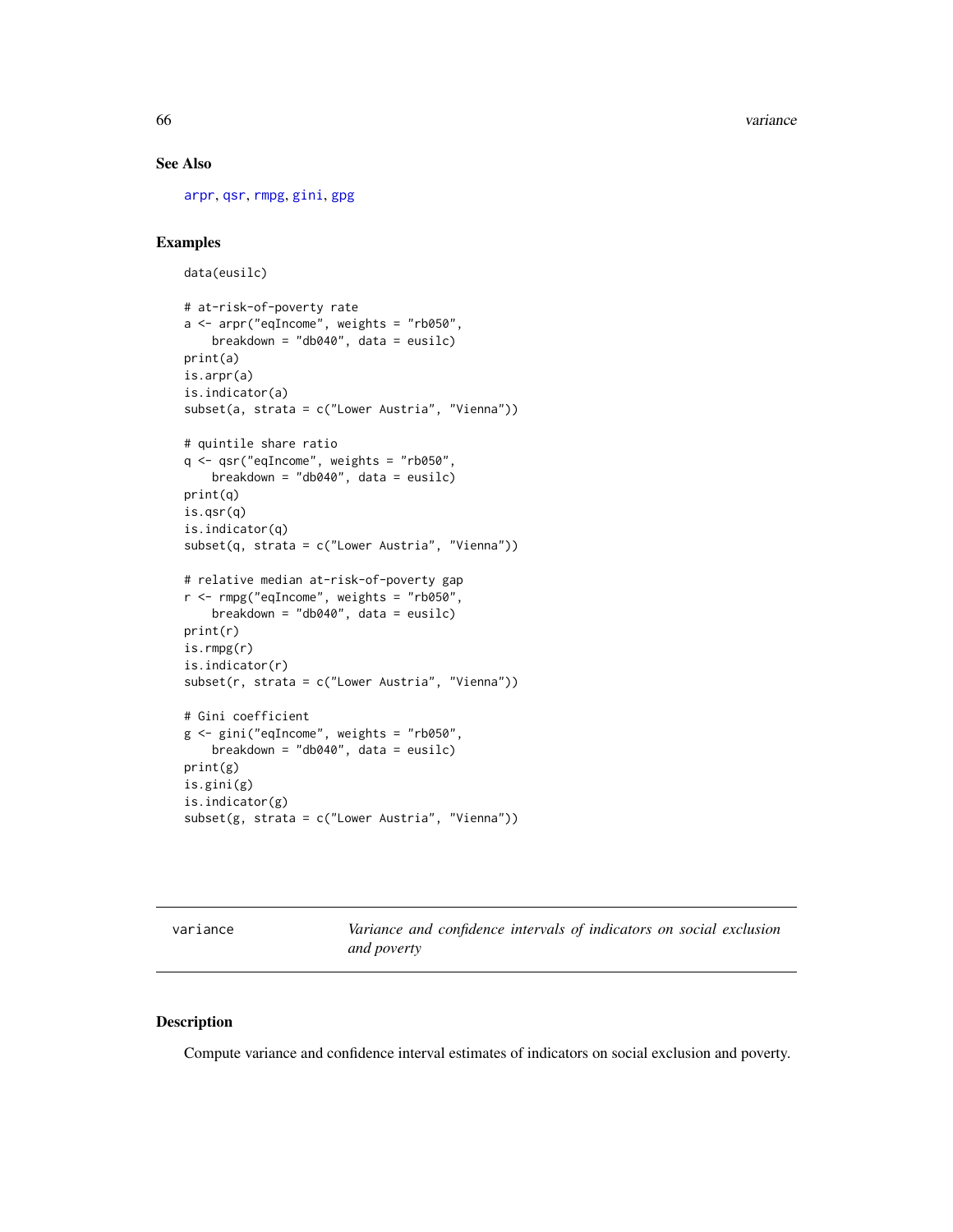#### <span id="page-66-0"></span>variance 67 and 67 and 67 and 67 and 67 and 67 and 67 and 67 and 67 and 67 and 67 and 67 and 67 and 67 and 67 and 67 and 67 and 67 and 67 and 67 and 67 and 67 and 67 and 67 and 67 and 67 and 67 and 67 and 67 and 67 and 67

# Usage

```
variance(inc, weights = NULL, years = NULL, breakdown = NULL,
 design = NULL, cluster = NULL, data = NULL, indicator,
  alpha = 0.05, na.rm = FALSE, type = "bootstrap", gender = NULL,
 method = NULL, ...)
```
# Arguments

| inc         | either a numeric vector giving the equivalized disposable income, or (if data is<br>not NULL) a character string, an integer or a logical vector specifying the corre-<br>sponding column of data.                                                                                     |
|-------------|----------------------------------------------------------------------------------------------------------------------------------------------------------------------------------------------------------------------------------------------------------------------------------------|
| weights     | optional; either a numeric vector giving the personal sample weights, or (if data<br>is not NULL) a character string, an integer or a logical vector specifying the cor-<br>responding column of data.                                                                                 |
| years       | optional; either a numeric vector giving the different years of the survey, or (if<br>data is not NULL) a character string, an integer or a logical vector specifying the<br>corresponding column of data. If supplied, values are computed for each year.                             |
| breakdown   | optional; either a numeric vector giving different domains, or (if data is not<br>NULL) a character string, an integer or a logical vector specifying the correspond-<br>ing column of data. If supplied, the values for each domain are computed in<br>addition to the overall value. |
| design      | optional; either an integer vector or factor giving different strata for stratified<br>sampling designs, or (if data is not NULL) a character string, an integer or a<br>logical vector specifying the corresponding column of data.                                                   |
| cluster     | optional; either an integer vector or factor giving different clusters for cluster<br>sampling designs, or (if data is not NULL) a character string, an integer or a<br>logical vector specifying the corresponding column of data.                                                    |
| data        | an optional data. frame.                                                                                                                                                                                                                                                               |
| indicator   | an object inheriting from the class "indicator" that contains the point esti-<br>mates of the indicator (see arpr, qsr, rmpg or gini).                                                                                                                                                 |
| alpha       | a numeric value giving the significance level to be used for computing the con-<br>fidence interval(s) (i.e., the confidence level is $1$ -alpha), or NULL.                                                                                                                            |
| $na$ . $rm$ | a logical indicating whether missing values should be removed.                                                                                                                                                                                                                         |
| type        | a character string specifying the type of variance estimation to be used. Cur-<br>rently, only "bootstrap" is implemented for variance estimation based on boot-<br>strap resampling (see bootVar).                                                                                    |
| gender      | either a numeric vector giving the gender, or (if data is not NULL) a character<br>string, an integer or a logical vector specifying the corresponding column of<br>data.                                                                                                              |
| method      | a character string specifying the method to be used (only for gpg). Possible<br>values are "mean" for the mean, and "median" for the median. If weights are<br>provided, the weighted mean or weighted median is estimated.                                                            |
| .           | additional arguments to be passed to bootVar.                                                                                                                                                                                                                                          |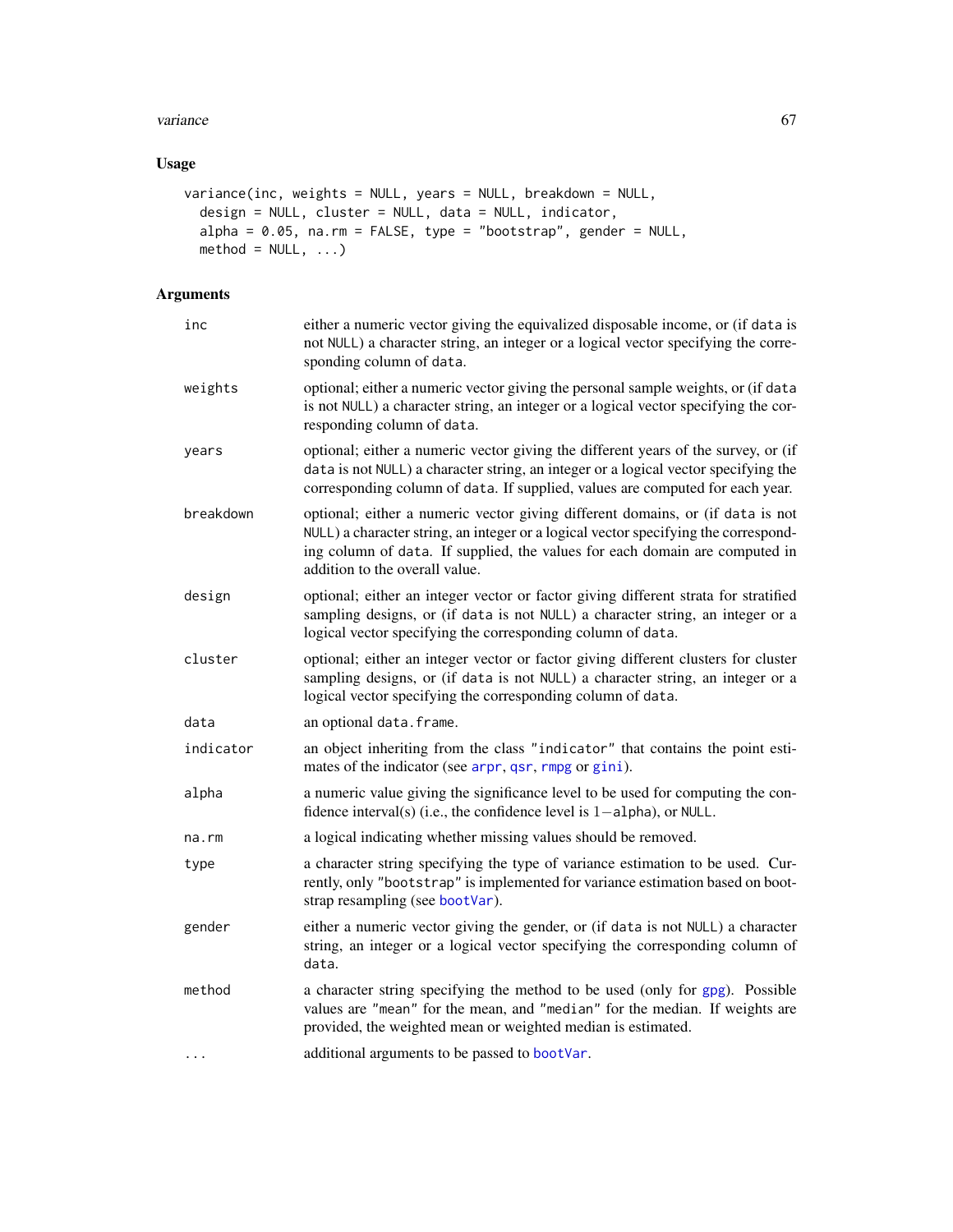# <span id="page-67-0"></span>Details

This is a wrapper function for computing variance and confidence interval estimates of indicators on social exclusion and poverty.

# Value

An object of the same class as indicator is returned. See [arpr](#page-3-0), [qsr](#page-40-0), [rmpg](#page-45-0) or [gini](#page-18-0) for details on the components.

# Author(s)

Andreas Alfons

# References

A. Alfons and M. Templ (2013) Estimation of Social Exclusion Indicators from Complex Surveys: The R Package laeken. *Journal of Statistical Software*, 54(15), 1–25. URL [http://www.](http://www.jstatsoft.org/v54/i15/) [jstatsoft.org/v54/i15/](http://www.jstatsoft.org/v54/i15/)

# See Also

[bootVar](#page-7-0), [arpr](#page-3-0), [qsr](#page-40-0), [rmpg](#page-45-0), [gini](#page-18-0)

# Examples

```
data(eusilc)
a <- arpr("eqIncome", weights = "rb050", data = eusilc)
## naive bootstrap
variance("eqIncome", weights = "rb050", design = "db040",
    data = eusilc, indicator = a, R = 50,
   bootType = "naive", seed = 123)
## bootstrap with calibration
variance("eqIncome", weights = "rb050", design = "db040",
   data = eusilc, indicator = a, R = 50,
   X = calibVars(eusilc$db040), seed = 123)
```
weightedMean *Weighted mean*

# Description

Compute the weighted mean.

#### Usage

```
weightedMean(x, weights = NULL, na.rm = FALSE)
```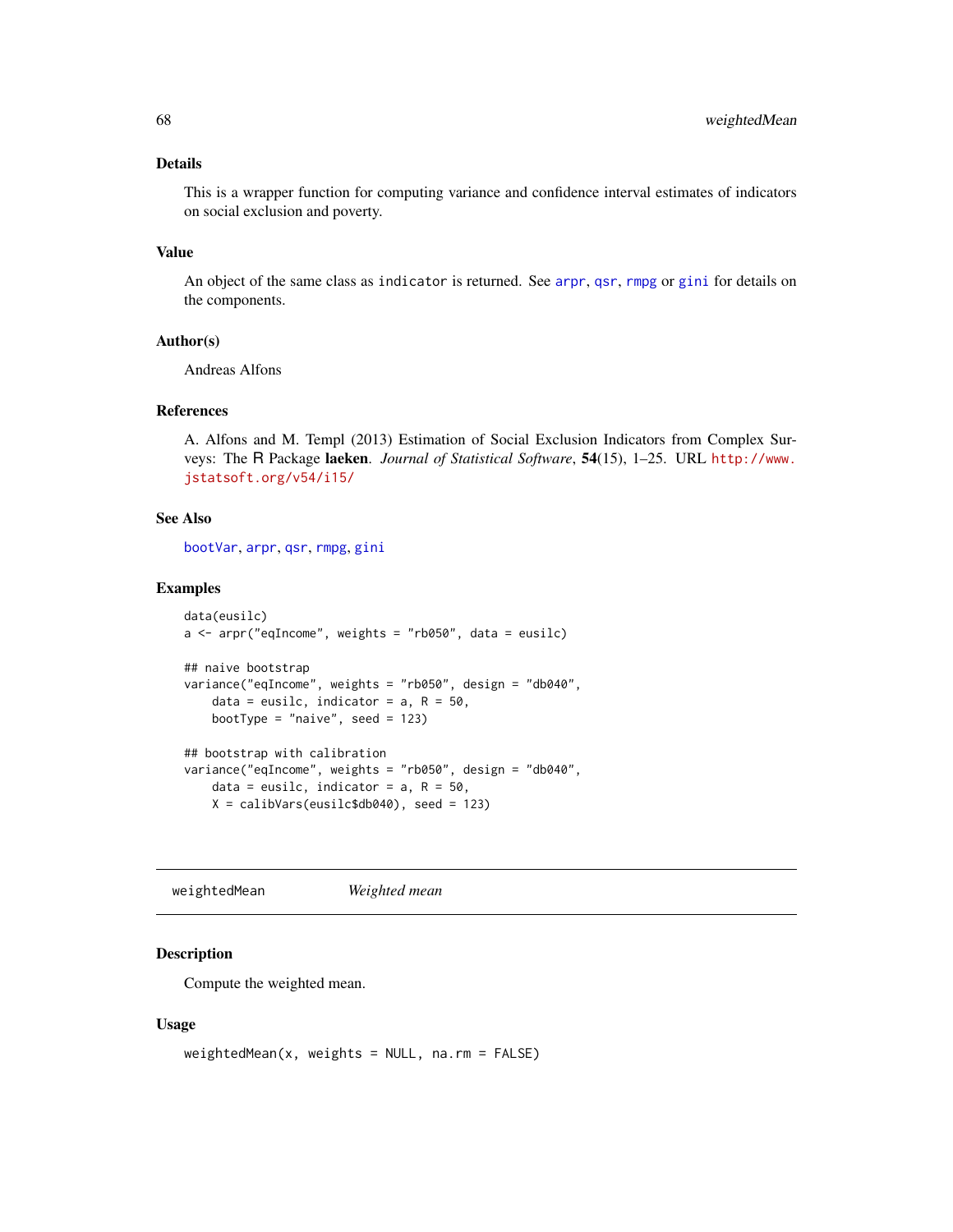# <span id="page-68-1"></span>weightedMedian 69

# Arguments

| $\mathsf{x}$ | a numeric vector.                                                   |
|--------------|---------------------------------------------------------------------|
| weights      | an optional numeric vector giving the sample weights.               |
| na.rm        | a logical indicating whether missing values in x should be omitted. |

# Details

This is a simple wrapper function calling [weighted.mean](#page-0-0) if sample weights are supplied and [mean](#page-0-0) otherwise.

# Value

The weighted mean of values in x is returned.

# Author(s)

Andreas Alfons

# See Also

[incMean](#page-23-0)

# Examples

data(eusilc) weightedMean(eusilc\$eqIncome, eusilc\$rb050)

<span id="page-68-0"></span>weightedMedian *Weighted median*

# Description

Compute the weighted median (Eurostat definition).

# Usage

```
weightedMedian(x, weights = NULL, sorted = FALSE, na.rm = FALSE)
```
# Arguments

| x       | a numeric vector.                                                      |
|---------|------------------------------------------------------------------------|
| weights | an optional numeric vector giving the sample weights.                  |
| sorted  | a logical indicating whether the observations in x are already sorted. |
| na.rm   | a logical indicating whether missing values in x should be omitted.    |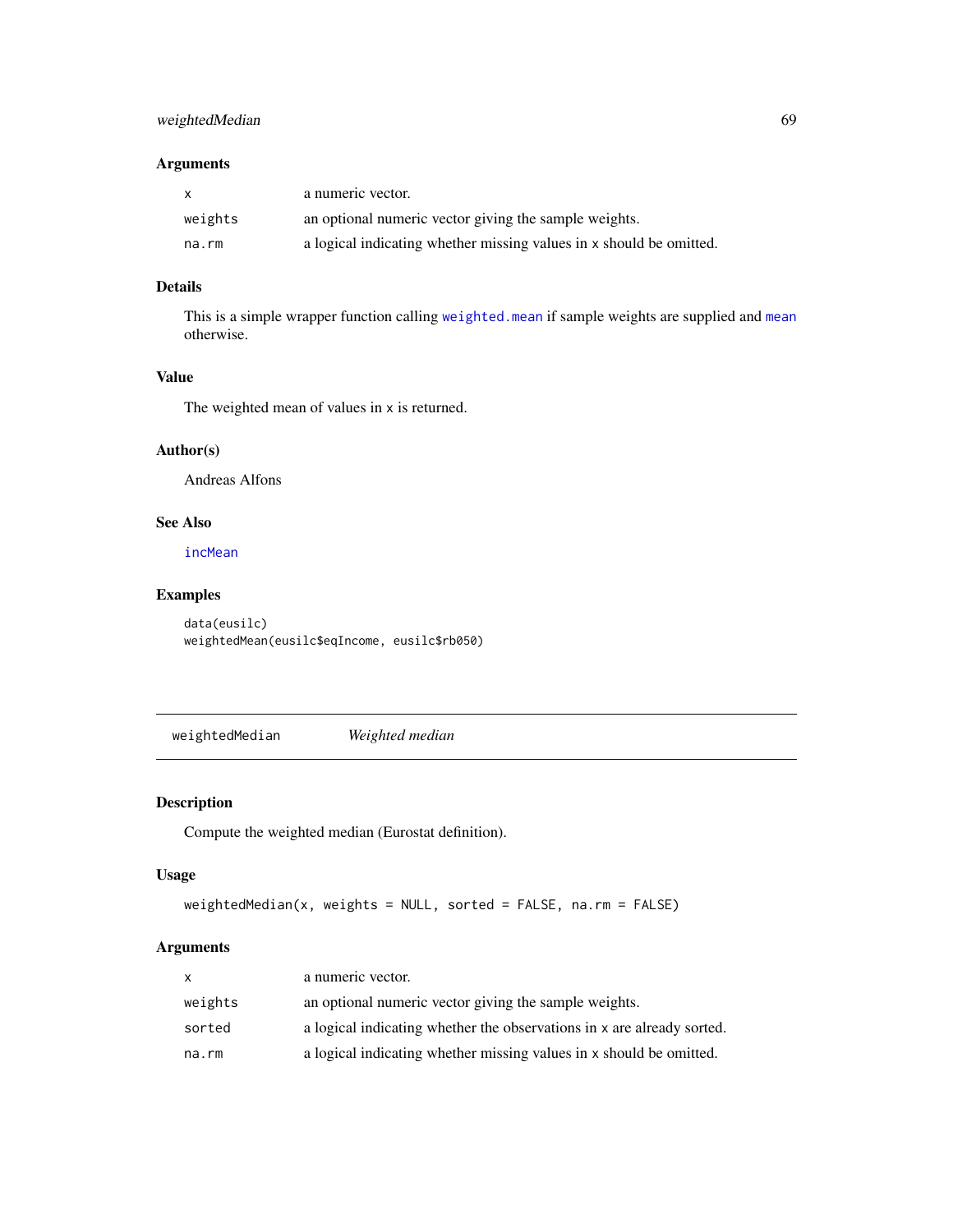# Details

The implementation strictly follows the Eurostat definition.

# Value

The weighted median of values in x is returned.

# Author(s)

Andreas Alfons and Matthias Templ

#### References

Working group on Statistics on Income and Living Conditions (2004) Common cross-sectional EU indicators based on EU-SILC; the gender pay gap. *EU-SILC 131-rev/04*, Eurostat.

# See Also

[arpt](#page-6-0), [incMedian](#page-24-0), [weightedQuantile](#page-69-0)

# Examples

```
data(eusilc)
weightedMedian(eusilc$eqIncome, eusilc$rb050)
```
<span id="page-69-0"></span>weightedQuantile *Weighted quantiles*

# Description

Compute weighted quantiles (Eurostat definition).

# Usage

```
weightedQuantile(x, weights = NULL, probes = seq(0, 1, 0.25),sorted = FALSE, na.rm = FALSE)
```
#### Arguments

| <b>X</b> | a numeric vector.                                                      |
|----------|------------------------------------------------------------------------|
| weights  | an optional numeric vector giving the sample weights.                  |
| probs    | numeric vector of probabilities with values in $[0, 1]$ .              |
| sorted   | a logical indicating whether the observations in x are already sorted. |
| na.rm    | a logical indicating whether missing values in x should be omitted.    |

<span id="page-69-1"></span>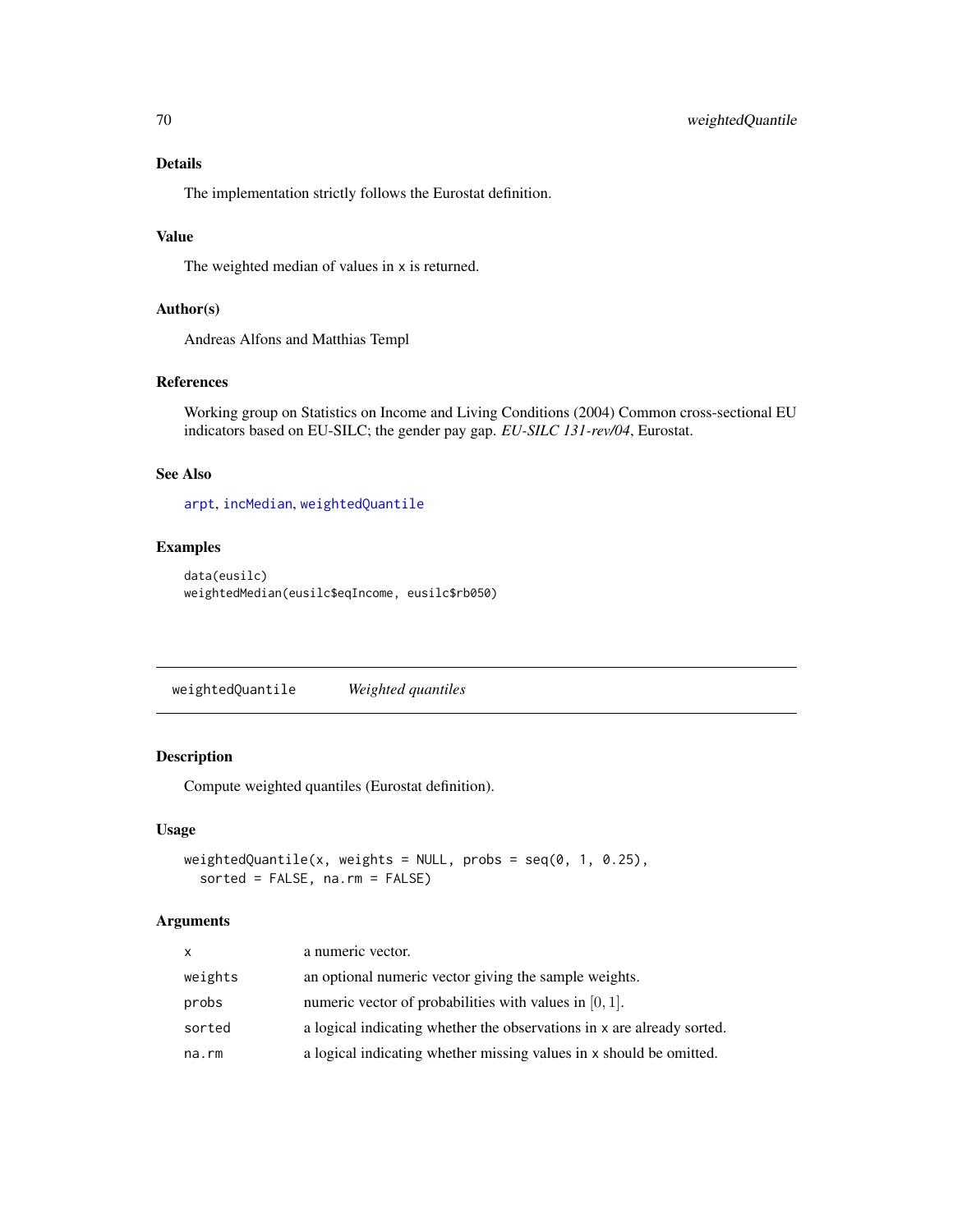# <span id="page-70-0"></span>Details

The implementation strictly follows the Eurostat definition.

# Value

A numeric vector containing the weighted quantiles of values in x at probabilities probs is returned. Unlike [quantile](#page-0-0), this returns an unnamed vector.

# Author(s)

Andreas Alfons and Matthias Templ

# References

Working group on Statistics on Income and Living Conditions (2004) Common cross-sectional EU indicators based on EU-SILC; the gender pay gap. *EU-SILC 131-rev/04*, Eurostat.

# See Also

[incQuintile](#page-25-0), [weightedMedian](#page-68-0)

# Examples

```
data(eusilc)
weightedQuantile(eusilc$eqIncome, eusilc$rb050)
```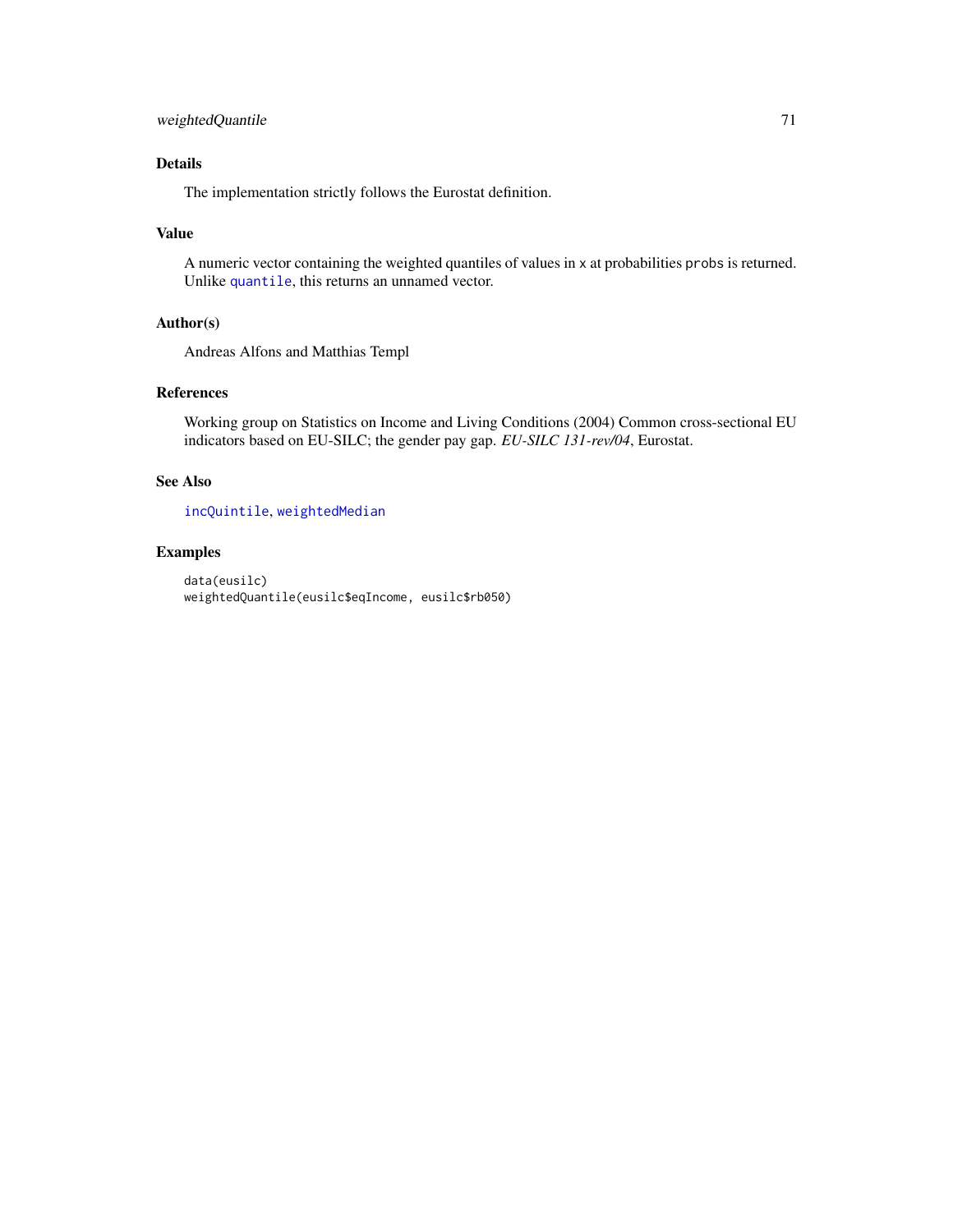# Index

∗Topic datasets eusilc , [16](#page-15-0) ses , [49](#page-48-0) ∗Topic hplot meanExcessPlot, [28](#page-27-0) paretoQPlot , [31](#page-30-1) plot.paretoTail , [37](#page-36-0) ∗Topic manip fitPareto, [18](#page-17-1) minAMSE, [29](#page-28-1) paretoScale , [33](#page-32-0) paretoTail , [35](#page-34-1) replaceTail , [43](#page-42-2) reweightOut , [45](#page-44-1) shrinkOut , [51](#page-50-1) thetaHill , [52](#page-51-1) thetaISE , [54](#page-53-1) thetaLS , [55](#page-54-0) thetaMoment , [57](#page-56-0) thetaPDC , [58](#page-57-1) thetaQQ , [60](#page-59-0) thetaTM , [61](#page-60-0) thetaWML , [62](#page-61-1) ∗Topic package laeken-package , [2](#page-1-0) ∗Topic survey arpr , [4](#page-3-1) arpt , [7](#page-6-1) bootVar , [8](#page-7-1) calibVars , [10](#page-9-1) calibWeights , [11](#page-10-0) eqInc, [13](#page-12-0) eqSS , [14](#page-13-0) gini , [19](#page-18-1) gpg , [22](#page-21-1) incMean , [24](#page-23-1) incMedian , [25](#page-24-1) incQuintile , [26](#page-25-1) prop , [38](#page-37-0)

qsr , [41](#page-40-1) rmpg , [46](#page-45-1) utils , [64](#page-63-0) variance , [66](#page-65-1) weightedMean , [68](#page-67-0) weightedMedian , [69](#page-68-1) weightedQuantile , [70](#page-69-1) arpr , [4](#page-3-1) , *[8](#page-7-1) [–10](#page-9-1)* , *[66](#page-65-1)[–68](#page-67-0)* arpt , *[5](#page-4-0) , [6](#page-5-0)* , [7](#page-6-1) , *[26](#page-25-1)* , *[48](#page-47-0)* , *[70](#page-69-1)* boot , *[9](#page-8-0)* boot.ci , *[9](#page-8-0)* bootVar , [8](#page-7-1) , *[12](#page-11-0)* , *[67,](#page-66-0) [68](#page-67-0)* calib , *[12](#page-11-0)* calibVars , [10](#page-9-1) , *[11](#page-10-0) , [12](#page-11-0)* , *[45](#page-44-1)* calibWeights , *[9](#page-8-0) [–11](#page-10-0)* , [11](#page-10-0) eqInc , [13](#page-12-0) , *[15](#page-14-0)* eqSS, [13](#page-12-0), [14](#page-13-0), 14 eusilc , [16](#page-15-0) fitPareto , [18](#page-17-1) , *[36](#page-35-0)* , *[53](#page-52-0)* , *[55](#page-54-0) , [56](#page-55-0)* , *[58](#page-57-1) , [59](#page-58-0)* , *[61](#page-60-0) , [62](#page-61-1)* , *[64](#page-63-0)* gini , *[9](#page-8-0) , [10](#page-9-1)* , [19](#page-18-1) , *[24](#page-23-1)* , *[43](#page-42-2)* , *[66](#page-65-1)[–68](#page-67-0)* ginv , *[12](#page-11-0)* gpg , *[9](#page-8-0)* , [22](#page-21-1) , *[66,](#page-65-1) [67](#page-66-0)* identify , *[28](#page-27-0) , [29](#page-28-1)* , *[32](#page-31-0) , [33](#page-32-0)* incMean , [24](#page-23-1) , *[69](#page-68-1)* incMedian , *[8](#page-7-1)* , [25](#page-24-1) , *[70](#page-69-1)* incQuintile , [26](#page-25-1) , *[43](#page-42-2)* , *[71](#page-70-0)* is.arpr *(*utils *)* , [64](#page-63-0) is.gini *(*utils *)* , [64](#page-63-0) is.gpg *(*utils *)* , [64](#page-63-0) is.indicator *(*utils *)* , [64](#page-63-0) is.prop *(*utils *)* , [64](#page-63-0) is.qsr *(*utils *)* , [64](#page-63-0) is.rmpg *(*utils *)* , [64](#page-63-0)